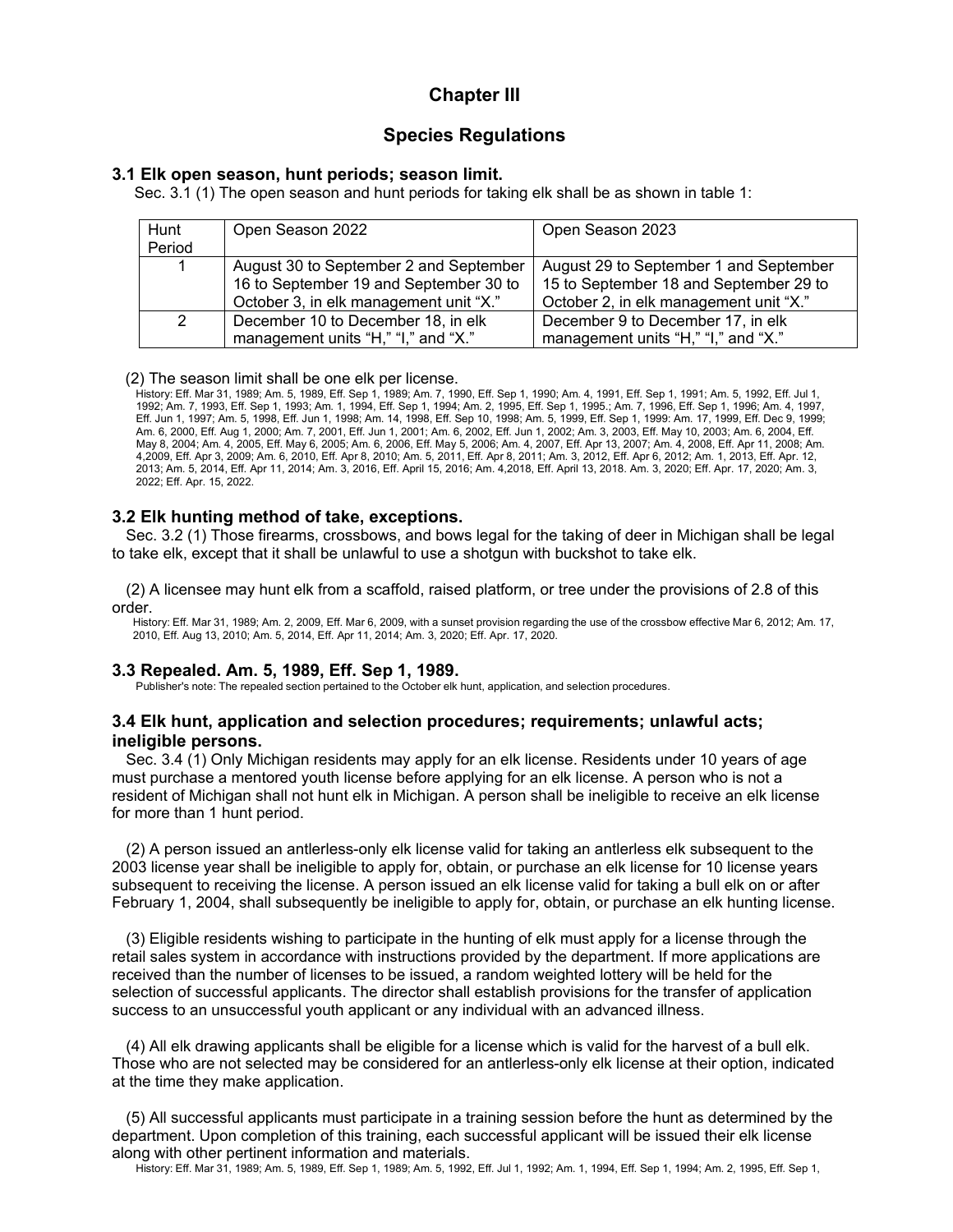1995; Am. 4, 1997, Eff. Jun 1, 1997; Am. 5, 1998, Eff. Jun 1, 1998; Am. 10, 2003, Eff. Feb 1, 2004; Am. 2, Eff. Mar 8, 2004; Am. 16, 2006, Eff. Aug 11, 2006; Am. 4, 2007, Apr 13, 2007; Am. 3, 2012, Eff. Apr 6, 2012; Am. 9, 2012, Eff. Jun 15, 2012; Am. 1, 2013, Eff. April 12, 2013; Am. 3, 2016, Eff. April 15, 2016; Am. 4, 2018, Eff. April 13, 2018; Am. 5, 2018, Eff. April 13, 2018; Am. 3, 2020; Eff. Apr. 17, 2020; Am. 7, 2020; Eff. July 17, 2020.

# **3.5 Elk licenses, procedures; voiding of selection; transfer of drawing success; unlawful acts.**

Sec. 3.5 (1) It shall be unlawful for an individual to purchase an elk license unless the individual is a Michigan resident and holds a current resident base license or a mentored youth license.

(2) It shall be unlawful for an individual who transfers their success in the elk lottery to a minor hunter or a hunter with an advanced illness to assist the minor hunter or hunter with an advanced illness in any manner in taking elk for a fee or other consideration or service of value, either directly or indirectly.

(3) It shall be unlawful for an individual to buy or sell success in the elk license lottery, or an adult to acquire a license after being unsuccessful in the lottery, unless the individual has received from a physician a written statement of advanced illness which shall be produced upon the request of department personnel or a peace officer.

(4) Youth under 10 years of age may hunt elk subject to the mentored youth hunting program as described in section 2.14 of this order.

History: Eff. Mar 31, 1989; Am. 1, 1994, Eff. Sep 1, 1994; Am. 2, 1995, Eff. Sep 1, 1995; Am. 4, 1997, Eff. Jun 1, 1997; Am. 10, 2003, Eff. Feb 1, 2004; Am. 2, 2014, Eff. Mar 1, 2014; Am. 3, 2016, Eff. April 15, 2016; Am. 5, 2018, Eff. April 13, 2018.

### **3.6 Elk hunting, tagging, sealing, requirements; unlawful acts.**

Sec. 3.6 (1) The department shall issue a kill tag as part of the elk hunting license. An individual shall not kill or attempt to kill an elk unless the individual has a valid elk kill tag issued in the individual's name for the elk management units in which the individual is hunting. The licensee must provide the kill tag and elk license to a conservation officer upon request.

(2) The licensee shall complete the elk hunt information sheet, as directed by the department, prior to participating in any elk hunting activity.

(3) (a) A person who kills an elk shall immediately validate the kill tag by notching out the appropriate areas of the kill tag and shall immediately attach the kill tag to the antler, lower jaw, or gambrel of the elk in a secure and permanent manner. The kill tag shall remain attached to the elk until the animal is registered and sealed by the department.

(b) A person who attempts to kill or kills an elk shall clearly mark the kill site and other locations as instructed in the training session. Any elk that are wounded or killed with an improper tag and not recovered must be reported to a department employee as instructed in the training session.

(4) Within 24 hours of killing an elk and before removing any elk from the area open to elk hunting, the carcass shall be presented, by the licensee that killed the elk, to the department for examination, sealing, and registration. An examination will be made for such biological or other information as may be desired. The carcass need not be entire, but all parts must be readily identifiable and presented for sealing.

(5) Within 2 weeks of killing an elk, a licensee shall take the head of the animal to a department management unit or field office for submission to the department.

(6) It shall be unlawful to possess or transport an elk or parts of an elk without a kill tag or confirming seal attached. A confirming seal shall remain attached to the elk until the conditions in section 3.103(2) are met. A person, corporation, or common carrier shall not receive for transportation or have in possession at the initial billing station the carcass or dead body of an elk more than 48 hours after the closing time when the taking of elk is authorized by law.

(7) It shall be unlawful to take an elk over bait. For the purposes of this section, "bait" means a substance composed of grain, fruit, vegetables, or other food placed to lure or entice elk. This does not apply to standing farm crops under normal agricultural practices or other natural growing grains, fruits, or vegetables.

(8) It shall be unlawful for a hunter with an antlerless-only license to take or possess an elk with antlers.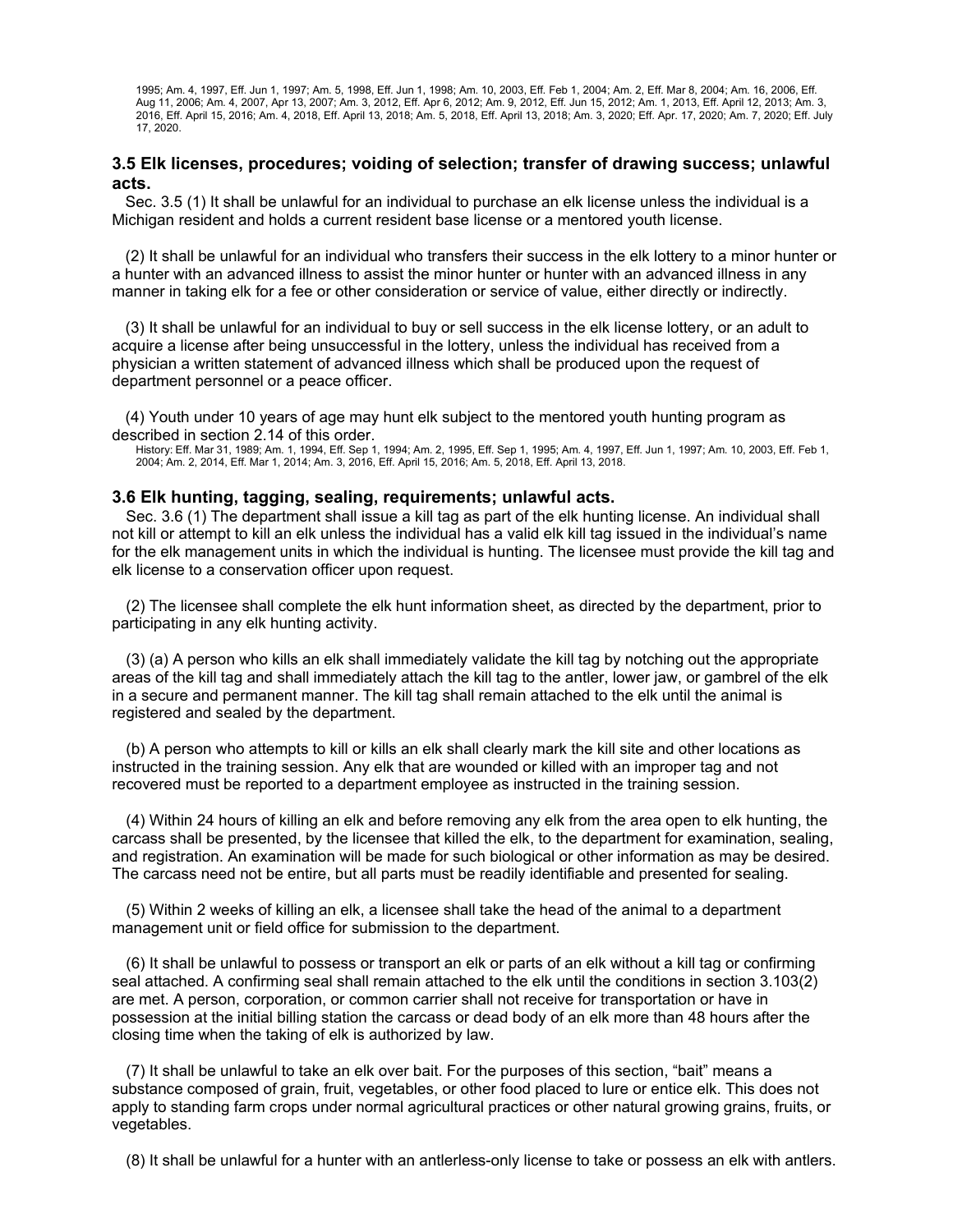It shall be unlawful for an individual to take more than 1 elk per valid kill tag.

(9) It shall be unlawful for an individual to pursue, capture, shoot, kill, chase, follow, harass, or harm an elk while the elk is swimming in a pond, lake, stream, or other body of water.

(10) It shall be unlawful for an individual to hunt an elk with a dog.

(11) It shall be unlawful to take an elk by any method other than by firearm, bow and arrow, or crossbow.

History: Eff. Mar 31, 1989; Am. 17, 1989, Eff. Sep 1, 1989; Am. 7, 1990, Eff. Sep 1, 1990; Am. 19, 1993, Eff. Sep 10, 1993; Am. 1, 1994, Eff. Sep 1, 1994; Am. 4, 1997, Eff. Jun 1, 1997; Am. 14, 1998, Eff. Sep 10, 1998; Am. 17, 1999, Eff. Dec 9, 1999; Am. 6, 2000, Eff. Aug 1, 2000; Am. 4, 2007, Eff. Apr 13, 2007; Am. 5, 2014, Eff. Apr.11, 2014; Am. 3, 2016, Eff. April 15, 2016. Am. 3, 2020; Eff. Apr. 17, 2020; Am. 7, 2020; Eff. July 17, 2020.

## **3.7 Repealed. Am. 4, 1991, Eff. Sep 1, 1991.**

Publisher's note: The repealed section pertained to October elk license quotas.

### **3.8 Elk license quota, hunters restricted to assigned management unit, exception.**

Sec. 3.8. (1) The license quotas for elk hunt period 1, as specified in Section 3.1(1), shall be elk management unit X, 30 any elk licenses and 70 antlerless elk licenses.

(2) The license quotas for elk hunt period 2, as specified in section, 3.1(1) shall be:

(a) Elk management unit H, 20 any elk licenses and 40 antlerless elk licenses.

(b) Elk management unit I, 30 any elk licenses and 70 antlerless elk licenses.

(3) The license quota for elk hunt period 3, as specified in section 3.1(1), shall be no more than 40. The director, in consultation with and concurrence of the natural resources commission, may determine the number and type of license available and the elk management units, as described in chapter XII, open during this season.

(4) An elk hunter shall hunt in their assigned season and elk management unit except elk hunters assigned to hunt in elk management units H or I may hunt in elk management unit X.

History: Eff. Mar 31, 1989; Am. 17, 1989, Eff. Sep 1, 1989; Am. 7, 1990, Eff. Sep 1, 1990; Am. 4, 1991, Eff. Sep 1, 1991; Am. 5, 1992, Eff. Jul 1, 1992; Am. 7, 1993, Eff. Sep 1, 1993; Am. 1, 1994, Eff. Sep 1, 1994; Am. 2, 1995, Eff. Sep 1, 1995; Am. 7, 1996, Eff. Sep 1, 1996; Am. 4, 1997, Eff. Jun 1, 1997; Am. 5, 1998, Eff. Jun 1, 1998; Am. 14, 1998, Eff. Sep 10, 1998; Am. 17, 1999, Eff. Dec 9, 1999; Am. 6, 2000, Eff. Aug 1, 2000; Am. 15, 2005, Eff. Jul 8, 2005; Am. 11, 2006, Eff. Jul 7, 2006; Am. 14, 2007, Eff. Jul 13, 2007; Am.. 4, 2008, Eff. Apr 11, 2008; Am. 4, 2009, Eff. Apr 3, 2009; Am. 6, 2010, Eff. Apr 8, 2010; Am. 5, 2011, Eff. Apr 8, 2011; Am. 3, 2012, Eff. Apr 6, 2012; Am. 1, 2013, Eff April 12, 2013; Am. 5, 2014, Eff. Apr 11, 2014; Am. 3, 2016, Eff. April 15, 2016; Am. 3, 2020; Eff. Apr. 17, 2020.

#### **3.9 Taking of elk marked with visible ear tag identification.**

(1) A department employee or designee may kill an elk that bears visible ear tag identification, if the animal is confirmed by a department or federal employee to have been outside of the perimeter of a registered cervidae livestock operation for more than 48 hours.

(2) Any animal taken under this section must be submitted for registration and disease testing in a manner specified by the department.

History: Am. 9, May 11, 2007, Eff. May 11, 2007; Am. 3, 2016.

### **3.100 Take of deer; prohibited firearms, legal weapons, "bait" and "baiting" defined, conditions for baiting established in certain area(s); unlawful acts.**

Sec. 3.100 (1) "Take" means the same as defined in section 40104, 1994 PA 451, MCL 324.40104.

(2) An individual must possess while hunting deer the unused kill tag issued with the deer license, pursuant to section 3.103, and provide it to a conservation officer, a law enforcement officer, or a tribal conservation officer upon request.

(3) Unless otherwise specified in this order, an individual shall not do any of the following:

(a) Take a deer without possessing a valid license with kill tag.

(b) Take a deer other than during the open seasons established in this order.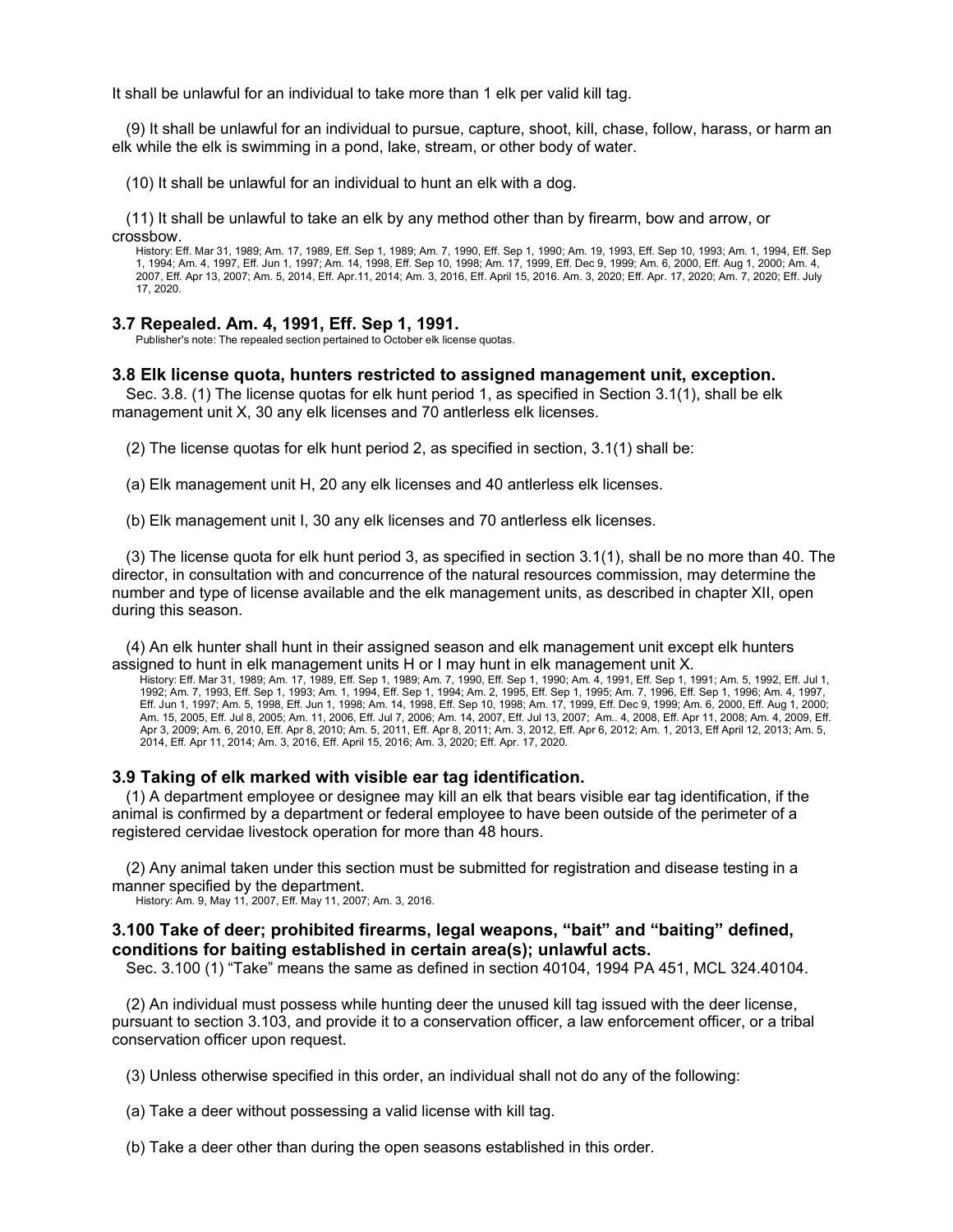(c) Take a deer outside of lawful hunting hours.

(d) Take a deer by any method other than by firearm, bow and arrow, or crossbow.

(e) Take a deer with a rimfire firearm .22 caliber or smaller.

(f) Take a deer during any firearm deer season in the "limited firearms deer zone," with a firearm other than a shotgun with a smooth or rifled barrel, a .35 caliber or larger pistol capable of holding no more than nine shells at one time in the barrel and magazine combined and loaded with straight-walled cartridges, a .35 caliber or larger rifle loaded with straight-walled cartridges with a minimum case length of 1.16 inches and a maximum case length of 1.80 inches, a .35 caliber or larger air rifle or pistol charged only from an external high-compression power source, or a muzzleloading rifle or black-powder pistol loaded with black-powder or a commercially manufactured blackpowder substitute.

(g) Take a deer, or have in possession while hunting deer, a semiautomatic shotgun or rifle, capable of holding more than six shells in the magazine and barrel combined, or use a cartridge containing a tracer or explosive bullet, or a firearm capable of firing more than one shot with a single pull or activation of the trigger.

(h) Take a deer using an arrow, bolt, or quarrel with a broadhead hunting type of point less than 7/8 of an inch wide and/or a length less than 14 inches.

(i) Take a deer with a crossbow or a modified bow in zone 1 from December 1 to March 31 except for the core CWD surveillance area unless issued a disability crossbow permit by the department.

(j) Take a deer while the deer is swimming in a pond, lake, stream, or other body of water.

(k) Make use of a dog in hunting a deer, except as noted in section 2.1a of this order.

(l) Use aircraft to aid in the taking of a deer.

(m) Set afire or assist in setting afire any land for the purpose of driving out a deer, or take or attempt to take a deer so driven out of any land.

(n) Purchase a deer license unless the individual holds a current base license.

(o) Possess or use natural cervid urine-based lures or attractants not marked with the official archery trade association seal of participation stamp in an area frequented by deer.

(4) For the purposes of this section and sections 3.100a, and 3.205, "bait" means a substance intended for consumption by deer composed of grains, minerals, salt, fruits, vegetables, hay, or any other food materials, whether natural or manufactured. "Bait" does not include scents – whether composed of natural or synthetic materials – made inaccessible for consumption by deer and placed in such a manner to prohibit any physical contact with deer, the establishment and maintenance of plantings for wildlife, foods found scattered solely as the result of normal agricultural planting or harvesting practices, foods available to deer through normal agricultural practices of livestock feeding if the area is occupied by livestock actively consuming the feed on a daily basis, or standing farm crops under normal agricultural practices. For the purposes of this section, "baiting" means to place, deposit, tend, distribute, or scatter bait to aid in the taking of a deer.

(a) "Single bite bait" shall mean shelled corn, nuts, beet pulp, deer feed or pellets, or wheat or other grain.

(5) Except as otherwise provided in this subsection, it shall be unlawful for a person to make use of bait to aid in the taking of a deer within zone 2, zone 3, and the core CWD surveillance area.

(a) Eligible individuals participating in the Liberty Hunt described in section 3.101e, may make use of bait to aid in the taking of a deer if the baiting occurs only from five days prior to the second Saturday in September to the last day of the season and the provisions of subsection (6b), (6c), and (6d) are met. All bait shall be removed prior to any additional hunting during this season. This does not apply to youth hunters participating in the Liberty Hunt who only meet the eligibility requirements of section 3.101e (2a).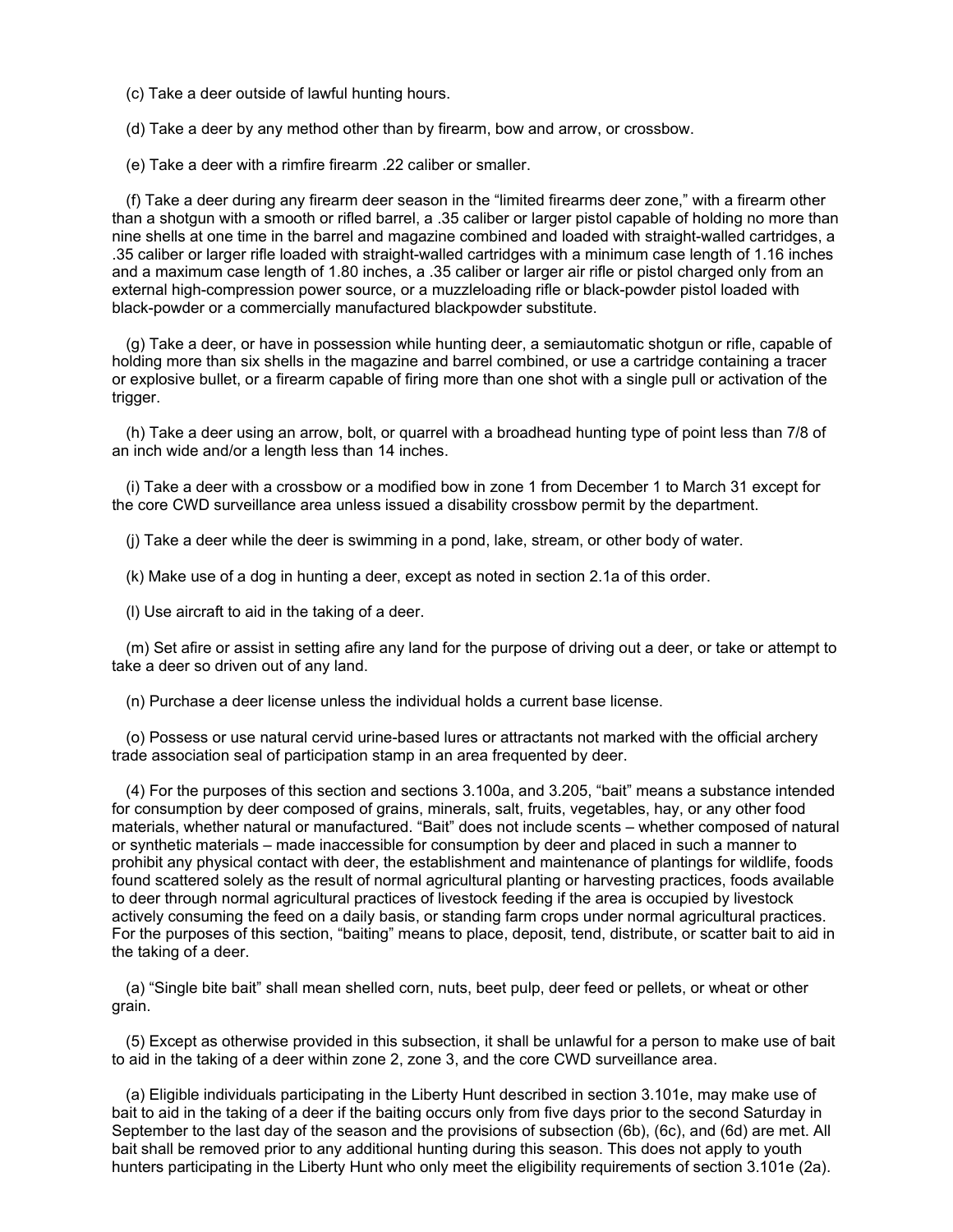(b) Eligible individuals participating in the Independence Hunt as described in section 3.101g, may make use of bait to aid in the taking of a deer if the baiting occurs only from the first day of the season to the last day of the season and the provisions of subsection (6b), (6c), and (6d) are met. All bait shall be removed prior to any additional hunting during this season.

(6) In remaining portions of Michigan not described in subsection (5), a person may engage in baiting only if all of the following conditions apply:

(a) The baiting occurs only from September 15 to January 1, except that eligible participants participating in the Liberty Hunt may use bait five days prior to the second Saturday in September.

(b) The bait material may be of any food type.

(c) The bait is scattered directly on the ground by any means, including mechanical spin-cast feeders, provided that the spin-cast feeder does not distribute on the ground more than the maximum volume allowed as described in subdivision (d) of this subsection. "Scattered" means that the bait is dispersed or thrown over a minimum of a 10- foot by 10-foot or equivalent area so that individual pieces of bait are separated and not placed in piles. The purpose of scattering is to mimic natural feeding conditions.

(d) The volume of bait used at any 1 point in time shall not exceed 2 gallons at any 1 hunting site.

(e) Subsection (6) is subject to Section 3.100a (2) of this order.

(7) Except as otherwise provided by subsection 5, it shall be unlawful for a person to make use of bait to aid in the taking of a deer if the bait and baiting does not meet all of the conditions specified in subsection (6) unless specifically authorized.

History: Eff. Mar 31, 1989; Am. 23, 1989, Eff. Sep 1, 1990; Am. 4, 1990, Eff. Sep 1, 1990; Am. 2, 1993, Eff. Sep 1, 1993; Am. 19, 1993, Eff. Sep 10, 1993; Am. 3, 1994, Eff. Sep 1, 1994; Am. 2, 1998, Eff. May 15, 1998; Am. 15, 1998, Eff. Sep 10, 1998; Am. 1, 1999, Eff. Apr 1, 1999; Am. 3, 1999, Eff. May 1, 1999; Am. 11, 1999, Eff. Jul 8, 1999; Am. 9, 2000, Eff. Jun 9, 2000; Interim Order 3, 2001, Eff. Oct 1, 2001; Am. 8, 2002, Eff. Jun 8, 2002; Am. 2, 2003, Eff. Apr 12, 2003; Am. 8, 2008, Eff. Jun 6, 2008; Am. Interim Order 1, 2008, Eff. Aug 26, 2008; Am. 15, 2008, Eff. Oct 10, 2008; Am. 10, 2011, Eff. Jun 10, 2011; Am. 16, 2011, Eff. Nov 10, 2011; Am. 13, 2012, Eff. Aug 9, 2012; Am. 17, 2013, Eff. Sept 13, 2013; Am. 18, 2013, Eff. October 11, 2013; Am. 2, 2014, Eff. Mar 1, 2014; Am. 6. 2014, Eff. June 13, 2014. Interim Order 1, 2015, Eff. May 26, 2015; Am. 9, 2015, Eff. Aug. 14, 2015; Eff. Oct. 14, 2016, Am. 9, 2016; Am. 3, 2017, Eff. May 12, 2017;Am. 4, 2017, Eff. June 9, 2017; Interim Order 1, 2017, Eff. Oct. 4, 2017; Am. 12, 2018, Eff. Aug. 10, 2018; Am. 7, 2019, Eff. July 12, 2019; Am. 6, 2020, Eff. July 17, 2020; Am. 8 of 2020; Eff. Feb. 12, 2021.

### **3.100a Deer and elk feeding; prohibitions and conditions; words and phrases.**

Sec 3.100a (1) A person shall not engage in deer and elk feeding, as defined by section 40102 of 1994 PA 451, MCL 324.40102, within zone 2, zone 3, and the core CWD surveillance area.

(2) Deer and elk feeding prohibited except for recreational viewing and supplemental feeding, conditions for baiting and feeding in certain areas. In remaining portions of Michigan not described in subsection (1), a person shall not engage in deer and elk feeding except for recreational viewing and supplemental feeding conducted as prescribed in this section. In the event CWD is documented within Michigan, outside of the areas described in subsection (1), within 10 miles of Michigan's border with another state or Canadian province, or as determined by the director, the director shall issue an interim order banning the use of bait and banning the feeding of deer and elk, at a minimum, within the relevant CWD management zone.

(3) Recreational feeding and supplemental feeding may be prohibited if a location is deemed by the Department to be a public safety issue.

(4) Recreational viewing in areas not closed to feeding, conditions. In remaining portions of Michigan not described in subsection (1) or identified by provisions of subsection (2), a person may engage in deer and elk feeding for recreational viewing only if all the following conditions are met:

(a) The feed is placed not more than 100 yards from a residence of the person and upon land owned or possessed by that person.

(b) The feed is placed, scattered, or dispersed at least 100 yards from any area accessible to cattle, goats, sheep, new world camelids, bison, swine, horses, or captive cervidae and no more than 100 yards from a residence.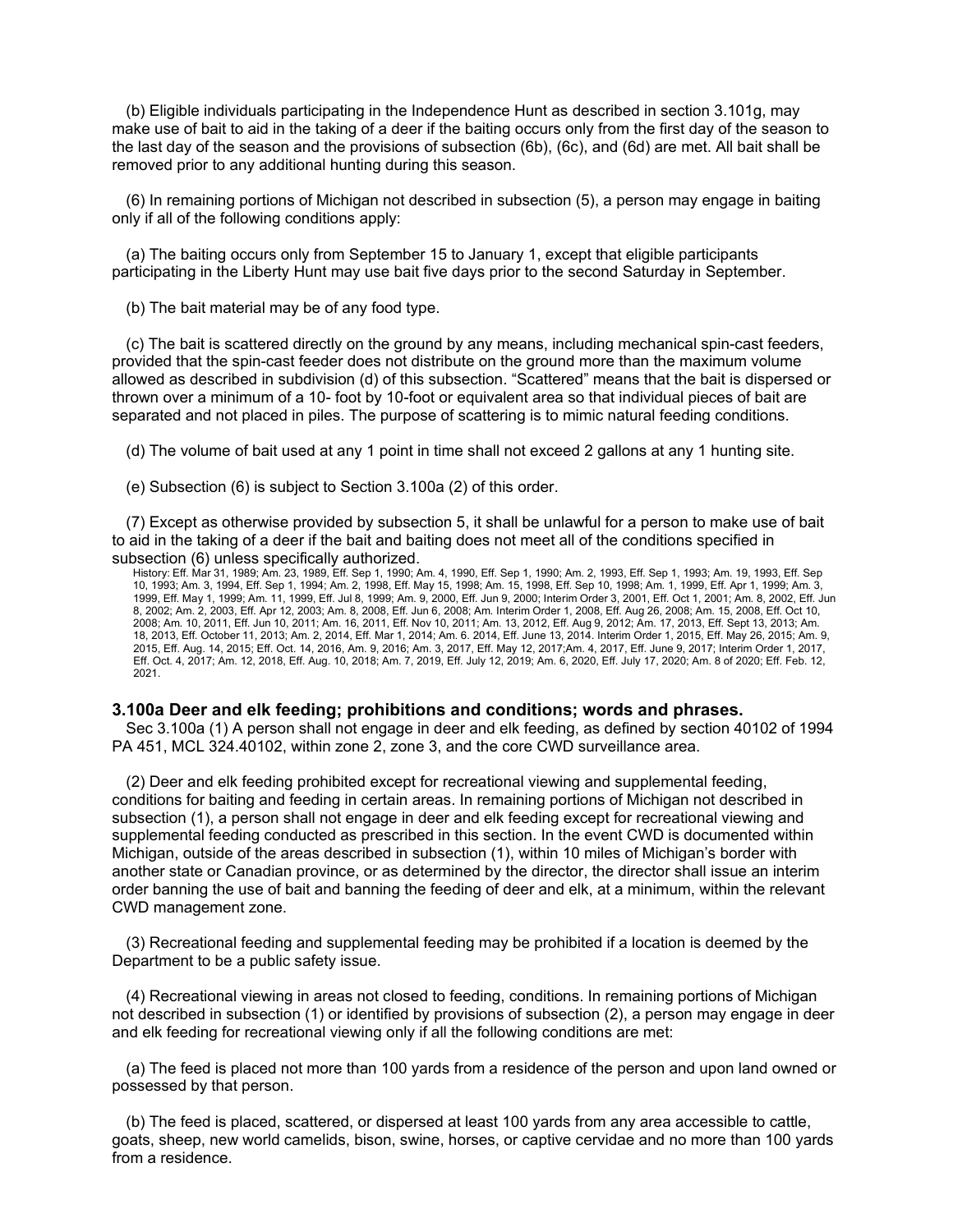(c) The feed is scattered directly on the ground by any means, including mechanical spin-cast feeders, provided that the spin-cast feeder does not distribute on the ground more than the maximum volume allowed as described in subdivision (d) of this subsection.

(d) The volume of feed placed, scattered, or distributed does not exceed 2 gallons per residence per calendar day and no more than 2 gallons present at any one time.

(e) The feed placed, scattered, or distributed may be of any food type.

(f) The feed shall not be placed or used as bait to take deer.

(g) A person shall not hunt or attempt to hunt over feed placed for deer.

(h) A landowner shall not allow an individual to hunt or attempt to hunt over feed placed for deer.

(5) Deer or elk feeding on property under a person's ownership or lease, prohibited conduct, "person" defined. A person shall not allow deer or elk feeding on property under their ownership or control in violation of this section. For the purposes of this subsection, "person" means an individual, partnership, corporation, association, or other nongovernmental legal entity except if the property is leased it shall mean the individual, partnership, corporation, association, or other non-governmental legal entity with control or authority over the property except it shall not include the owner of lands enrolled under the provisions of Part 511, Commercial Forests, of the Natural Resources and Environmental Protection Act, 1994 PA 451, MCL 324.51101 to 324.51120.

(6) Supplemental feeding of deer, counties listed, conditions. A person may engage in the supplemental feeding of deer in Ontonagon, Houghton, Keweenaw, Baraga, Alger, Luce, Gogebic, Marquette, Schoolcraft, Mackinac, Chippewa, Iron, Dickinson, Delta, and Menominee counties if all the following apply:

(a) The placement of feed shall not begin before January 1 and shall not extend beyond May 15.

(b) All conditions in section 3.100a (7) of this order are met.

(7) The following conditions must be met to engage in the supplemental feeding of deer in areas noted in section 3.100a (6) of this order:

(a) The supplemental deer feeding is conducted in compliance with all the following criteria:

(i) All feed shall be placed one-quarter mile or more from the nearest paved public highway.

(ii) All feed shall be placed at least 1 mile from cattle, goats, sheep, new world camelids, bison, swine, horses, or captive cervidae.

(iii) All feed shall be placed at least 1 mile from wheat fields, potato fields, commercial fruit orchards, commercial plantings of nursery stock or Christmas trees.

(iv) The feed shall consist solely of grains, second cut alfalfa and clover, and pelletized food materials containing no animal protein which is scattered or dispersed directly upon the ground to a depth which shall not exceed three inches.

(v) The feed shall not be placed or used as bait to take deer.

(b) A person shall not hunt or attempt to hunt over feed placed for deer.

<sup>(</sup>c) A landowner shall not allow an individual to hunt or attempt to hunt over feed placed for deer. Compilers Note: MCL 324.40111a, as added by Act 66 of 1999, was repealed by Act 191 of 2004, Eff. Dec 31, 2004; it was subsequently amended by Act 199 of 2009, Eff. Dec 29, 2009, with a sunset provision effective January 1, 2016; the sunset was subsequently removed by Act 265 of 2015, effective January 1, 2016; Am. 7, 2019, Eff. July 12, 2019; Am. 8, 2020; Eff. Feb. 12, 2021.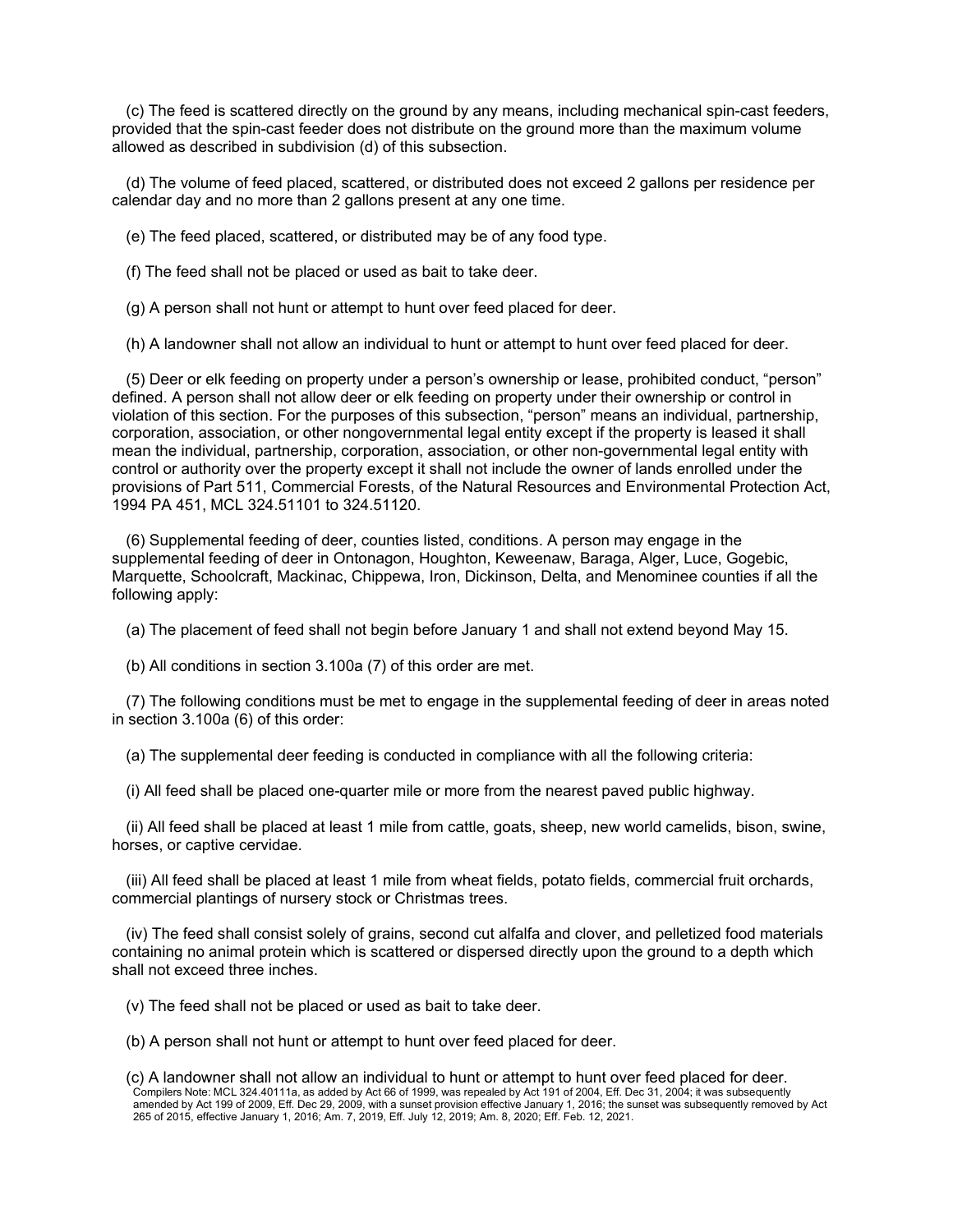# **3.100b Prohibition on possession of free-ranging deer carcasses or parts thereof; reporting and checking requirements; movement of deer carcasses or parts thereof.**

Sec. 3.100b (1) Except as otherwise provided in this section, a person shall not do any of the following with a deer harvested in Montcalm County in its entirety, Otisco, Orleans, Ronald, or North Plains Townships in Ionia County or Nelson, Spencer, Courtland, Oakfield, Grattan or Cannon Townships in Kent County:

- (a) Transport the harvested deer outside the listed areas or
- (b) Possess the harvested deer outside the listed areas.
- (2) Subsection (1) does not apply if:

(a) The harvested deer is deboned meat, quarters or other parts of a cervid that do not have any part of the spinal column or head attached, antlers, antlers attached to a skull or skull cap cleaned of all brain and muscle tissue, hides, upper canine teeth, or a finished taxidermist mount or;

(b) The deer carcass is taken directly to a registered processor; and/or

(c) The intact deer head detached from the carcass is taken directly to a licensed taxidermist. History: Am. 12, 2003, Eff. Jul 12, 2003; Am. Interim Order 2, 2008, Eff. Aug 29, 2008; Am. Interim Order 5 of 2008, Eff. Sep 15, 2008; Am. 16, 2008, Eff. Oct 10, 2008; Am. 13, 2012, Eff. Aug 9, 2012; Am. Interim Order 1, 2015, Eff. May 26, 2015;Am.9, 2015, Eff. Aug. 14, 2015; Am. 4, 2017, Eff. June 8, 2017; Interim Order 1 of 2017, Eff. October 4, 2017; Am. 12, 2018, Eff. Aug. 10, 2018; Am. 7, 2019, Eff. July 7, 2019; Am. 6, Eff. July 17, 2020.

# **3.100c Repealed. Am. 3, 2006, Eff. Jul 7, 2006.**

Compiler's Note: This repealed section has been incorporated into 3.100a and pertained to supplemental deer feeding in the Upper Peninsula.

# **3.101 Deer hunting open seasons; type of deer that may be taken; carrying of firearms, season limit.**

Sec. 3.101. (1) The open firearm deer season shall be from November 15 to November 30.

(2) The open muzzle-loading and black-powder firearms deer season in zone 1, zone 2, and zone 3 shall be a total of 10 days from the first Friday in December to nine days thereafter.

(3) Subject to section 43510(2) and (3), 1994 PA 451 MCL 324.43510, except as provided in subsection (5), an individual hunting deer with a muzzleloading firearm during the muzzle-loading and black-powder firearms season shall only possess or carry afield, or take a deer with a muzzle-loading rifle, muzzleloading shotgun, or black-powder pistol, loaded with black-powder or a commercially manufactured blackpowder substitute, or a crossbow.

(a) Subject to section 43510(2) and (3), 1994 PA 451 MCL 324.43510, except as provided in subsection (5), an individual hunting deer in zone 3, including the entirety of Oceana, Newaygo, Mecosta, Isabella, Midland, Muskegon, and Bay counties, during the muzzle-loading and black-powder firearms season shall only possess or carry afield, or take a deer with a weapon that is legal to possess or carry afield, or to take a deer with during the open firearm deer season for that respective zone.

(4) The open bow and arrow season shall be from October 1 through November 14 and from December 1 through January 1.

(a) Subject to all other provisions of this order, in the urban deer management zone, as defined in chapter XII of this order, the open bow and arrow season shall be from October 1 through November 14 and from December 1 through January 31.

(5) Subject to section 43510(2) and (3), 1994 PA 451 MCL 324.43510, during the open bow and arrow season, as described in subsection (4), an individual hunting deer with a bow and arrow or a crossbow shall not possess or carry afield a pistol, revolver, or any other firearm unless:

(a) The individual is properly licensed to hunt deer with a firearm and is hunting in an area open to firearm deer hunting.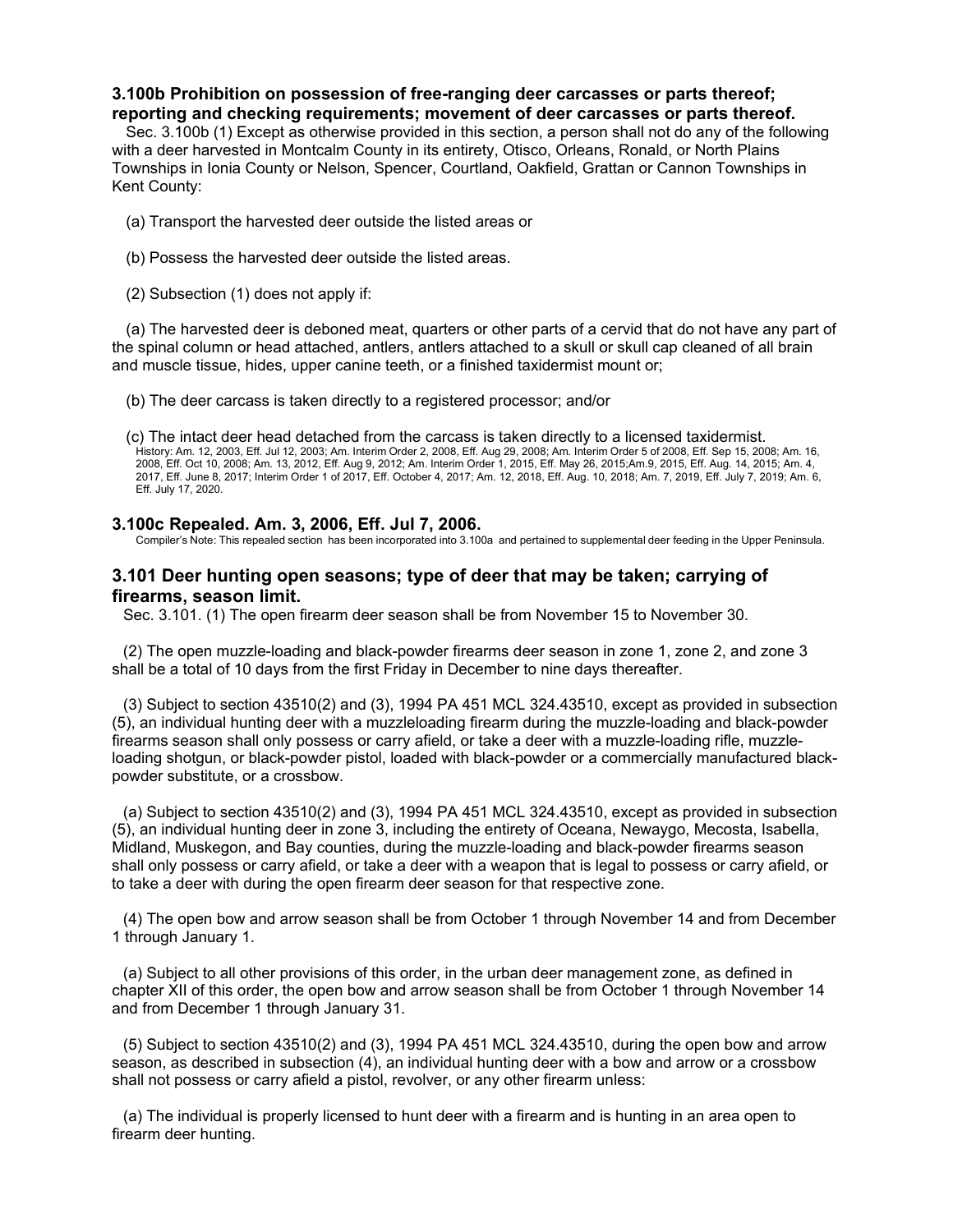(b) The individual is properly licensed to hunt deer with a firearm and is hunting in an area open to the muzzleloading and black-powder firearms deer season in zone 2 and zone 3.

(c) An individual taking a deer under the terms and conditions of a disease control permit authorized under section 5.77 of this order may possess or carry a bow and arrow or crossbow, and a firearm, if applicable.

(6) An early antlerless firearm deer season shall be a two-day hunt starting the Saturday following September 15 upon privately owned lands within Alcona, Allegan, Alpena, Antrim, Arenac, Bay, Barry, Benzie, Berrien, Branch, Calhoun, Cass, Cheboygan, Clare, Clinton, Crawford, Eaton, Emmet, Genesee, Gladwin, Grand Traverse, Gratiot, Hillsdale, Huron, Ingham, Ionia, Iosco, Isabella, Jackson, Kalamazoo, Kalkaska, Kent, Lake, Lapeer, Lenawee, Livingston, Macomb, Manistee, Mason, Mecosta, Midland, Missaukee, Monroe, Montcalm, Montmorency, Muskegon, Newaygo, Oakland, Oceana, Ogemaw, Osceola, Oscoda, Otsego, Ottawa, Presque Isle, Roscommon, St. Clair, St. Joseph, Saginaw, Sanilac, Shiawassee, Tuscola, Van Buren, Washtenaw, Wayne, Wexford counties, upon privately owned lands within that portion of Charlevoix county within deer management unit 015, and upon privately owned lands within that portion of Leelanau county within deer management unit 045. Only an individual possessing a valid antlerless deer license, a mentored youth hunting license, a deer license, or a deer combination license may take a deer during this season. A deer kill tag issued under the mentored youth hunting license, deer license, or deer combination license shall be used to harvest an antlerless deer only.

(7) A late antlerless firearm deer season shall be from the Monday following the conclusion of the muzzle-loading and black-powder firearms deer season through January 1 upon privately owned lands within Alcona, Allegan, Antrim, Alpena, Arenac, Barry, Bay, Benzie, Berrien, Branch, Calhoun, Cass, Cheboygan, Clare, Clinton, Crawford, Eaton, Emmet, Genesee, Gladwin, Grand Traverse, Gratiot, Hillsdale, Huron, Ingham, Ionia, Iosco, Isabella, Jackson, Kalamazoo, Kalkaska, Kent, Lake, Lapeer, Lenawee, Livingston, Macomb, Manistee, Mason, Mecosta, Midland, Missaukee, Monroe, Montcalm, Montmorency, Muskegon, Newaygo, Oakland, Oceana, Ogemaw, Osceola, Oscoda, Otsego, Ottawa, Presque Isle, Roscommon, St. Clair, St. Joseph, Saginaw, Sanilac, Shiawassee, Tuscola, Van Buren, Washtenaw, Wayne**,** Wexford counties, upon privately-owned lands within that portion of Charlevoix county within deer management unit 015, and upon privately owned lands within that portion of Leelanau county within deer management unit 045. Only an individual possessing a valid antlerless deer license, a mentored youth hunting license, a deer license, or a deer combination license may take a deer during this season. A deer kill tag issued under the mentored youth hunting license, deer license, or deer combination license shall be used to harvest an antlerless deer only.

(8) The deer management assistance firearm hunt period shall be from the first Monday following the third Saturday in December through January 1 upon lands owned by federal, state, county, or local units of government, non-profit organizations, and other urban or suburban properties in zone 3. Only those areas with a wildlife division approved deer population management plan will be considered for issuance of these special deer management assistance permits. Only an individual possessing a valid deer management assistance permit issued for this hunt period may take a deer with a firearm or a crossbow during this season.

(9) The season limit shall be 1 deer per deer license.

(10) Except as provided by subsection (12) and sections 3.101a, 3.101c, 3.101i and 3.101j, the kind of deer which may be taken during the respective open seasons for each combination of season and deer license, except antlerless deer license, shall be as shown in table 2:

| <b>Type of license</b> | Season in which used       | Kind of deer that may be taken                 |
|------------------------|----------------------------|------------------------------------------------|
| Deer license, deer     | Bow and arrow only seasons | Antierless or an antiered deer, subject to the |
| combination regular    | (zone 1)                   | following:                                     |
| license                |                            | (a) Antlerless deer shall only be taken in     |
|                        |                            | DMUs open to antierless licenses.              |

**TABLE 2 License, Season, Deer to be Taken**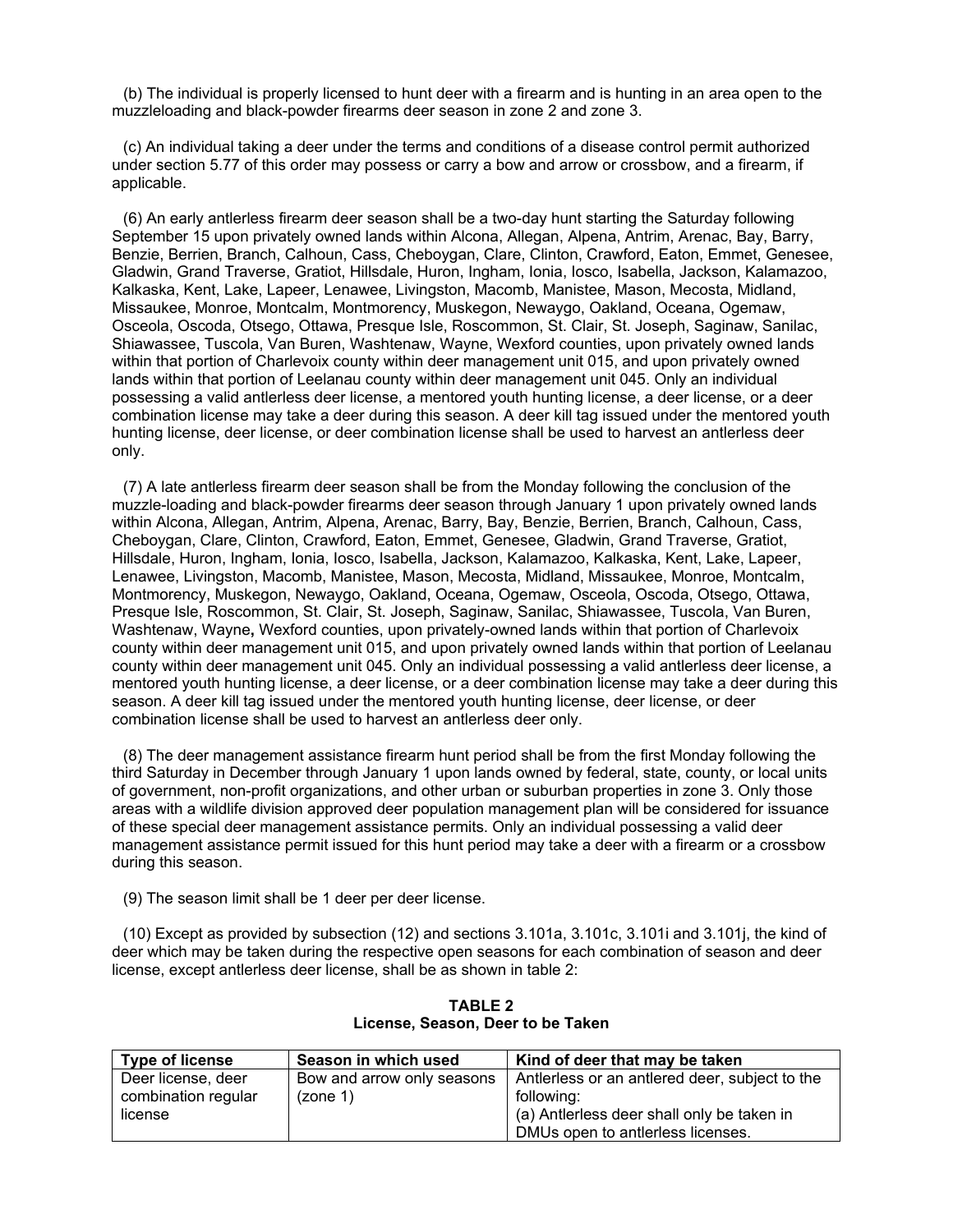|                                                      |                                                                                                      | (b) Antlerless deer shall not be taken in<br>DMUs 127, 066, 131, 042, 031, 007, and<br>048. This does not apply to any DMU within a<br>designated core CWD surveillance area.<br>(c) Antler point restrictions apply as provided<br>in sections 3.101a and 3.101c.<br>(d) Antler point restrictions do not apply in the<br>core CWD surveillance area.                                                                                                                                                       |
|------------------------------------------------------|------------------------------------------------------------------------------------------------------|--------------------------------------------------------------------------------------------------------------------------------------------------------------------------------------------------------------------------------------------------------------------------------------------------------------------------------------------------------------------------------------------------------------------------------------------------------------------------------------------------------------|
| Deer license, deer<br>combination regular<br>license | Bow and arrow only seasons<br>(zones 2 and 3)                                                        | Antlerless or antlered deer. Antler point<br>restrictions apply as provided in sections<br>3.101i and 3.101j.                                                                                                                                                                                                                                                                                                                                                                                                |
| Deer license, deer<br>combination regular<br>license | Firearm deer season,<br>muzzleloading and black-<br>powder<br>firearms only season (zone<br>1)       | Antlered deer. Antler point restrictions apply<br>as provided in sections 3.101a and 3.101c.<br>Antler point restrictions do not apply in the<br>core CWD surveillance area.                                                                                                                                                                                                                                                                                                                                 |
| Deer license, deer<br>combination regular<br>license | Liberty hunt and<br>Independence hunt (zones 1,<br>$2$ , and $3)$                                    | Antlerless or antlered deer.                                                                                                                                                                                                                                                                                                                                                                                                                                                                                 |
| Deer license, deer<br>combination regular<br>license | Firearm deer season,<br>muzzleloading and black-<br>powder firearms only season<br>(zone 2 and 3)    | Antlerless or antlered deer. Antler point<br>restrictions apply as provided in sections<br>3.101i and 3.101j.                                                                                                                                                                                                                                                                                                                                                                                                |
| Deer combination<br>restricted license               | Bow and arrow only season<br>(zone 1)                                                                | An antlerless deer or a deer which has at<br>least 1 antler with 4 or more antler points 1 or<br>more inches in length, subject to the<br>following:<br>(a) Antlerless deer shall only be taken in<br>DMUs open to antierless licenses.<br>(b) Antlerless deer shall not be taken in<br>DMUs 127, 066, 131, 042, 031, 007, and<br>048. This does not apply to any DMU within a<br>designated core CWD surveillance area.<br>(c) Antler point restrictions do not apply in the<br>core CWD surveillance area. |
| Deer combination<br>restricted license               | Bow and arrow only (zones 2<br>and $3)$                                                              | An antierless deer or a deer which has at<br>least 1 antler with 4 or more antler points 1 or<br>more inches in length. Antler point restrictions<br>do not apply in the CWD management zone<br>except as provided in 3.101(j).                                                                                                                                                                                                                                                                              |
| Deer combination<br>restricted license               | Firearm deer season or<br>muzzleloading and black-<br>powder firearms only season<br>(zone 1)        | A deer which has at least 1 antler with 4 or<br>more antler points 1 or more inches in length.<br>Antler point restrictions do not apply in the<br>core CWD surveillance area.                                                                                                                                                                                                                                                                                                                               |
| Deer combination<br>restricted license               | Liberty hunt and<br>Independence hunt (zones 1,<br>$2$ , and $3)$                                    | Antlerless or antlered deer.                                                                                                                                                                                                                                                                                                                                                                                                                                                                                 |
| Deer combination<br>restricted license               | Firearm deer season or<br>muzzleloading and black-<br>powder firearms only season<br>(zones 2 and 3) | An antierless deer or a deer which has at<br>least 1 antler with 4 or more antler points 1 or<br>more inches in length. Antler point restrictions<br>do not apply in the CWD management zone<br>except as provided in 3.101(j).                                                                                                                                                                                                                                                                              |
| Mentored youth deer<br>license                       | Bow and arrow only<br>seasons, firearm deer<br>season, muzzleloading and                             | Antlerless or antlered deer. Antler point<br>restrictions do not apply.                                                                                                                                                                                                                                                                                                                                                                                                                                      |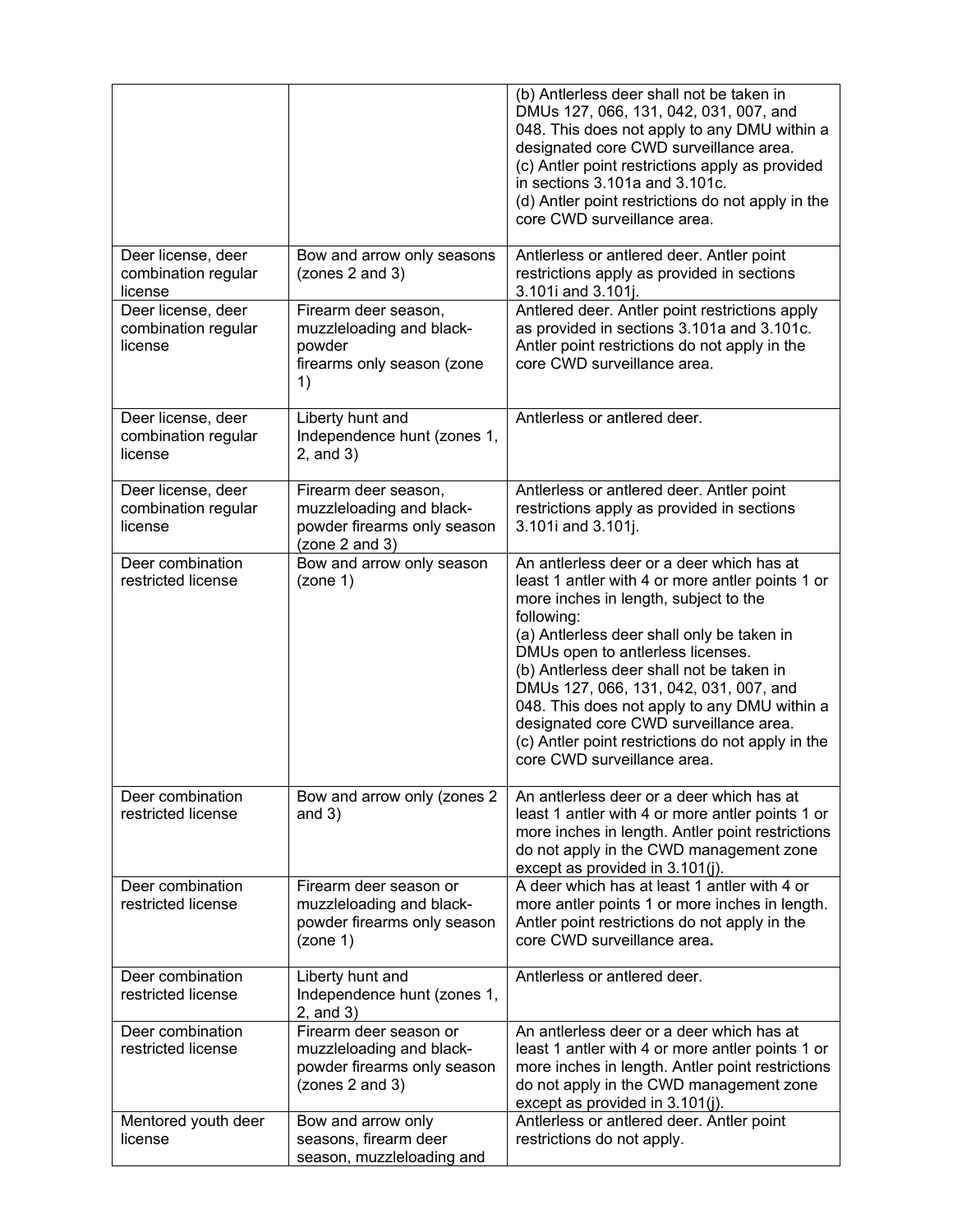| black-powder firearms only<br>season, or Liberty hunt |  |
|-------------------------------------------------------|--|
|                                                       |  |

(11) The director may authorize a disease management hunt lasting no longer than nine days between January 2 and March 31 where additional harvest is deemed necessary to meet disease management objectives.

(12) Individuals possessing a deer license, deer combination regular license, or deer combination restricted license are exempt from antler point restrictions during all deer seasons as listed in table 2 if one of the following applies:

(a) The individual is a youth 16 years of age and younger. Individuals under the age of 10 must be licensed through the mentored youth hunting program.

(b) The individual is licensed under a base apprentice license.

History: Eff. Mar 31, 1989; Am. 2, 1989, Eff. Sep 1, 1989; Am. 18, 1989, Eff. Sep 1, 1989; Am. 24, 1989, Eff. Dec 15, 1989; Am. 4, 1990, Eff. Sep 1, 1990; Am. 6, 1991, Eff. Sep 1, 1991; Am. 19, 1993, Eff. Sep 10, 1993; Am. 3, 1994, Eff. Sep 1, 1994; Am. 3, 1997, Eff. Jun 1, 1997; Am. 6, 1998, Eff. May 15, 1998.; Am. 15, 1998, Eff. Sep 10, 1998; Am. 15, 1998, Eff. Sep 10, 1998; Am. 8, 1999, Eff. Sep 1, 1999; Am. 2, 2000, Eff. Jan 14, 2000; Am. 7, 2000, Eff. Sep 1, 2000; Am. 6, 2001, Eff. Jun 1, 2001; Am. 8, 2002, Eff. Jun 8, 2002; Am. 8, 2003, Eff. Jun 7, 2003; Am. 7, 2004, Eff. Jun 5, 2004; Am. 2, 2005, Eff. Mar 11, 2005; Am. 5, 2005, Eff. May 6, 2005; Am. 17, 2006, Eff. Oct 6, 2006; Am. 13, 2007, Eff. Jul 13, 2007; Am. 1, 2008, Eff. Jan 11, 2008; Am. 7, 2008, Eff. May 9, 2008; Am. 10, 2008, Eff. Jun 6, 2008; Am. 2, 2009, Eff. Mar 6, 2009, with a sunset provision regarding the use of the crossbow effective Mar 6, 2012; Am. 7, 2009, Eff. May 7, 2009; Am. 7, 2010, Eff. May 6, 2010; Am. 17, 2010, Eff. Aug 13, 2010; Am. 6, 2012, Eff. Jun 15, 2012; Am. 10, 2013, Eff. Jul 12, 2013; Am. 2, 2014, Eff. Mar 1, 2014; Am. 6, 2014, Eff. June 13, 2014; Am. Interim Order 1, 2015, Eff. May 26, 2015;Am.5, 2015, Eff. June12, 2015; Am. 9, 2015, Eff. Aug. 14, 2015; Am. 7, 2016, Eff. May 13, 2016; Am. 4, 2017, Eff. June 9, 2017; Interim Order 1 of 2017, Eff. October 4, 2017; Am. 12, 2018, Eff. Aug. 10, 2018; Am. 7, 2019, Eff. July 12, 2019; Am. 6, Eff. July 17, 2020; Am. 8, 2020; Eff. Feb. 12, 2021; Am. 5 of 2021; Eff. June 11, 2021.

### **3.101a Deer hunting in zone 1 season limit and, antler restriction.**

Sec. 3.101a (1) Notwithstanding any other provisions of this order, except sections 3.101e and 3.101g, an individual possessing a deer combination regular license shall not take an antlered deer unless the

deer has at least 1 antler with 3 or more antler points each 1 or more inches in length in zone 1. History: Am. 10, 2008, Eff. Jun 6, 2008; Am. 7, 2010, Eff. May 6, 2010; Am. 2, 2014, Eff. Mar 1, 2014; Am. 6, 2014, Eff. June 13, 2014; Am. 4, 2017, Eff. June 9, 2017.

# **3.101b Repealed; Am. 6, 2017, Eff. July 14, 2017.**

Publishers note: The repealed section pertained to "Deer hunting in deer management unit 487, antler restriction."

### **3.101c Deer hunting in deer management unit 117 antler restriction, one antlered deer limit.**

Sec. 3.101c (1) Notwithstanding any other provisions of this order, except sections 3.101e and 3.101g, in deer management unit 117 an individual possessing a deer license or deer combination regular license shall not take an antlered deer unless the deer has at least 1 antler with 3 or more antler points each 1 or more inches in length. An individual shall not take more than one antlered deer in deer management unit 117 in a deer hunting season.

History: Am. 9, 1999, Eff. Sep 1, 1999; Am. 6, 2001, Eff. Jun 1, 2001; Am. 4, 2002, Eff. Jun 1, 2003; Am. 5, 2004, Eff. May 8, 2004; Am. 7, 2006, Eff. May 5, 2006; Am. 10, 2010, Eff. July 8, 2010; Am. 2, 2014, Eff. Mar 1, 2014; Am. 6, 2014, Eff. June 13, 2014; Am. 6, 2017, Eff. July 14, 2017; Am. 6, 2020, Eff. July 17, 2020.

### **3.101d Repealed; Am. 6, 2017, Eff. July 14, 2017.**

Publishers note: The repealed section pertained to "Deer hunting in deer management units 045, 115, and 122 antler restrictions."

### **3.101e Liberty hunt, season established, limits defined, adult requirements, hunting hours.**

Sec. 3.101e (1) The liberty hunt shall be a 2-day hunt starting the second Saturday in September.

(2) Individuals wishing to participate in the liberty hunt shall be eligible if one of the following applies:

(a) A youth 16 years of age or less may participate in the liberty hunt. Hunters under the age of 10 must be licensed through the mentored youth hunting program and accompanied by a qualified mentor.

(b) A veteran with 100 percent disability as defined by the United States department of veterans affairs may participate in the liberty hunt. Documentation from the United States department of veterans affairs indicating 100 percent disability shall be in the possession of a veteran participating in this hunt.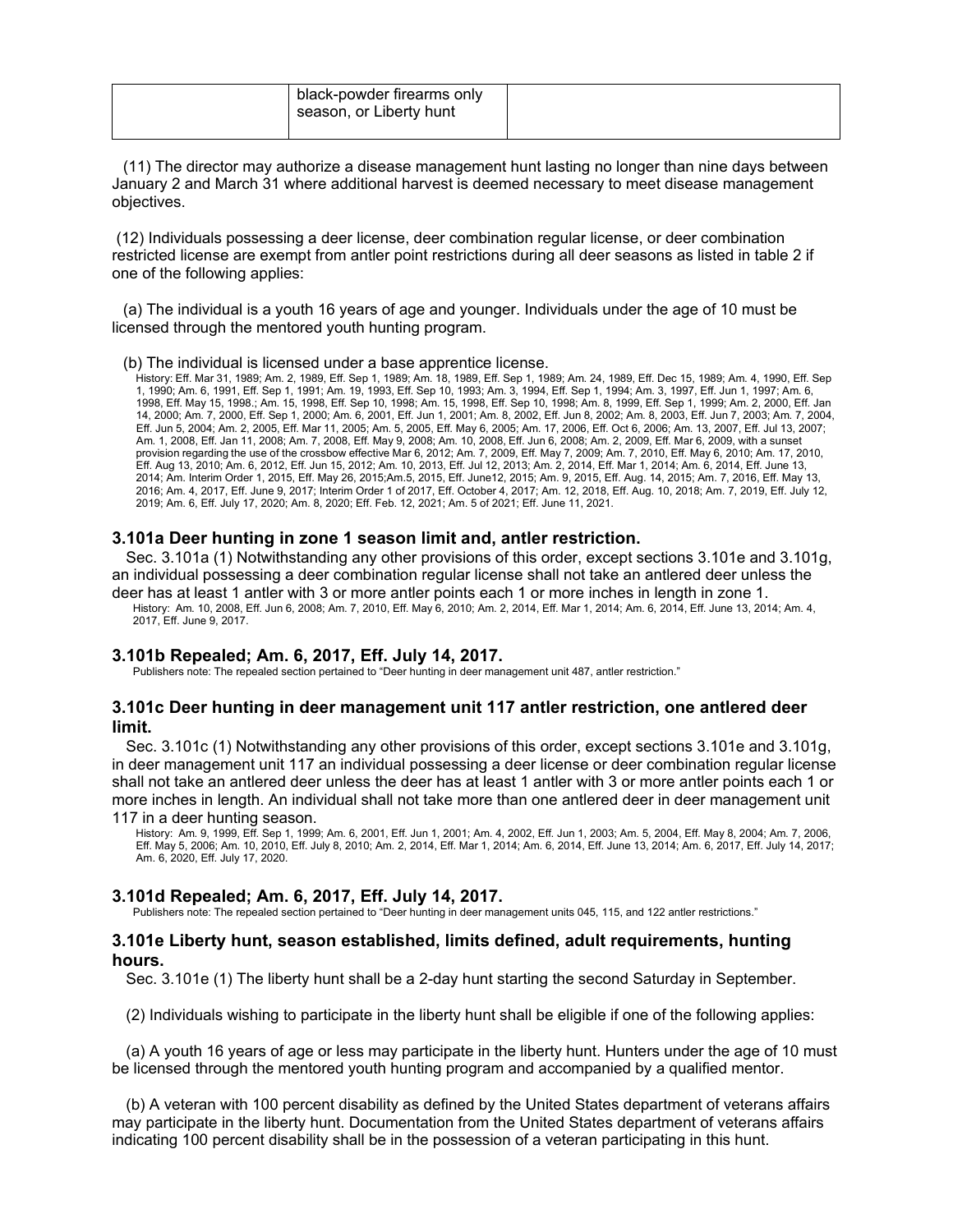(c) A resident rated by the United States department of veterans affairs as individually unemployable may participate in the Liberty hunt. Documentation from the United States department of veterans affairs indicating this rating shall be in the possession of a veteran participating in this hunt.

(d) An individual is in possession of a permit issued by the department to hunt from a standing vehicle.

(e) An individual is in possession of a permit issued by the department to hunt using a laser sighting device.

(f) An individual is blind as defined by section 1 of 260 PA 1978, MCL 393.351.

(g) An individual is deaf as defined by section 2 of 72 PA 1978, MCL 408.202.

(3) The following rules shall apply to an individual taking deer on the liberty hunt:

(a) A parent or legal guardian shall not allow a youth hunter to go afield to hunt deer unless the youth hunter is accompanied by an adult subject to section 43517 of 1994 PA 451, as amended, MCL 324.43517. Subject to section 43510(2) and (3) of 1994 PA 451, as amended, MCL 324.43510 and section 43517 of 1994 PA 451, as amended, MCL 324.43517, an adult accompanying a youth firearm deer hunter shall not possess or carry a firearm, crossbow, or bow and arrow, except as a qualified mentored youth hunting program mentor or a veteran with 100 percent disability may possess a firearm, crossbow, or bow and arrow if hunting under the authority of section 3.101e(2b).

(b) The hunting hours shall be one-half hour before sunrise to one-half hour after sunset, local time.

(c) Except as otherwise specifically provided in this section, all regulations of state law and this order regarding the taking, possession, transportation, and storage of deer during a firearm deer season shall apply to an individual participating in the Liberty hunt.

(4) During the Liberty hunt a hunter may take one deer provided they possess a deer license, deer combination license, an antlerless deer license valid for the unit in which they are hunting, or a deer license issued under the mentored youth license. Notwithstanding any other provisions of this order, licenses are valid for either an antlered or an antlerless deer during the Liberty hunt, except that an antlerless deer license is valid only for an antlerless deer.

History: Am. 8, 2000, Eff. Sep 1, 2000; Am. 6, 2001, Eff. Jun 1, 2001; Am. 7, 2004, Eff. Jun 5, 2004; Am. 2, 2005, Eff. Mar 11, 2005; Am. 16, 2006, Eff. Aug 11, 2006; Am. 13, 2007, Eff. Jul 13, 2007; Am. 7, 2008, Eff. May 9, 2008; Am. 2, 2009, Eff. Mar 6, 2009, with a sunset provision regarding the use of the crossbow effective Mar 6, 2012; Am. 10, 2010, Eff. July 8, 2010; Am. 17, 2010, Eff. Aug 13, 2010; Am. 6, 2012, Eff. Jun 15, 2012; Am. 10, 2013, Eff. Jul 12, 2013; Am. 2, 2014, Eff. Mar 1, 2014. Am. 7, 2019, Eff. July 12, 2019; Am. 6, 2020, Eff. July 17, 2020.

# **3.101f Permitted tagging of male antlerless deer.**

Sec. 3.101f Notwithstanding the provisions of subsection 3.101(10) regarding the kind of deer that may be taken, a person with unused kill tags valid for both an antlered and antlerless deer for the deer management unit in which they are hunting, and killing a male antlerless deer, may tag the male antlerless deer with a kill tag designated in subsection 3.101(10) for the taking of an antlered deer. History: Am. 6, 2001, Eff. Jun 1, 2001; Am. 8, 2003, Eff. Jun 7, 2003.

# **3.101g Independence hunt, season established, eligibility requirements, limits defined.**

Sec. 3.101g (1) The independence hunt shall be a total of 4 days starting the Thursday prior to the third Saturday in October and for 3 days thereafter upon privately owned land, or public land requiring an access permit and open to the independence hunt by lottery.

(2) An individual wishing to participate in the independence hunt shall be eligible if one of the following applies:

(a) An individual is in possession of a permit issued by the department to hunt from a standing vehicle.

(b) A veteran with 100 percent disability as defined by the United States department of veterans affairs. Documentation from the United States department of veterans affairs indicating 100 percent disability shall be in the possession of a veteran participating in this hunt.

(c) A resident rated by the United States department of veterans affairs as individually unemployable.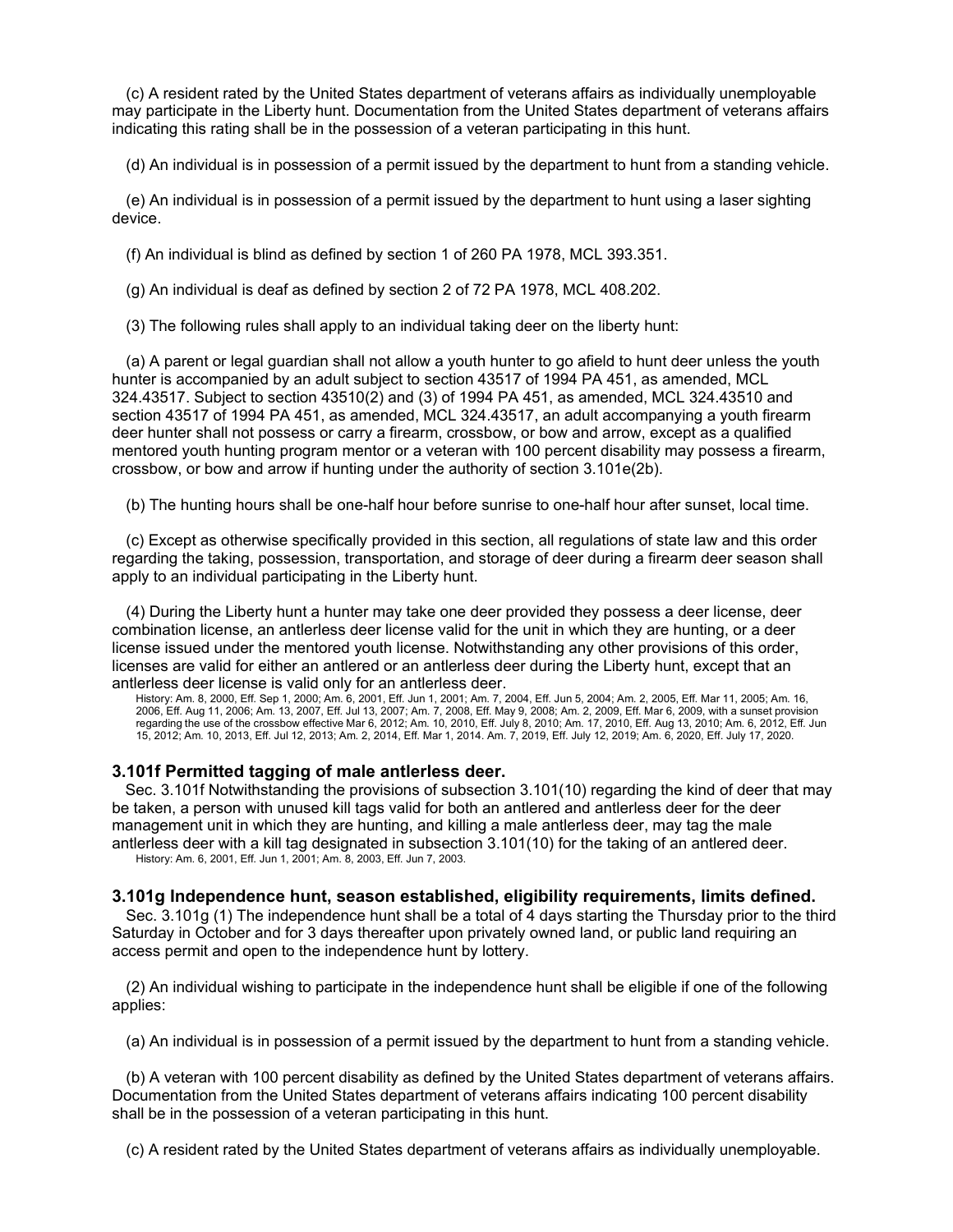Documentation from the United States department of veterans affairs indicating this rating shall be in the possession of a veteran participating in this hunt.

(d) An individual is blind, as defined by section 1 of 1978 PA 260, MCL 393.351.

(e) An individual is in possession of a permit issued by the department to hunt using a laser sighting device.

(f) An individual is deaf as defined by section 2 of 72 PA 1978, MCL 408.202.

(3) An eligible individual wishing to participate in the independence hunt on public land must apply for a permit through a lottery system in accordance with instructions provided by the land manager.

(4) Except as otherwise specifically provided in this section, all regulations of state law and this order regarding the taking, possession, transportation, and storage of deer during a firearm deer season shall apply to an individual participating in this hunt.

(5) During the independence hunt, a qualifying hunter may take one deer provided they possess a deer license, deer combination license, or an antlerless deer license valid for the unit in which they are hunting. Notwithstanding any other provisions of this order, during the independence hunt, a deer license or deer combination license is valid for either an antlered or an antlerless deer.

History: Eff. Jan 11, 2008; Am. 7, 2008, Eff. May 9, 2008; Am. 10, 2013, Eff. Jul 12, 2013; Am. 2, 2014, Eff. Mar 1, 2014; Am. 6 2020, Eff. July 17, 2020.

### **3.101h Repealed. Am. 9, 2015, Eff. Aug 14, 2015.**

History: Interim Order 2, 2008, Eff. Aug 29, 2008; Am. Interim Order 5, 2008, Eff. Sep 15, 2008; Am. 16, 2008, Eff. Oct 10, 2008; Am. 13, 2012, Eff. Aug 9, 2012; Am. Interim Order 1, 2015, Eff. May 26, 2015; Am. 9, 2015, Eff. Aug. 14, 2015.

### **3.101i Deer hunting in the northwest Lower Peninsula, antler restriction.**

Sec. 3.101i (1) Notwithstanding any other provisions of this order, except sections 3.101e and 3.101g, in deer management units 005, 010, 015,024, 028, 040, 043, 045, 051, 053, 057, 067, 083, and 115, an individual possessing a deer license or deer combination regular license shall not take an antlered deer unless the deer has at least 1 antler with 3 or more antler points each 1 or more inches in length. History: Am. 9, 2013, Eff. Jun 14, 2013; Am. 2, 2014, Eff. Mar 1, 2014; Am. 6, 2014, Eff. June 13, 2014; Am. 6, 2017, Eff. July 14, 2017 Am. 7, 2019, Eff. July 12, 2019; Am. 6, 2020, Eff. July 17, 2020.

### **3.101j Repealed. Am. 8, 2020, Eff. Feb. 12, 2021.**

History: Am. 7, 2019, Eff. July 12, 2019; Am. 8, 2020; Eff. Feb. 12, 2021, with a sunset provision regarding an antler restriction in deer management units 034, 054, and 059, effective following the 2021 deer hunting season.

### **3.102 Antlerless deer license; validity; authority; types; restrictions; units.**

Sec. 3.102. (1) Antlerless deer licenses are valid on public and private lands in all open deer management units when those units have a season open to the taking of deer, unless otherwise specified. Antlerless deer licenses do not grant permission to hunt on private property without the permission of the landowner.

(2) It shall be unlawful for an individual to purchase an antlerless deer license unless the individual holds a current base license or mentored youth license.

(3) Antlerless deer licenses shall only be valid for taking an antlerless deer.

(4) The deer management units, as defined in chapter XII, listed in section 3.105a are open to the taking of antlerless deer by a valid antlerless deer license.

(5) The director, in consultation with and concurrence of the natural resources commission, may require an application to obtain an antlerless deer license or may issue antlerless deer licenses through the retail sales system on a first-come, first-served basis for use in designated deer management units.

(6) The director in consultation with and concurrence of the natural resources commission may issue antlerless deer licenses through the retail sales system on a first-come, first-served basis for use in designated deer management units when the director determines that antlerless deer licenses remain unsold after the drawing, provided for in section 3.104, has been held or where such issuance is in the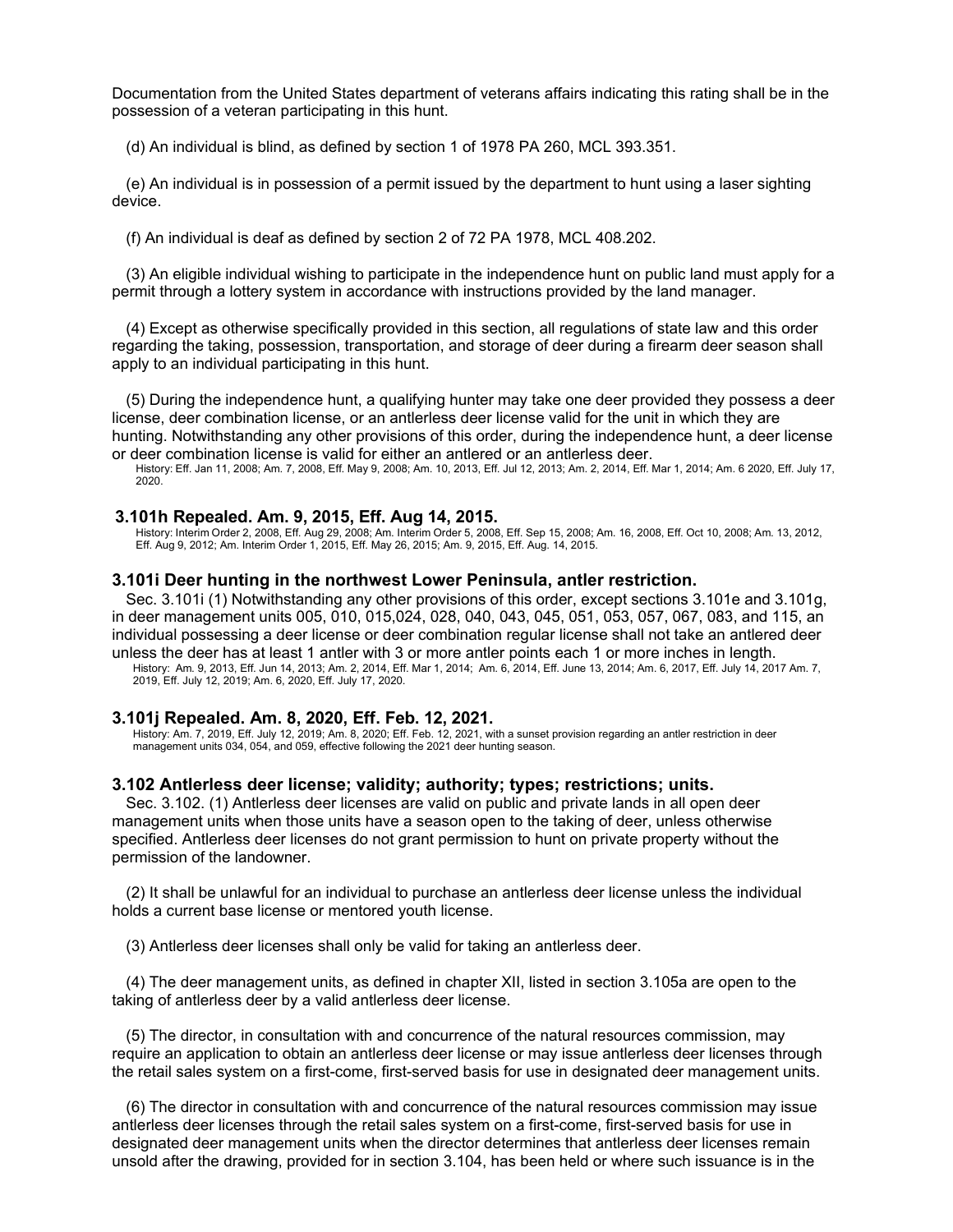best interest of deer management. An application for the current year is not required to purchase an antlerless deer license that remains after the drawing, provided for in section 3.104, has been held.

(7) Requirements; restrictions for young hunters:

(a) A hunter under the age of 10 must be licensed through the mentored youth hunting program and accompanied by a qualified mentor. Youth under 10 years of age may hunt antlerless deer subject to the mentored youth hunting program as described in section 2.14 of this order. A deer kill tag issued under the mentored youth hunting license shall be valid for any deer in any open deer management unit, except during antlerless-only seasons when only an antlerless deer may be taken. When used to harvest an antlered deer, antler point restrictions do not apply.

(b) A hunter 16 years of age or younger on or before the 4th Saturday in September may purchase 1 antlerless deer license, over the counter, on a first-come, first-served basis, during the application period for antlerless licenses for any deer management unit with antlerless licenses available, if applicable.

(8) An individual may purchase up to a season limit of 10 antlerless deer licenses statewide until the quota has been met.

History: Eff. Mar 31, 1989; Am. 3, 1989, Eff. Sep 1, 1989; Am. 4, 1990, Eff. Sep 1, 1990; Am. 6, 1991, Eff. Sep 1, 1991; Am. 3, 1997, Eff. Jun 1, 1997; Am. 6, 1998, Eff. May 15, 1998; Am. 15, 1998, Eff. Sep 10, 1998; Am. 8, 1999, Eff. Sep 1, 1999; Am. 14, 2000, Eff. Jul 14, 2000; Am. 4, 2001, Eff. Jun1, 2001; Am. 8, 2002, Eff. Jun 8, 2002; Am. 12, 2004, Eff. Jun 5, 2004; Am. 2, 2006, Eff. May 5, 2006; Am. 8, 2006, Eff. Jun 2, 2006; Am. 16, 2006, Eff. Aug 11, 2006; Am. 13, 2007, Eff. Jul 13, 2007; Am. 7, 2008, Eff. May 9, 2008; Am. 7, 2009, Eff. May 7, 2009; Am. 13, 2009, Eff. Jul 9, 2009; Am. 7, 2010, Eff. May 6, 2010; Am. 7, 2011, Eff. Jun 10, 2011; Am. 6, 2012, Eff. Jun 15, 2012; Interim Order Am. 1, 2012, Eff. Nov. 9, 2012 through May 8, 2013; Am. 8, 2013, Eff. June 14, 2013; Am. 2, 2014, Eff. Mar 1, 2014; Am. 6, 2014, Eff. June 13, 2014; Am. Interim Order 1, 2015, Eff. May 26, 2015; Am. 9, 2015, Eff. Aug. 14, 2015; Am. 7, 2016, Eff. May 13, 2016; Am. 4, 2017, Eff. June 9, 2017; Am. 5, 2018, Eff. April 13, 2018; Am. 12, 2018, Eff. Aug. 10, 2018; Am. 6, 2020, Eff. July17, 2020; Am. 8, 2020; Eff. Feb. 12, 2021.

## **3.103 Issuance of deer or elk kill tags; validation elk kill tag; reporting deer harvest; validation of deer kill tag; unlawful acts.**

Sec. 3.103 (1) The director shall issue a kill tag as part of each deer or elk hunting license. A person who kills a deer or elk shall immediately validate the kill tag by notching out the appropriate information on the tag and attach the kill tag to the antler, lower jaw, or gambrel of the deer or elk in a secure and permanent manner.

(2) Except as provided in this subsection for the removal of a kill tag, it shall be unlawful to possess or transport an elk without a validated kill tag attached. The kill tag shall remain attached to the carcass until any 1 of the following conditions are met:

(a) The carcass is processed or butchered for consumption by an individual for their personal use.

(b) The carcass is accepted for processing and recorded by a commercial processor. If the antlers or head is returned to the person submitting the animal to the commercial processor, the kill tag shall accompany the head or antlers.

(c) The carcass is accepted for processing and recorded by a taxidermist.

(3) Within 72 hours after retrieval of a deer and before transfer of possession of a deer, a person shall report their deer harvest as instructed by the department and retain the associated harvest confirmation number. A person who kills a deer may designate another person to report their deer harvest. "Transfer of possession" means 1 of the following:

(a) The entire deer carcass is transferred to another individual for consumption.

(b) The entire deer carcass, or head, has been accepted by a processor or taxidermist.

(c) The entire deer carcass, or head, has been submitted to the department.

(4) Except as provided in this subsection, it shall be unlawful to possess or transport a deer carcass without a validated kill tag attached. The kill tag shall remain attached to the carcass until any 1 of the following conditions are met:

(a) The carcass is processed and butchered for consumption by an individual for their personal use.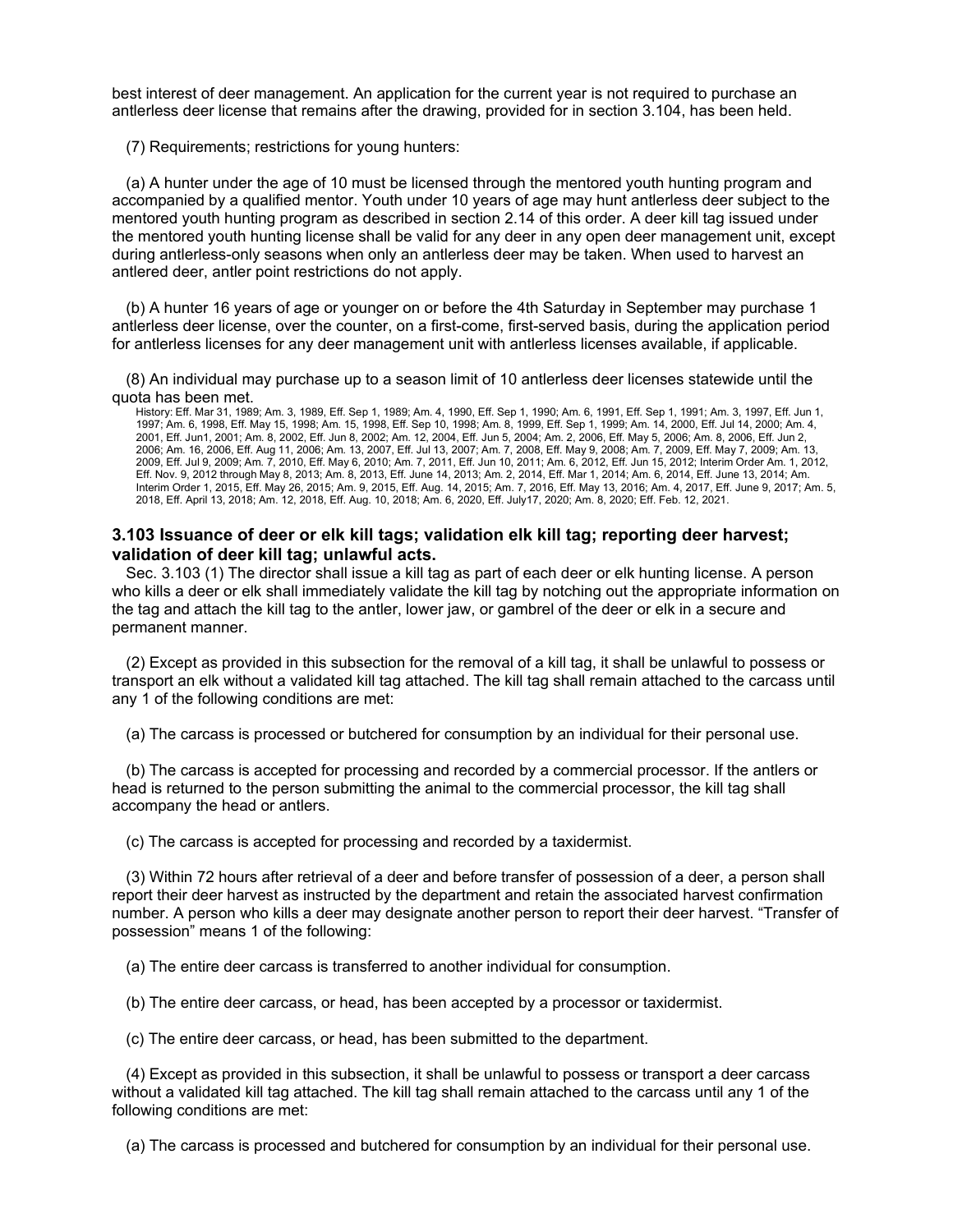(b) The head is transferred to or transported by someone other than a processor or taxidermist. If the head is not attached to the carcass, the kill tag shall remain with the head.

(c) The carcass, including the head, has been accepted for processing and recorded by a commercial processor or taxidermist. The kill tag shall remain with the head.

(d) The carcass, not including the head, has been accepted for processing and recorded by a commercial processor or taxidermist. The kill tag shall remain with the head. History: Eff. Mar 31, 1989; Am. 3, 1989, Eff. Sep 1, 1989; Am. 19, 1993, Eff. Sep 10, 1993; Am. 3, 1994, Eff. Sep 1, 1994; Am. 3, 1997, Eff. June 1, 1997; Am. 6, 1998, Eff. May 15, 1998; Am. 4, 2018, Eff. April 13, 2018; Am. 4, 2022, Eff. June 10, 2022.

# **3.104 Antlerless deer hunting license application procedures; qualifications; unlawful acts.**

Sec. 3.104 (1) A person desiring to acquire an antlerless deer hunting license that is available by application must make application for a license through the retail sales system in accordance with instructions provided by the department. The fee for each antlerless deer license shall be established by the director. If the number of applications for a license in any unit exceeds the quota of licenses to be issued, a random drawing will determine the successful applicants.

(2) A person shall not make more than 1 application for an antlerless deer hunting license per license year.

(3) Applications must be submitted in accordance with instructions no later than August 15 of the year in which application was made to be eligible for the drawing.

History: Eff. Mar 31, 1989; Am. 3, 1989, Eff. Sep 1, 1989; Am. 3, 1992, Eff. Sep 1, 1992; Am. 3, 1994, Eff. Sep 1, 1994; Am. 6, 1995, Eff. Sep 1, 1995; Am. 3, 1997, Eff. Jun 1, 1997; Am. 5, 1997, Eff. Aug 1, 1997; Am. 6, 1998, Eff. May 15, 19981998; Am. 8, 1999, Eff. Sep 1, 1999; Am. 14, 2000, Eff. Jul 14, 2000; Am. 4, 2001, Eff. Jun 1, 2001; Am. 14, 2001, Eff. Sep 15, 2001; Am. 8, 2002, Eff. Jun 8, 2002; Am. 2, 2006, Eff. May 5, 2006; Am. 8, 2006, Eff. Jun 2, 2006; Am. 13, 2007, Eff. Jul 13, 2007; Am. 7, 2008, Eff. May 9, 2008. Am. 8, 2020; Eff. Feb. 12, 2021.

### **3.105 Antlerless-only license quotas.**

Sec. 3.105 (1) The director in consultation with and concurrence with the natural resources commission may make appropriate minor changes to antlerless deer quotas to meet disease control, population goal, or other management objectives.

(2) Notwithstanding any other provision of this section, an antlerless deer license is valid on public and private lands in all open deer management units when those units have a season open to the take of antlerless deer except for the following areas as noted in table 3:

| <b>DMU</b> | <b>DMU Name</b>                  | <b>Total licenses</b> |
|------------|----------------------------------|-----------------------|
| 145        | North Manitou Island             |                       |
| 174        | St. Clair Flats                  |                       |
| 245        | South Fox Island                 |                       |
| 273        | Shiawassee Unit                  |                       |
| 351        | Mideast Upper Peninsula<br>$***$ |                       |
| 352        | Midwest Upper Peninsula          | $***$                 |

**TABLE 3 Deer Management Unit (DMU) License Quotas**

*\* Antlerless deer licenses are managed locally on public land.*

*\*\*An antlerless deer hunting access permit is required to hunt antlerless deer within these DMUs when using anantlerless deer license.*

History: Eff. Mar 31, 1989, Am. 18, 1989, Eff. Sep 1, 1989; Am. 4, 1990, Eff. Sep 1, 1990; Am. 3, 1997, Eff. Jun 1, 1997; Am. 14, 2005, Eff. Jul 8, 2005; Am. 12, 2006, Eff. Jul 7, 2006; Am. 13, 2007, Eff. Jul 13, 2007; Am. 12, 2008, Eff. Jul 11, 2008; Am. 13, 2009, Eff. Jul 9, 2009; Am. 12, 2010, Eff. July 8, 2010; Am. 14, 2011, Eff. Jul 8, 2011; Am. 11, 2012, Eff. Jul 13, 2012; Am. 11, 2013, Eff. Jul 12, 2013; Am. 9, 2014, Eff. Jul 11, 2014; Apr 23, 2015, Technical Modification to add clarifying footnote \*\*; Am. Interim Order 1, 2015, Eff. May 26, 2015; Am. 9, 2015, Eff. Aug. 14, 2015; Am. 7, 2016, Eff. May 13, 2016; Am. 5, 2017, Eff. July 14, 2017; Am. 11, 2018, Eff. July 13, 2018; Am. 12, 2018, Eff. Aug. 10, 2018; Am. 6, 2019, Eff. June 14, 2019; Am. 6, 2020, Eff. July 17, 2020. Am. 8, 2020; Eff. Feb. 12, 2021.

# **3.105a Deer management units open to antlerless license quotas.**

Sec. 3.105a (1) Notwithstanding any other provision of this section the status of each deer management unit for antlerless deer licenses shall be as shown in table 4: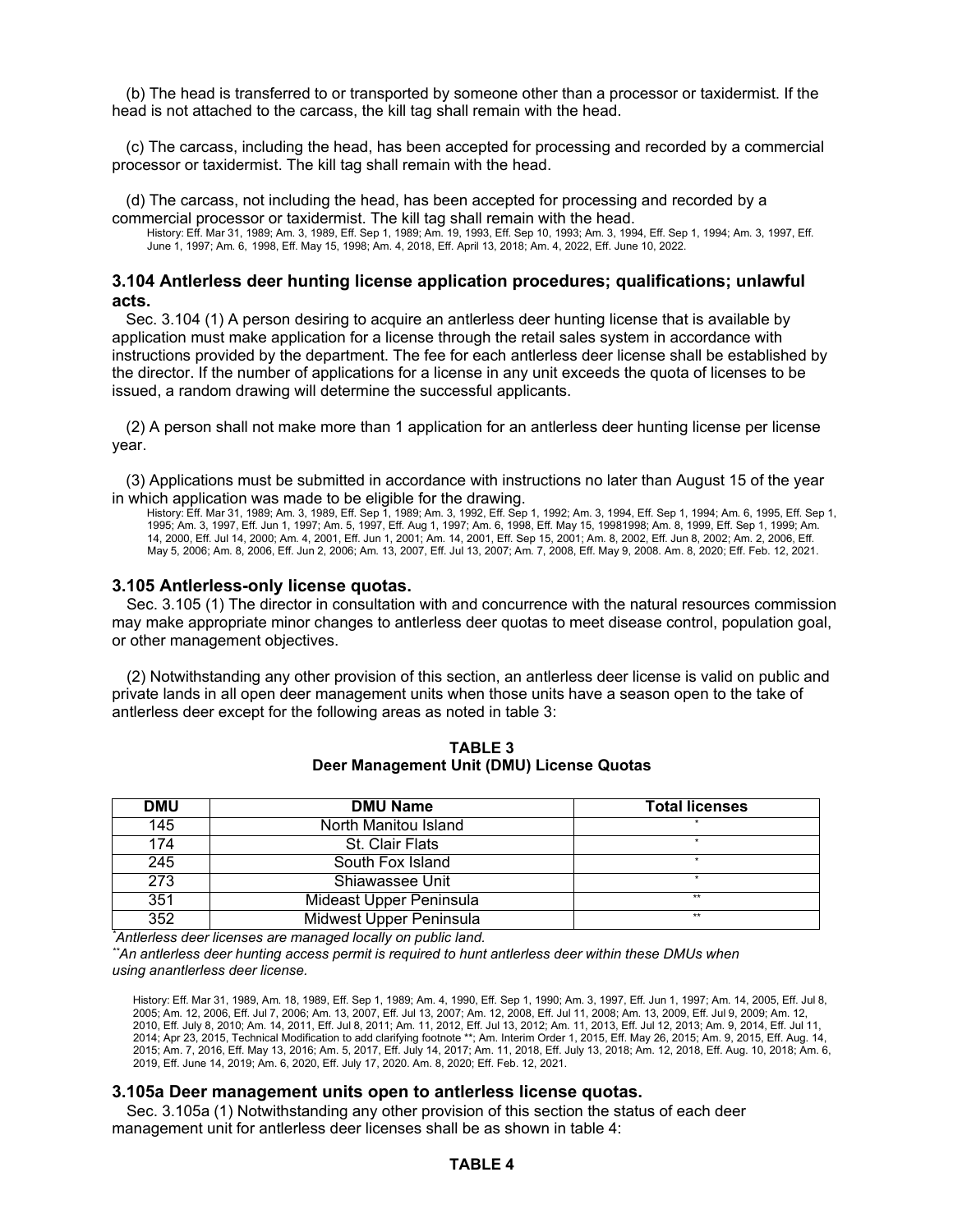# **Open and Closed DMU Status**

| <b>DMU</b>       | <b>DMU Name</b>                | <b>Antierless Deer</b> |  |  |
|------------------|--------------------------------|------------------------|--|--|
| <b>Number</b>    | License                        |                        |  |  |
| $\overline{003}$ | <b>Allegan County</b>          | Open                   |  |  |
| 005              | <b>Antrim County</b><br>Open   |                        |  |  |
| 006              | <b>Arenac County</b><br>Open   |                        |  |  |
| 007              | <b>Big Bay Unit</b>            | Closed                 |  |  |
| 008              | <b>Barry County</b>            | Open                   |  |  |
| 009              | <b>Bay County</b>              | Open                   |  |  |
| $\overline{010}$ | <b>Benzie County</b>           | Open                   |  |  |
| 013              | <b>Calhoun County</b>          | Open                   |  |  |
| 014              | <b>Cass County</b>             | Open                   |  |  |
| 015              | <b>Charlevoix County</b>       | Open                   |  |  |
| 016              | Cheboygan County               | Open                   |  |  |
| 017              | Sault Ste. Marie Unit          | Open                   |  |  |
| $\overline{018}$ | <b>Clare County</b>            | Open                   |  |  |
| 019              | <b>Clinton County</b>          | Open                   |  |  |
| 020              | <b>Crawford County</b>         | Open                   |  |  |
| 021              | <b>Manistique Unit</b>         | Open                   |  |  |
| 022              | <b>Crystal Falls Unit</b>      | Open                   |  |  |
| 023              | <b>Eaton County</b>            | Open                   |  |  |
| 024              | <b>Emmet County</b>            | Open                   |  |  |
| 025              |                                |                        |  |  |
| 026              | <b>Genesee County</b>          | Open                   |  |  |
|                  | <b>Gladwin County</b>          | Open                   |  |  |
| 027              | <b>Watersmeet Unit</b>         | Open                   |  |  |
| 028              | <b>Grand Traverse County</b>   | Open                   |  |  |
| 029              | <b>Gratiot County</b>          | Open                   |  |  |
| 030              | <b>Hillsdale County</b>        | Open                   |  |  |
| 031              | Nissula Unit                   | Closed                 |  |  |
| 032              | <b>Huron County</b>            | Open                   |  |  |
| 033              | <b>Ingham County</b>           | Open                   |  |  |
| 034              | <b>Ionia County</b>            | Open                   |  |  |
| 036              | Amasa/Michigamme Unit<br>Open  |                        |  |  |
| 037              | <b>Isabella County</b><br>Open |                        |  |  |
| 038              | <b>Jackson County</b>          | Open                   |  |  |
| 039              | Kalamazoo County               | Open                   |  |  |
| 040              | <b>Kalkaska County</b><br>Open |                        |  |  |
| 041              | <b>Kent County</b><br>Open     |                        |  |  |
| 042              | <b>Keweenaw Unit</b>           | Closed                 |  |  |
| $\overline{043}$ | Lake County                    | Open                   |  |  |
| 044              | <b>Lapeer County</b>           | Open                   |  |  |
| 045              | Leelanau County                | Open                   |  |  |
| 046              | <b>Lenawee County</b>          | Open                   |  |  |
| 047              | <b>Livingston County</b>       | Open                   |  |  |
| 048              | <b>Newberry Unit</b>           | Closed                 |  |  |
| 050              | <b>Macomb County</b>           | Open                   |  |  |
| 051              | <b>Manistee County</b>         | Open                   |  |  |
| 053              | <b>Mason County</b>            | Open                   |  |  |
| 054              | Mecosta County                 | Open                   |  |  |
| 055              | <b>Menominee Unit</b><br>Open  |                        |  |  |
| 056              | <b>Midland County</b><br>Open  |                        |  |  |
| 057              | Missaukee County<br>Open       |                        |  |  |
| 058              | <b>Monroe County</b><br>Open   |                        |  |  |
| 059              | <b>Montcalm County</b>         | Open                   |  |  |
| 061              | <b>Muskegon County</b>         | Open                   |  |  |
| 062              | Newaygo County                 | Open                   |  |  |
| 063              | <b>Oakland County</b>          | Open                   |  |  |
|                  |                                |                        |  |  |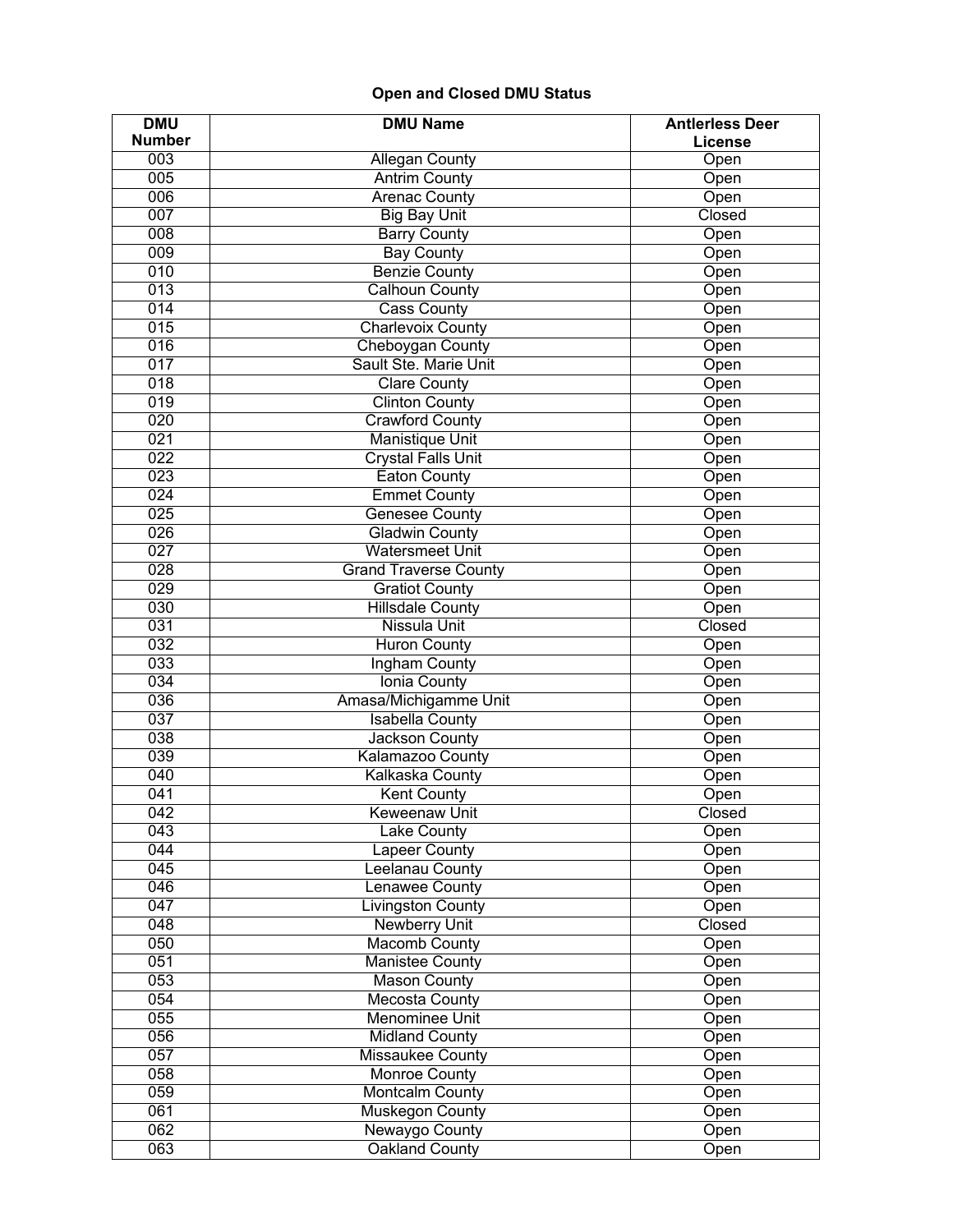| 064 | Oceana County                                           | Open   |
|-----|---------------------------------------------------------|--------|
| 065 | <b>Ogemaw County</b>                                    | Open   |
| 066 | <b>Ontonagon County</b>                                 | Closed |
| 067 | Osceola County                                          | Open   |
| 069 | Otsego County                                           | Open   |
| 070 | Ottawa County                                           | Open   |
| 072 | <b>Roscommon County</b>                                 | Open   |
| 073 | <b>Saginaw County</b>                                   | Open   |
| 074 | St. Clair County                                        | Open   |
| 075 | St. Joseph County                                       | Open   |
| 076 | <b>Sanilac County</b>                                   | Open   |
| 078 | <b>Shiawassee County</b>                                | Open   |
| 079 | <b>Tuscola County</b>                                   | Open   |
| 080 | Van Buren County                                        | Open   |
| 081 | <b>Washtenaw County</b>                                 | Open   |
| 082 | <b>Wayne County</b>                                     | Open   |
| 083 | <b>Wexford County</b>                                   | Open   |
| 115 | <b>Beaver Island</b>                                    | Open   |
| 117 | <b>Drummond Island</b>                                  | Open   |
| 121 | <b>Bay De Noc</b>                                       | Open   |
| 122 | Norway Unit<br>Open                                     |        |
| 127 | <b>Ironwood Unit</b>                                    | Closed |
| 131 | <b>Twin Lakes Unit</b>                                  | Closed |
| 145 | North Manitou Island                                    | Open   |
| 149 | Round/Bois Blanc Island                                 | Open   |
| 152 | <b>Gwinn Unit</b><br>Open                               |        |
| 155 | <b>Gladstone Unit</b><br>Open                           |        |
| 174 | St. Clair Flats                                         | Open   |
| 245 | South Fox Island                                        | Open   |
| 249 | <b>Trout Lake Unit</b>                                  | Open   |
| 252 | <b>Rock Unit</b>                                        | Open   |
| 255 | La Branche Unit                                         | Open   |
| 273 | Shiawassee Unit<br>Open                                 |        |
| 311 | Keeler Unit (Berrien - Cass - Van Buren)<br>Open        |        |
| 312 | Sherwood Unit (Branch - Kalamazoo - St. Joseph)<br>Open |        |
| 332 | Greenleaf Unit (Huron - Sanilac - Tuscola)<br>Open      |        |
| 349 | <b>Engadine Unit</b><br>Open                            |        |
| 452 | <b>TB Core Area</b><br>Open                             |        |
| 487 | <b>NLP Multi-County Unit</b><br>Open                    |        |
| 351 | <b>Mideast Upper Peninsula</b><br>Open                  |        |
| 352 | Midwest Upper Peninsula<br>Open                         |        |

History Note: Am. 8, 2006, Eff. Jun 2, 2006; Am. 7, 2007, Eff. Jun 8, 2007; Am. 8, 2008, Eff. Jun 6, 2008; Am. 11, 2009, Eff. Jun 4, 2009; Am. 10, 2010, Eff. July 8, 2010; Am. 9, 2011, Eff. Jun 10, 2011; Am. 6, 2012, Eff. Jun 15, 2012; Am. 8, 2013, Eff. Jun 14, 2013; Am. 6, 2014, Eff. June 13, 2014; Am. Interim Order 1, 2015, Eff. May 26, 2015; Am. 9, 2015, Eff. Aug. 14, 2015; Am. 7, 2016, Eff. May 13, 2016; Am. 4, 2017, Eff. June 9, 2017; Am. 9, 2018, Eff. June 15, 2018; Am. 6, 2019, Eff. June 14, 2019; Am. 6, 2020, Eff. July 17, 2020; Am. 8, 2020; Eff. Feb. 12, 2021.

### **3.106 South Fox Island deer management unit, open seasons, permitted hunting arms.**

Sec. 3.106 (1) The bow and arrow only deer hunting season shall be from October 1 to October 28 within the South Fox Island deer management unit.

(2) The firearm deer hunting season shall be from October 29 to November 26 within the South Fox Island deer management unit. Permissible firearms, crossbows, and bows and arrows shall be the same as those for zone 2 during the firearm deer season.

(3) A person shall not take a deer from November 27 to January 1 within the South Fox Island deer management unit.

History: Eff. Mar 31, 1989; Am. 17, 1990, Eff. Sep 1, 1990; Am. 5, 1993, Eff. Sep 1, 1993; Am. 3, 1997, Eff. Jun 1, 1997; Am. 7, 2004, Eff. Jun 5, 2004; Am. 2, 2009, Eff. Mar 6, 2009, with a sunset provision regarding the use of the crossbow effective Mar 6, 2012; Am. 17, 2010, Eff. Aug 13, 2010; Am. 6,2017, Eff. July 14, 2017.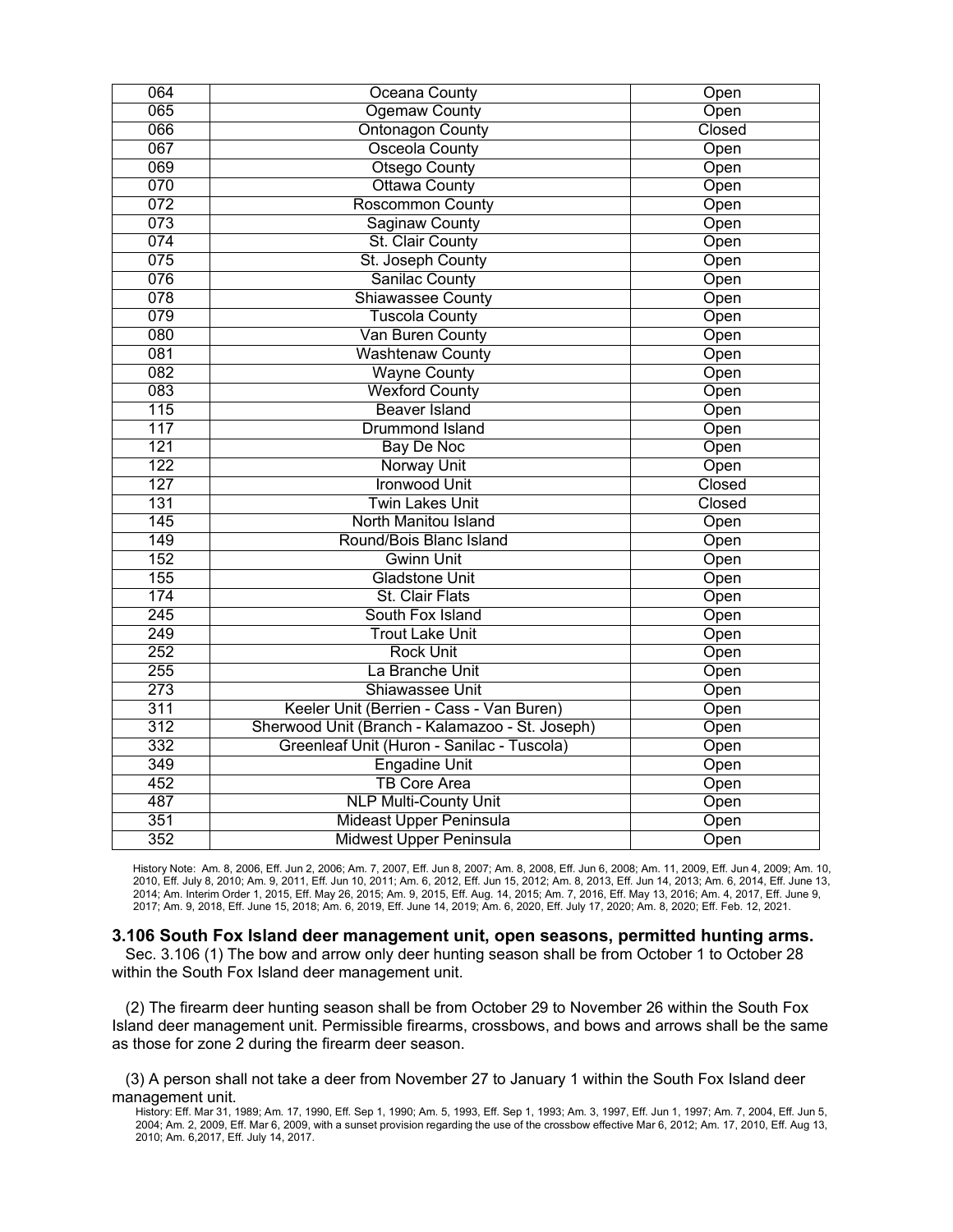# **3.107 Repealed; Am. 6, 2017, Eff. July 14, 2017.**

Publishers note: The repealed section pertained to "South Fox Island deer hunting regulations."

### **3.108 North Manitou island deer management unit, deer hunting regulations.**

Sec. 3.108 (1) A special permit is required to hunt deer during the designated open firearms season within the North Manitou island deer management unit. The special permit shall be applied for by contacting the park superintendent, Sleeping Bear Dunes National Lakeshore. To establish hunting eligibility, a current State of Michigan deer hunting license must be purchased. Proof of hunting license purchase is required. In issuing these free permits, the park superintendent shall serve as the agent of the department to implement the open firearms deer hunt on North Manitou island as designated in section 3.110 of this order.

(2) A current deer license for the appropriate season shall be required to hunt deer during the designated open bow and arrow only deer hunting season on North Manitou island as designated in section 3.110 of this order. No special permit is required during the open bow and arrow only deer hunting season.

(3) An individual shall not sell, lend, or allow another person to use their North Manitou island special permit, nor shall an individual use or attempt to use another person's North Manitou Island special permit.

(4) The park superintendent or his agents shall affix a validation tag to each legally taken deer during the open firearms season for the North Manitou island deer management unit.

(5) The use of bait is prohibited on North Manitou island.

History: Eff. Mar 31, 1989; Am. 10, 1991, Eff. Sep 1, 1991; Am. 7, 2004, Eff. Jun 5, 2004; Am. 2, 2014, Eff. Mar 1, 2014; Am. 4, 2017, Eff. June 9, 2017; Am. 8, 2020; Eff. Feb. 12, 2021.

### **3.109 North Manitou island deer management unit, season limit, exemption.**

Sec. 3.109 (1) An individual shall not be limited on the number of deer taken from the North Manitou island deer management unit during the designated open firearms season for North Manitou island. Deer taken from the North Manitou island deer management unit during the designated open firearms season shall not be included in the season limit as defined in section 3.101(8) of this order. Deer taken on North Manitou island shall not be tagged using a deer license during the open firearms season on North Manitou island as designated in section 3.110 of this order.

(2) Deer taken from the North Manitou island deer management unit during the designated open bow and arrow only deer hunting season shall be included in the season limit as defined in section 3.101 (8) of this order and shall be tagged using a valid deer license.

History: Eff. Mar 31, 1989; Am. 15, 1998, Eff. Sep 10, 1998; Am. 8, 1999, Eff. Sep 1, 1999; Am. 8, 2003, Eff. Jun 7, 2003; Am. 13, 2007, Eff. Jul 13, 2007; Am. 2, 2014, Eff. Mar 1, 2014; Am. 4, 2017, Eff. June 9, 2017.

### **3.110 North Manitou island deer management unit, deer hunting seasons.**

Sec. 3.110 (1) The open bow and arrow only deer hunting season shall be from October 1 through the last Friday of October within the North Manitou island deer management unit.

(2) The permitted dates of the open firearms deer hunting season within the North Manitou island deer management unit shall be determined by the park superintendent or his agents annually. The open firearm deer hunting season will not occur sooner than the last Saturday in October or later than November 13 within the North Manitou island deer management unit.

History: Eff. Mar 31, 1989; Am. 10, 1989, Eff. Sep 1, 1989; Am. 10, 1991, Eff. Sep 1, 1991; Am. 8, 1999, Eff. Sep 1, 1999; Am. 9, 2001, Eff. Aug 1, 2001; Am. 8, 2002, Eff. Jun 8, 2002; Am. 5, 2005, Eff. May 6, 2005; Am. 13, 2007, Eff. Jul 13, 2007; Am. 6, 2012, Eff. Jun 15, 2012; Am. 4, 2017, Eff. June 9, 2017.

### **3.111 Repealed. Am. 10, 1991, Eff. Sep 1, 1991.**

Publisher's note: The repealed section pertained to North Manitou Island deer management unit, firearm season, hunting periods, permit numbers, and weapon restrictions.

### **3.112 Shiawassee deer management unit, deer hunting regulations.**

Sec. 3.112 A person hunting deer in the Shiawassee deer management unit shall comply with all existing laws and rules regarding the taking of deer including section 13.9 of this order. In addition:

(1) A person shall not hunt deer in the Shiawassee deer management unit without a Shiawassee deer hunting permit.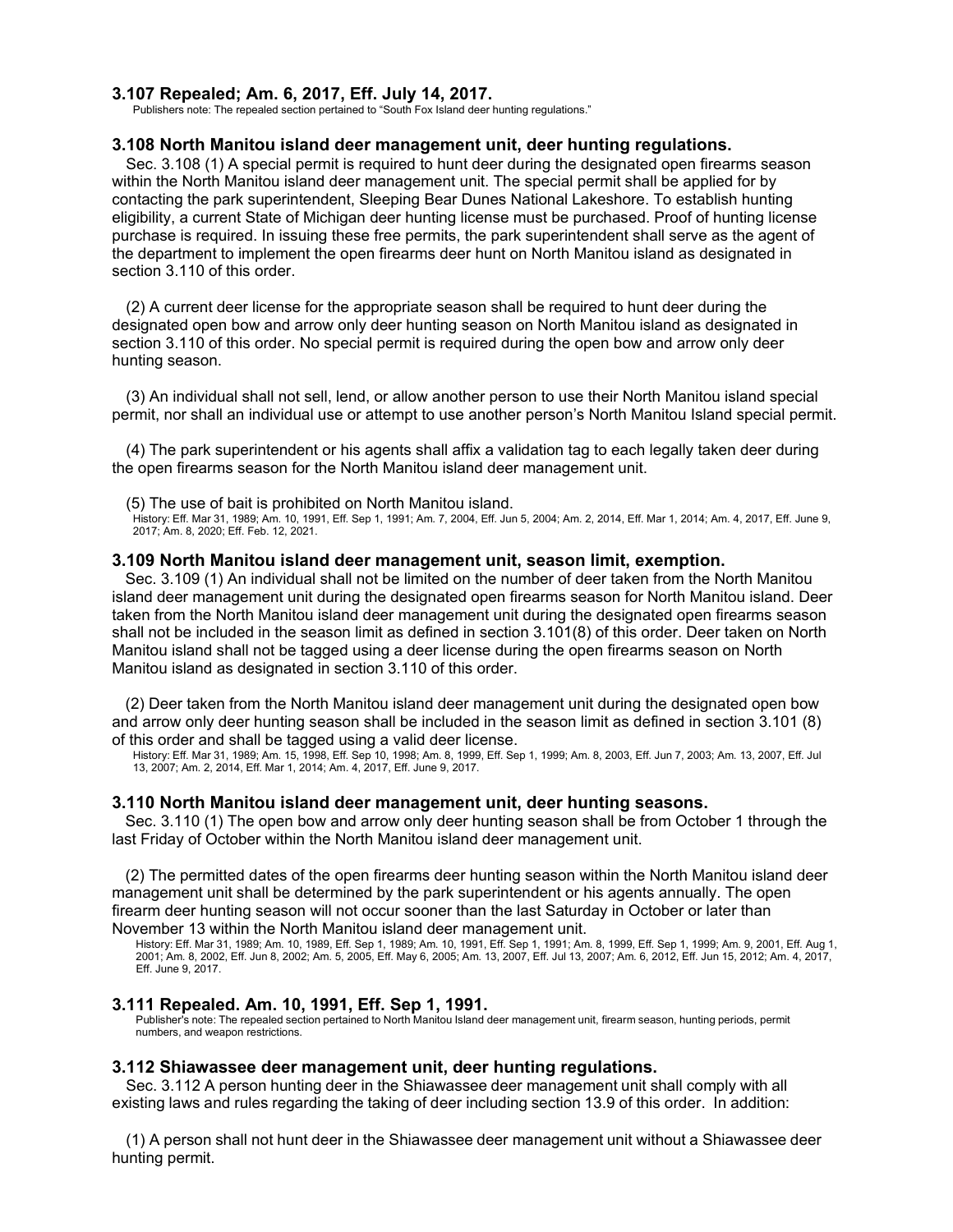(2) A person hunting deer within the Shiawassee deer management unit shall comply with all rules and regulations printed on their Shiawassee deer hunting permit.

History: Eff. Mar 31, 1989; Am. 14, 1989, Eff. Sep 1, 1989; Am. 13, 1990, Eff. Sep 1, 1990; Am. 11, 1991, Eff. Sep 1, 1991.

### **3.113 Shiawassee deer hunting permits, application process; drawings; unlawful acts.**

Sec. 3.113 (1) Shiawassee deer hunting permits will be issued to persons chosen in random drawings from applicants for each hunting period. Permits shall not be transferable to other hunters.

(2) Applications for preregistered hunts in the Shiawassee deer management unit will be in accordance with instructions provided by the department. It shall be unlawful to apply more than once or for more than 1 preregistered deer hunt.

(3) Applications for preregistered deer hunts must be submitted in accordance with instructions no later than August 15.

History: Eff. Mar 31, 1989; Am. 14, 1989, Eff. Sep 1, 1989; Am. 13, 1990, Eff. Sep 1, 1990; Am. 11, 1991, Eff. Sep 1, 1991; Am. 6, 1995, Eff. Sep 1, 1995; Am. 9, 1998, Eff. Sep 1, 1998; Am. 7, 2004, Eff. Jun 5, 2004; Am. 11, 2010, Eff. June 3, 2010.

#### **3.114 Repealed. Am. 11, 1991, Eff. Sep 1, 1991.**

Publisher's note: The repealed section pertained to Shiawassee river state game area, bow and arrow only deer hunt, open season, and permits.

### **3.115 Repealed. Am. 11, 1991, Eff. Sep 1, 1991.**

Publisher's note: The repealed section pertained to Shiawassee river state game area, firearm deer hunting, open season, and permits.

### **3.116 Repealed. Am. 6 1998, Eff. May 15, 1998.**

Publisher's note: The repealed section pertained to deer management unit 215 early firearm season for antlerless deer.

#### **3.117 Repealed. Am. 6, 1998, Eff. May 15, 1998.**

Publisher's note: The repealed section pertained to a late antlerless deer season.

#### **3.118 Repealed. Am. 13, 1990, Eff. Sep 1, 1990.**

Publisher's note: The repealed section pertained to early muzzle-loader and black-powder deer hunting in the Shiawassee national wildlife refuge.

### **3.120 Repealed. Am. 15, 1998, Eff. Sep 10, 1998.**

Publisher's note: The repealed section pertained to crop bonus deer hunting licenses and deer management assistance (DMA) hunting licenses; criteria for issuance, application procedures, restrictions and requirements; unlawful acts.

#### **3.121 Repealed. Am. 6, 1996, Eff. Sep 1, 1996.**

Publisher's note: The repealed section pertained to Crop depredation bonus deer hunting licenses; revocation, suspension.

### **3.122 Repealed. Am. 9, 2001, Eff. Aug 1, 2001.**

Publisher's note: The repealed section pertained to experimental deer sealing requirements on Drummond Island; antler restriction; unlawful acts.

#### **3.123 Taking of white-tailed deer marked with visible ear tag identification.**

(1) A department or federal employee may kill a white-tailed deer that bears visible ear tag identification, if the animal is confirmed by a department or federal employee to have been outside of the perimeter of a registered cervidae livestock operation for more than 48 hours.

(2) White-tailed deer of either sex that bear visible ear tag identification may be taken by hunting statewide by a person with a valid hunting license, with the exception of an apprentice license, in compliance with all other laws and rules for the taking of game.

(3) Any animal taken under this section must be submitted for registration and disease testing in a manner specified by the department.

History: Am. 9, 2007 Eff. May 11, 2007.

# **3.124 Mideast Deer Management Unit 351 and Midwest Deer Management Unit 352, deer hunting regulations, deer hunting access permits, application process, drawings, unlawful acts.**

3.124 (1) A person hunting deer in the Mideast deer management unit 351 or Midwest deer management unit 352 shall comply with all existing laws and rules regarding the taking of deer.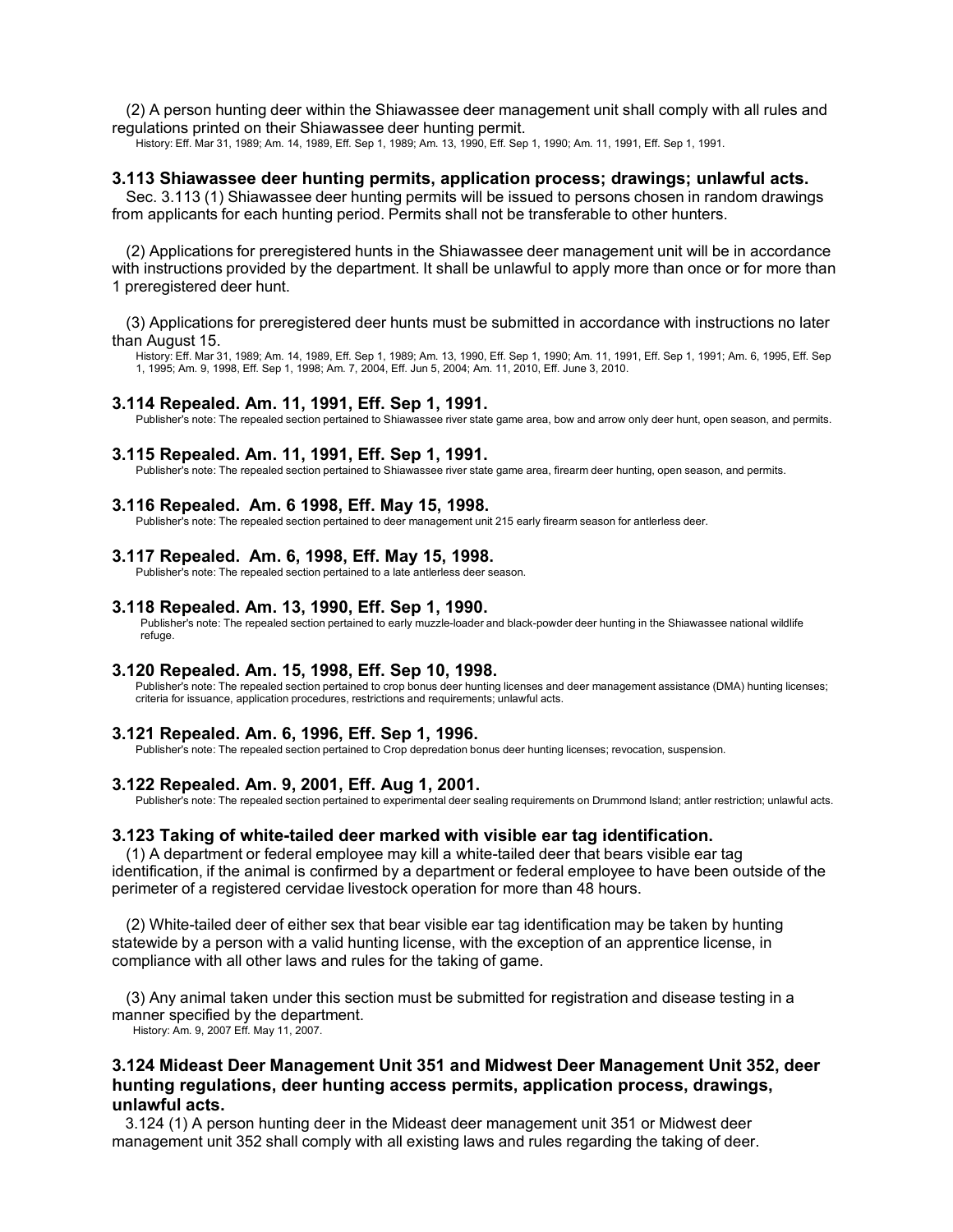(2) A person shall not hunt deer in the Mideast deer management unit 351 or Midwest deer management unit 352 without a deer hunting access permit.

(3) A person hunting deer in the Mideast deer management unit 351 or Midwest deer management unit 352 shall comply with all rules and regulations printed on their deer hunting access permit.

(4) Deer hunting access permits will be issued to persons chosen in a random drawing from applicants. Permits shall not be transferrable to other hunters. The department may limit the number of deer hunting access permits that are available for the drawing for each deer management unit.

(5) Applications must be submitted in accordance with instructions no later than August 15 of that yearin which application was made to be eligible for the drawing.

(6) A person shall not make more than 1 application for a deer hunting access permit per license year.

(7) Any leftover hunting access permits may be issued to hunters after the drawing on a first-come, firstserved basis until quotas are met.

(8) The Department may allow a hunter 16 years of age or younger on or before the 4th Saturday in September to purchase 1 antlerless deer hunting access permit for the Mideast deer management unit 351 or the Midwest deer management unit 352 over the counter during the application period for antlerless deer hunting access permits for the Mideast deer management unit 351 or the Midwest deer management unit 352.

History: Am. 8, 2020; Eff. Feb. 12, 2021.

### **3.200 Bear population management, harvest quotas.**

Sec. 3.200 The department shall monitor the bear population in each bear management unit described in sections 12.550 to 12.559. The department shall establish an annual harvest quota based upon the management objectives for each unit. The department shall limit the number of resident and nonresident hunters through an annual lottery in each unit in such a manner that the annual quota is removed. History: Eff. Mar 31, 1989; Am. 1, 1990, Eff. Jan 15, 1990; Am. 3, 1998, Eff. Jun 1, 1998; Am. 1, 2006, Eff. May 5, 2006.

**3.200a Bear license application, license purchase.**

Sec. 3.200a (1) Only a successful applicant who holds a current base license or mentored youth license may purchase a bear license.

(2) Youth under 10 years of age may hunt bear subject to the mentored youth hunting program as described in section 2.14 of this order.

History: Am. 2, 1993, Eff. Sep 1, 1993; Am. 4, 1995, Eff. Sep 1, 1995; Am. 3, 1998, Eff. Jun 1, 1998; Am. 1, 2006, Eff. May 5, 2006; Am. 16, 2006, Eff. Aug 11, 2006; Am. 5, 2007, Eff. Apr 13, 2007; Am. 4, 2014, Eff. Apr 11, 2014; Am. 5, 2018, Eff. April 13, 2018.

### **3.200b Bear population, harvest quotas**.

Sec. 3.200b (1) The black bear hunt seasons and quotas for general licenses valid on all land within the listed units are as shown in table 5:

| <b>BMU Name</b>   | <b>Hunt Period</b> | <b>Licenses</b> | <b>Total</b> |
|-------------------|--------------------|-----------------|--------------|
| Amasa             | First              | 105             |              |
|                   | Second             | 125             |              |
|                   | <b>Third</b>       | 270             |              |
| <b>Unit total</b> |                    |                 | 500          |
| <b>Baraga</b>     | First              | 285             |              |
|                   | Second             | 410             |              |
|                   | <b>Third</b>       | 850             |              |
| <b>Unit total</b> |                    |                 | 1,545        |
| <b>Bergland</b>   | First              | 185             |              |
|                   | Second             | 265             |              |
|                   | <b>Third</b>       | 600             |              |
| <b>Unit total</b> |                    |                 | 1,050        |

**TABLE 5 Bear Management Unit (BMU) Hunt Periods and License Quotas**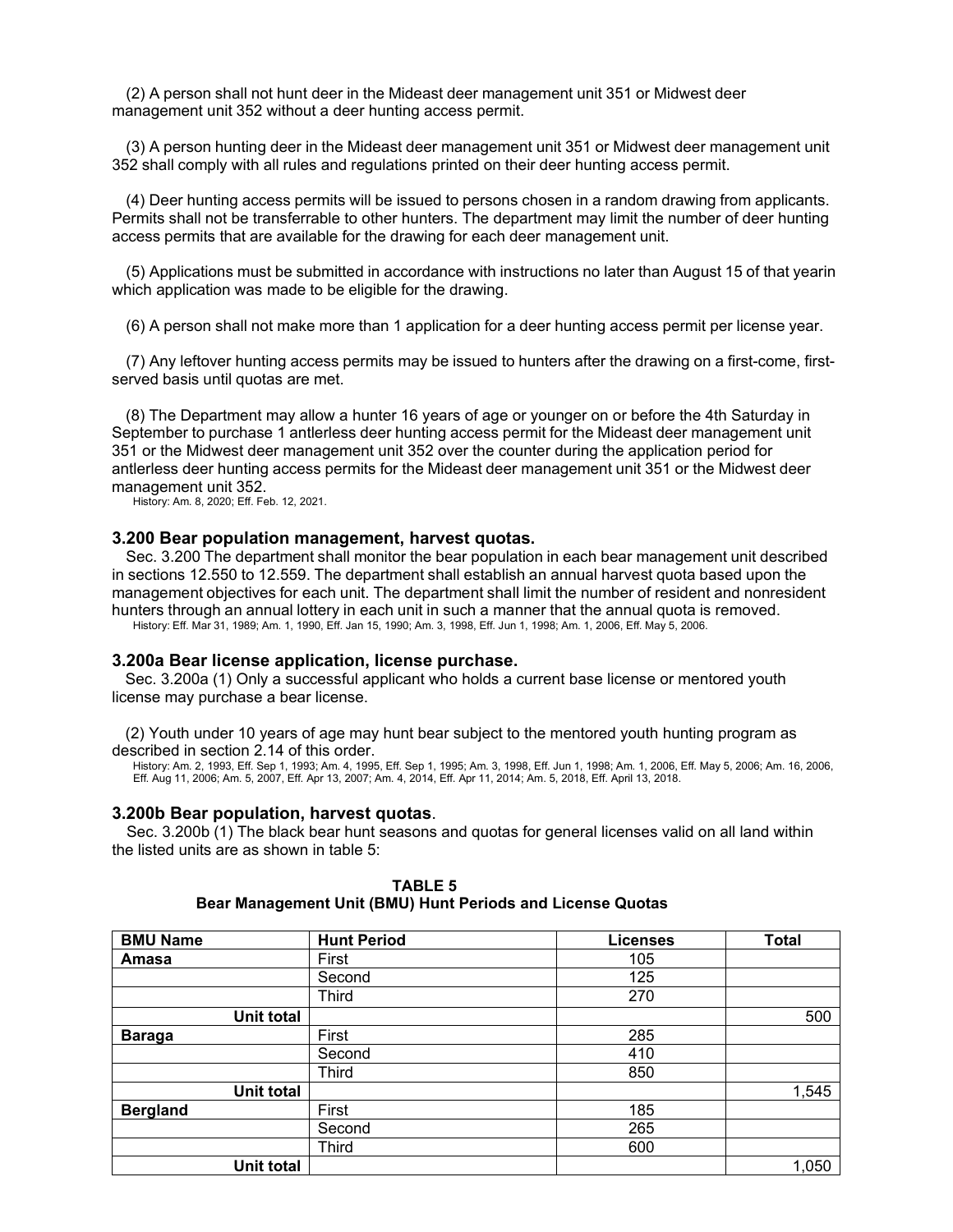| Carney            | First        | 90  |       |
|-------------------|--------------|-----|-------|
|                   | Second       | 110 |       |
|                   | <b>Third</b> | 350 |       |
| <b>Unit total</b> |              |     | 550   |
| <b>Drummond</b>   | First        | 6   | 6     |
|                   |              |     |       |
| Gwinn             | First        | 150 |       |
|                   | Second       | 215 |       |
|                   | <b>Third</b> | 585 |       |
| <b>Unit total</b> |              |     | 950   |
| <b>Newberry</b>   | First        | 220 |       |
|                   | Second       | 265 |       |
|                   | <b>Third</b> | 685 |       |
| <b>Unit total</b> |              |     | 1,170 |
| <b>UP Total</b>   |              |     | 5,771 |
| <b>Baldwin</b>    | First        | 340 |       |
| Gladwin           | First        | 120 |       |
| <b>Red Oak</b>    | First        | 770 |       |
| <b>NLP</b> total  |              |     | 1,230 |
| State-wide total  |              |     | 7,001 |

History: Am. 1, 2006, Eff. May 5, 2006; Am. 5, 2007, Eff. Apr 13, 2007; Am. 5, 2008, Eff. Apr 11, 2008; Am. 5, 2009, Eff. Apr 3, 2009; Am. 5, 2010, Eff. Apr 8, 2010; Am. 5, 2012, Eff. Apr 6, 2012; Am. 4, 2014, Eff Apr 11, 2014; Am. 2, 2015, Eff. Apr 10, 2015; Am. 5, 2016, Eff. April 15, 2016; Am. 1, 2017, Eff. Mar. 10, 2017; Am. 4 Mar., 2019, Eff. Mar. 15, 2019; Am. 3, 2021, Eff. Apr. 16, 2021.

# **3.201 Bear hunting; kill tag requirements; method of take; season limit.**

Sec. 3.201 (1) The department shall issue a kill tag as part of the bear hunting license. An individual shall not kill or attempt to kill a bear unless the individual has a valid bear kill tag issued in the individual's name for the bear management unit in which the individual is hunting. The licensee must provide the kill tag and bear license to a conservation officer upon request.

(2) A licensee who kills a bear shall immediately validate the kill tag by notching out the appropriate information on the tag and attach the kill tag to the lower jaw of the bear in a secure and permanent manner. The kill tag shall remain attached to the bear until the animal is registered and sealed by the department. It shall be unlawful to possess a bear that is not tagged with a validated kill tag or a bear that is not sealed unless the provisions of section 3.207 have been met.

(3) A firearm, crossbow, and bow and arrow are legal for the taking of bear, pursuant to all regulations of state law and this order.

(4) Hunting with dogs shall be legal for the taking of bear when meeting the provisions of all regulations of state law and chapters VI and XIV of this order.

(5) A licensee less than 14 years of age may hunt bear with a firearm on public or private land and a parent or guardian, or another individual authorized by a parent or guardian who is at least 18 years old, must accompany the minor child.

(6) The season limit shall be 1 bear per bear kill tag.

History: Eff. Mar 31, 1989; Am. 1, 1990, Eff. Jan 15, 1990; Am. 8, 1993, Eff. Sep 1, 1993; Am. 2, 1994, Eff. Sep 1, 1994; Am. 3, 1998, Eff. Jun 1, 1998; Am. 4, 2014, Eff. Apr 11, 2014; Am. 4, 2019, Eff. Mar. 15, 2019.

### **3.202 Repealed, Am. 4, 2014, Eff. Apr 11, 2014.**

History: Eff. Mar 31, 1989; Am. 6, 1989, Eff. Sep 1, 1989; Am. 1, 1990, Eff. Jan 15, 1990; Am. 4, 2014, Repeal Eff. Apr 11, 2014.

### **3.203 Bear hunting, open seasons, defined.**

Sec. 3.203. (1) The open season for taking bear with a firearm, crossbow, or bow and arrow, on all land within thelisted units, shall be as shown in the table below except as otherwise provided in subsection  $(2)$ :

| <b>Open Season for Taking Bear</b> |                    |                    |  |
|------------------------------------|--------------------|--------------------|--|
| <b>BMU Name</b>                    | <b>Hunt Period</b> | <b>Open Season</b> |  |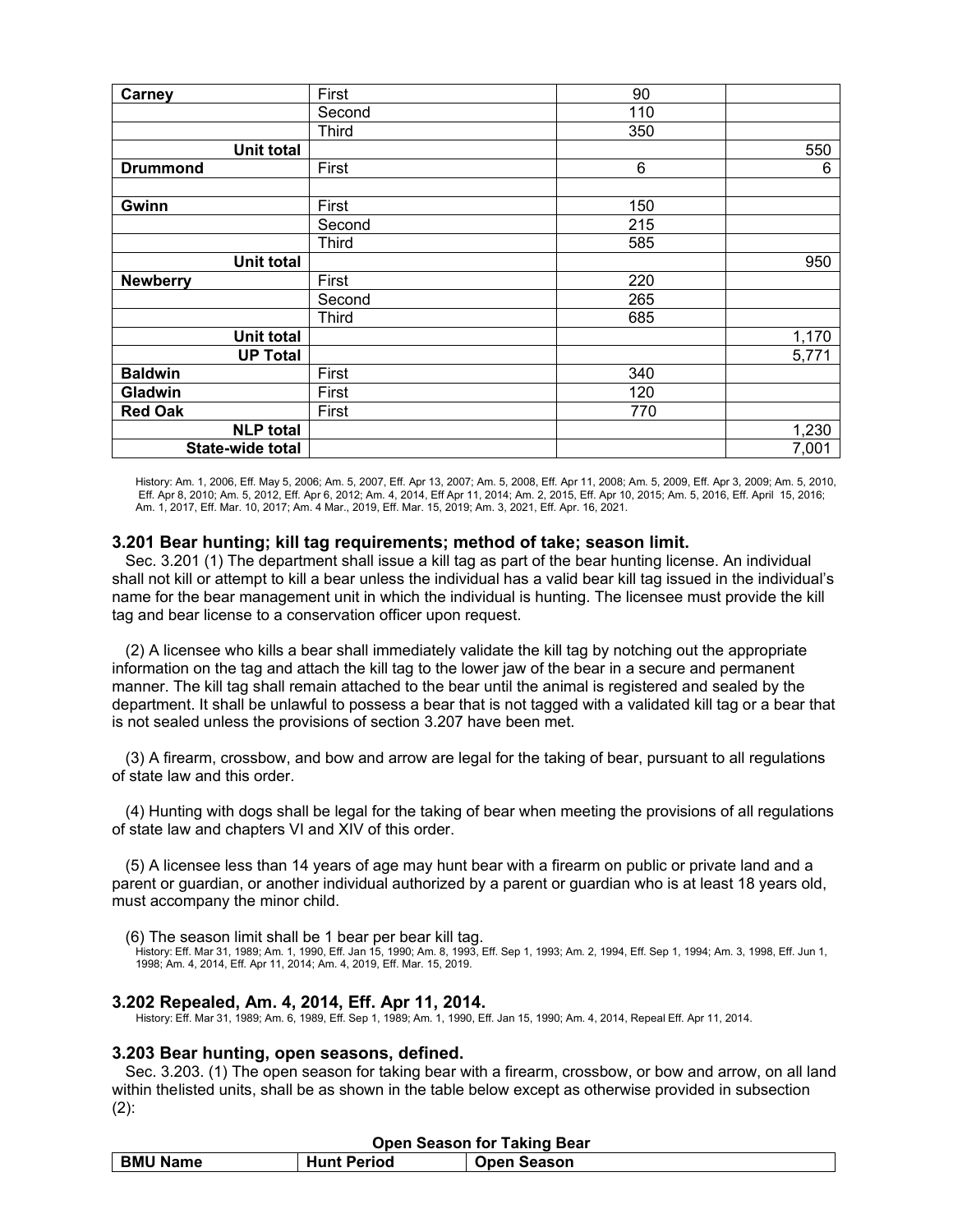| Amasa           | First              | The open season shall be the Wednesday before<br>the second Saturday in September through<br>October 21. |
|-----------------|--------------------|----------------------------------------------------------------------------------------------------------|
|                 | Second             | The open season shall be the Monday following<br>the second Saturday in September through<br>October 26. |
|                 | <b>Third</b>       | The open season shall be September 25 to<br>October 26.                                                  |
|                 |                    |                                                                                                          |
| Baraga          | First              | The open season shall be the Wednesday before<br>the second Saturday in September through<br>October 21. |
|                 | Second             | The open season shall be the Monday following<br>the second Saturday in September through<br>October 26. |
|                 | <b>Third</b>       | The open season shall be September 25 to<br>October 26.                                                  |
|                 |                    |                                                                                                          |
| Bergland        | First              | The open season shall be the Wednesday before<br>the second Saturday in September through<br>October 21. |
|                 | Second             | The open season shall be the Monday following<br>the second Saturday in September through<br>October 26. |
|                 | <b>Third</b>       | The open season shall be September 25 to<br>October 26.                                                  |
|                 |                    |                                                                                                          |
| Carney          | First              | The open season shall be the Wednesday before<br>the second Saturday in September through<br>October 21. |
|                 | Second             | The open season shall be the Monday following<br>the second Saturday in September through<br>October 26. |
|                 | Third              | The open season shall be September 25 to<br>October 26.                                                  |
|                 | $\overline{First}$ |                                                                                                          |
| Drummond Island |                    | The open season shall be the Wednesday before<br>the second Saturday in September through<br>October 21. |
|                 |                    |                                                                                                          |
| Gwinn           | First              | The open season shall be the Wednesday before<br>the second Saturday in September through<br>October 21. |
|                 | Second             | The open season shall be the Monday following<br>the second Saturday in September through<br>October 26. |
|                 | <b>Third</b>       | The open season shall be September 25 to<br>October 26.                                                  |
|                 |                    |                                                                                                          |
| Newberry        | First              | The open season shall be the Wednesday before<br>the second Saturday in September through<br>October 21. |
|                 | Second             | The open season shall be the Monday following<br>the second Saturday in September through<br>October 26. |
|                 | <b>Third</b>       | The open season shall be September 25 to<br>October 26.                                                  |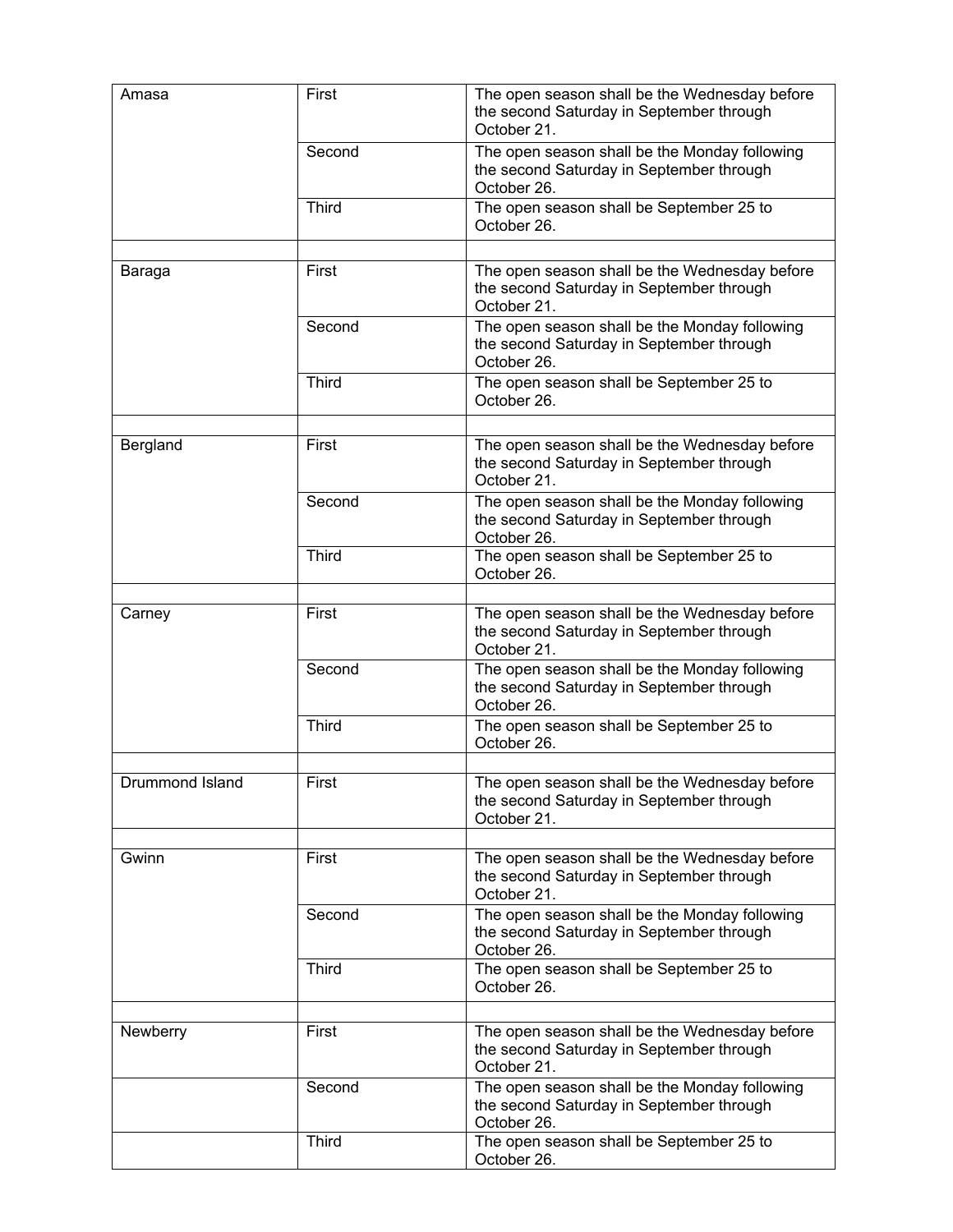| <b>Baldwin</b> | First | The open season shall be the Sunday following<br>the second Saturday in September through 8 days<br>thereafter and from the first Friday following<br>October 1 through 6 days thereafter. |
|----------------|-------|--------------------------------------------------------------------------------------------------------------------------------------------------------------------------------------------|
|                |       |                                                                                                                                                                                            |
| Gladwin        | First | The open season shall be the Sunday following<br>the second Saturday in September through 8 days<br>thereafter and from the first Friday following<br>October 1 through 6 days thereafter. |
|                |       |                                                                                                                                                                                            |
| Red Oak        | First | The open season shall be the Sunday following<br>the second Saturday in September through 8 days<br>thereafter and from the first Friday following<br>October 1 through 6 days thereafter. |
|                |       |                                                                                                                                                                                            |
| Dansville      | First | No Open Season                                                                                                                                                                             |

(2) A person shall not take a bear on Bois Blanc island.

(3) During the first hunt period in zones 2 and 3, it shall be unlawful to take a bear by any method other than by crossbow or bow and arrow from the first Friday following October 1 through 6 days thereafter.

History: Eff. Mar 31, 1989; Am. 1, 1990, Eff. Jan 15, 1990; Am. 1, 1992, Eff. May 1, 1992; Am. 8, 1993, Eff. Sep 1, 1993; Am. 2, 1994, Eff. Sep 1, 1994; Am. 4, 1995, Eff. Sep 1, 1995; Am. 8, 1996, Eff. Sep 1, 1996; Am. 3, 1998, Eff. Jun 1, 1998; Am. 5, 2008, Eff. Apr 11, 2008; Am. 2, 2009, Eff. Mar 6, 2009, with a sunset provision regarding the use of the crossbow effective Mar 6, 2012; Am. 5, 2009, Eff. Apr 3, 2009; Am. 17, 2010, Eff. Aug 13, 2010; Am. 5, 2012, Eff. Apr 6, 2012; Am. 2, 2015, Eff. Apr 10, 2015; Am., 5, 2016, Eff. April 15, 2016; Am. 4, 2019, Eff. Mar. 15, 2019. Am 1, 2020, Eff. Apr. 17, 2020; Am. 3, 2021, Eff. Apr. 16, 2021.

# **3.204 Repealed, Am. 14, 1999, Eff. Oct 1, 1999.**

# **3.205 Bear; unlawful acts.**

Sec. 3.205 (1) It shall be unlawful for an individual to purchase a bear license unless the individual holds a current base license or a mentored youth license.

(2) It shall be unlawful for any nonresident to assist in any manner another person in taking bear for a fee or other consideration or service of value, either directly or indirectly.

(3) It shall be unlawful for an individual that transfers their success in the bear lottery to a minor hunter or adult hunter with an advanced illness to assist the minor hunter or adult hunter with an advanced illness in any manner in taking bear for a fee or other consideration or service of value, either directly or indirectly.

(4) It shall be unlawful for an individual to buy or sell success in the bear license lottery, or an adult to acquire a license after being unsuccessful in the lottery, unless the individual has received from a physician a written statement of advanced illness which shall be produced upon the request of a peace officer.

(5) It shall be unlawful to take a cub bear. "Cub bear" means a bear less than 1 year of age. It shall be unlawful to take a female bear accompanied by a cub bear.

(6) It shall be unlawful to disturb, harm, or molest a bear in its den at any time.

(7) It shall be unlawful for any individual to pursue, capture, shoot, kill, chase, follow, harass, or harm a bear while the bear is swimming in a pond, lake, stream, or other body of water.

(8) It shall be unlawful for an individual to use a snare, cable restraint, conibear, or any other kind of trap for the taking of bear. This subsection shall not apply to authorized employees of the department performing official job responsibilities or individuals officially authorized by the department or this order.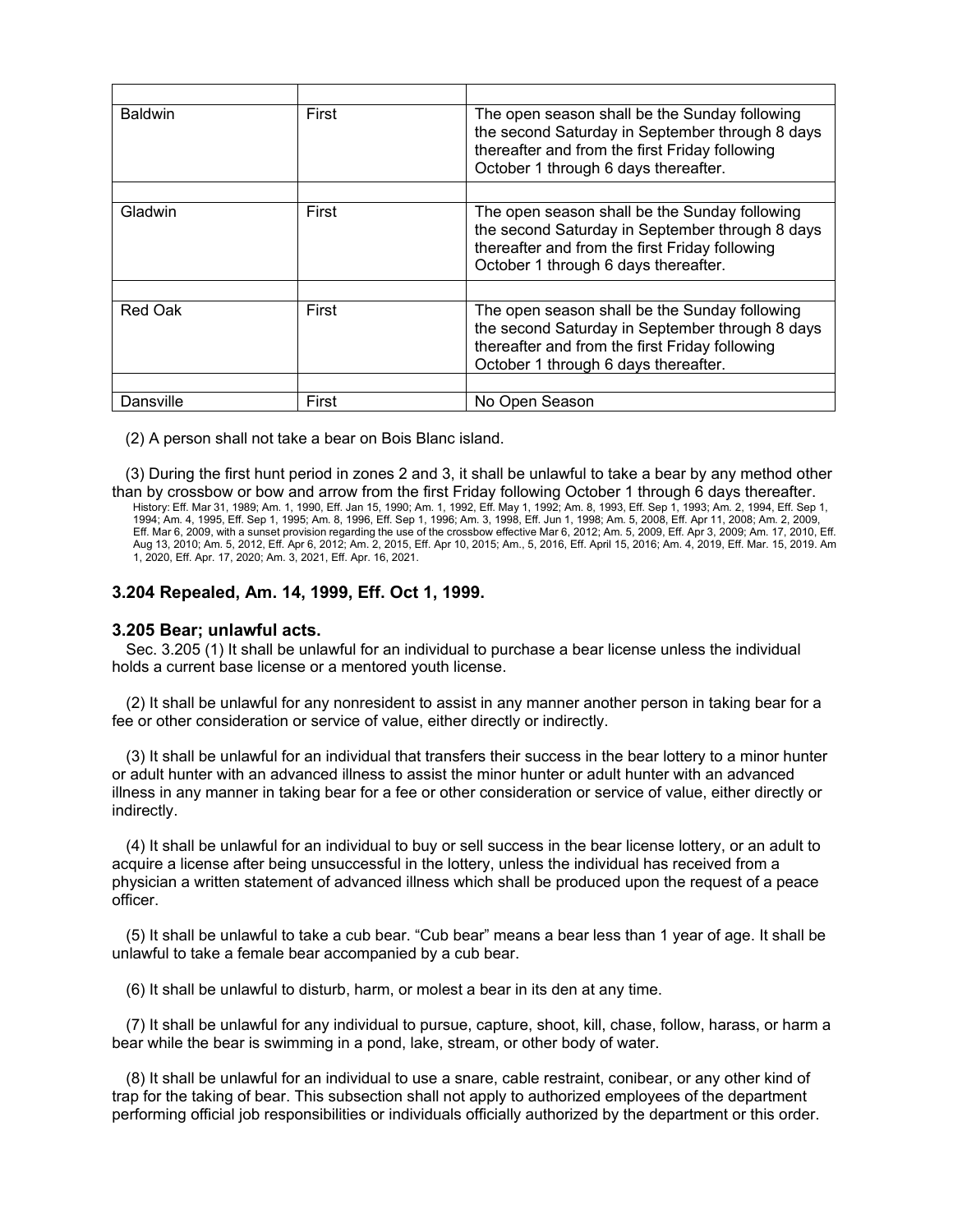(9) It shall be unlawful to take a bear by any method while hunting other than by firearm, bow and arrow, crossbow, with the aid of dogs, or with the aid of baiting as described in this order and the regulations of state law.

(10) It shall be unlawful for an individual to take more than 1 bear per valid kill tag in a bear hunting season.

(11) Bear baiting, unlawful acts, definitions.

(a) It shall be unlawful to establish or tend a bait station that attracts bear prior to 31 days before the bear hunting season in any bear management unit. It also shall be unlawful to tend or establish a bait station for the purposes of attracting bear after the close of bear season in any management unit. For the purposes of this section, "bait station" means a site where food or lure is placed that may attract bear.

(b) It shall be unlawful to hunt over bait that attracts bear that was established prior to 31 days before the bear hunting season in any bear management unit.

(c) It shall be unlawful to hunt over bait that is not placed on the ground on public or commercial forest lands as defined in Part 511, Commercial Forests, of the Natural Resources and Environmental Protection Act, 1994 PA 451, MCL 324.51101 to 324.51120.

(d) It shall be unlawful to hunt over bait that contains plastic, any wood products, paper, glass, rubber, concrete, or metal on public or commercial forest lands.

(e) It shall be unlawful to hunt over bait that has, within 100 yards of the bait site, any containers used to transport bait to the baiting site.

(f) It shall be unlawful to establish, tend, or hunt over a bait containing chocolate or any cocoa derivative.

(g) In an area where it is unlawful to feed deer or elk or bait deer, it shall be unlawful to hunt over bait that contains any food materials other than meats, meat products, fish, fish products, or bakery products.

(h) In an area where the baiting of deer, or feeding of deer or elk, is lawful, a person may hunt over, place, establish or tend a bait station using food materials that lure, entice or attract deer or elk only if the person uses these food materials in compliance with the season, volume, bait type, placement, scattering and other requirements which apply to the baiting or feeding of deer. In an area in which it is lawful to bait for deer, a person may use up to 2 gallons of grains at any 1 point in time per bait station prior to the legal deer baiting season if the grains are placed on the ground in such a manner as to exclude wild, freeranging white-tailed deer and elk from gaining access to the grains.

(i) It shall be unlawful to use metal containers, tires, plastic, wood, glass, fabric, cloth, concrete, or paper at a bait station on public or commercial forest lands as defined in Part 511, Commercial Forests, of the Natural Resources and Environmental Protection Act, 1994 PA 451, MCL 324.51101 to 324.51120.

(j) It shall be unlawful to place bait other than on the ground at bait stations on public or commercial forest lands as defined in Part 511, Commercial Forests, of the Natural Resources and Environmental Protection Act, 1994 PA 451, MCL 324.51101 to 324.51120.

(k) Any containers used to transport bait to the bait station must be removed and disposed of properly.

(l) It shall be unlawful for any licensed bear hunter or their designee to establish or tend more than 3 bait stations per hunter.

(m) It shall be unlawful for any individual to establish or tend more than a total of 12 bait stations.

(n) It shall be unlawful to establish, tend, or hunt over bait contained in a container that has a hole diameter greater than one inch.

History: Eff. Mar 31, 1989; Am. 6, 1989, Eff. Sep 1, 1989; Am. 1, 1990, Eff. Jan 15, 1990; Am. 8, 1993, Eff. Sep 1, 1993; Am. 19, 1993, Eff. Sep 10, 1993; Am. 2, 1994, Eff. Sep 1, 1994; Am. 4, 1995, Eff. Sep 1, 1995; Am. 14, 1999, Eff. Oct 1, 1999; Am. 1, 2002, Eff. Feb 11, 2002; Am. 1, 2003, Eff. Apr 12, 2003; Am. 10, 2005, Eff. Jun 5, 2005; Am. 5, 2009, Eff. Apr 3, 2009; Am. 2, 2014, Mar 1, 2014; Am. 4, 2014, Eff. Apr 11, 2014; Am. 2, 2015, Eff. Apr 10, 2015; Am. 1, 2017, Eff. Mar. 10, 2017; Am. 5, 2018, Eff. April 13, 2018; Am. 4, 2019, Eff. Mar. 15, 2019; Am. 3, 2021,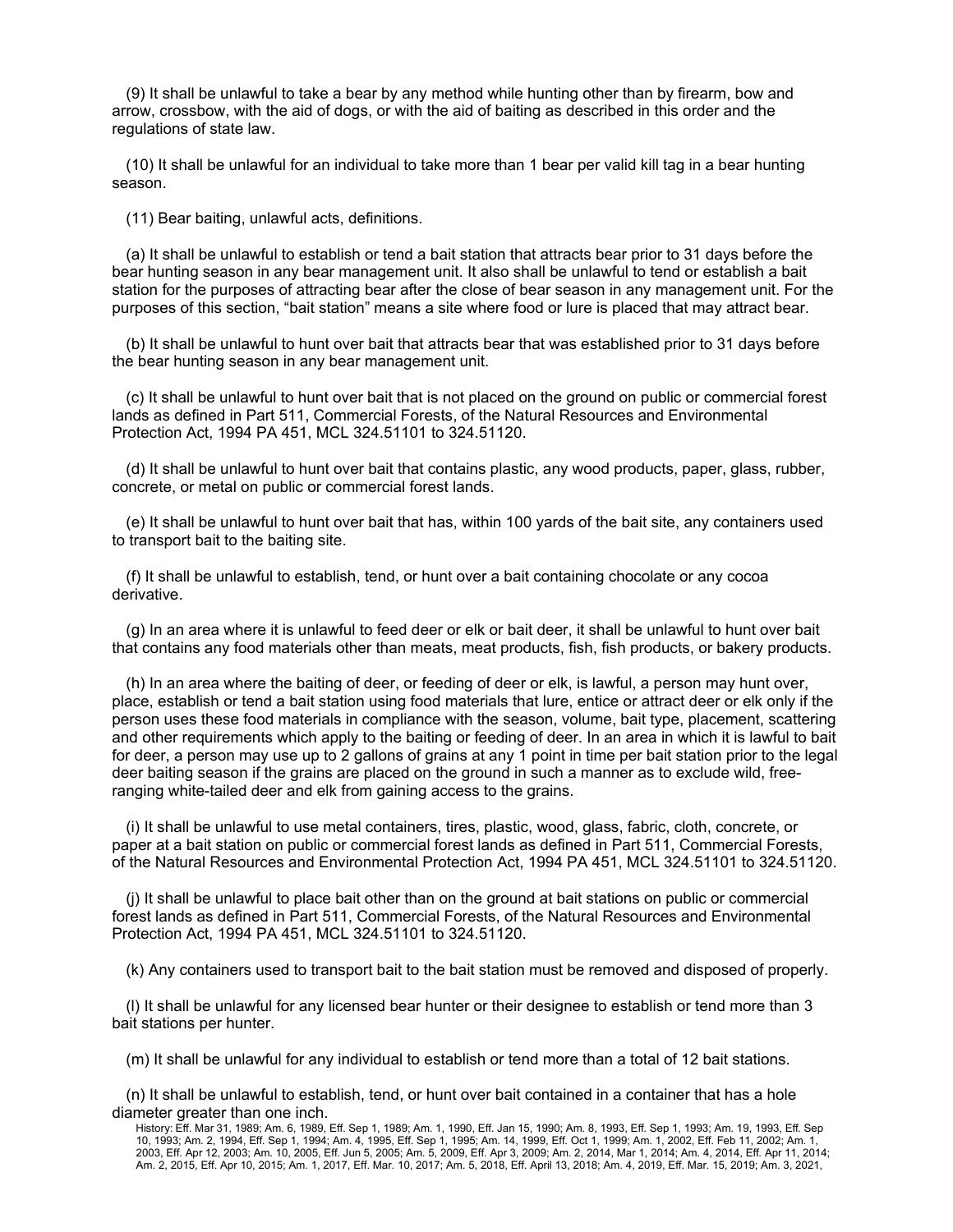Eff. Apr. 16, 2021.

### **3.206 Repealed, Am. 4, 2014, Eff. Apr 11, 2014.**

History: Eff. Mar 31, 1989; Am. 1, 1990, Eff. Jan 15, 1990; Am. 2, 1994, Eff. Sep 1, 1994; Am. 6, 1998, Eff. May 15, 1998; Am. 4, 2014, Repeal Eff. Apr 11, 2014.

## **3.207 Bear registration, sealing; examination; possession; exceptions.**

Sec. 3.207 (1) Within 72 hours of harvest, the entire bear, or head, shall be presented, by the licensee that killed the bear, to the department for examination, sealing, and registration. The licensee shall provide the identification used to acquire the license and shall provide harvest information and kill location as requested by the department.

(2) During an examination of a bear, the department or department designee shall take possession of at least one tooth.

(3) During the registration of a bear, the department shall attach the confirming seal in such a manner that it cannot be removed without cutting or ripping the bear pelt or damaging the seal. Once sealed by the department, the seal shall remain attached to the bear until any 1 of the following conditions are met:

(a) The carcass is processed or butchered for consumption by an individual for their personal use.

(b) The carcass is accepted for processing and recorded by a commercial processor. If the head or hide is returned to the person submitting the animal to the commercial processor, the seal shall accompany the head or hide.

(c) The carcass is accepted for processing and recorded by a taxidermist.

History: Eff. Mar 31, 1989; Am. 6, 1989, Eff. Sep 1, 1989; Am. 1, 1990, Eff. Jan 15, 1990; Am. 2, 1994, Eff. Sep 1, 1994; Am. 1, 2002, Eff. Feb 11, 2002; Am. 4, 2014, Eff. Apr 11, 2014.

### **3.208 Repealed. Am. 1, 1990, Eff. Jan 15, 1990.**

Publisher's note: The repealed section pertained to bear hunting.

# **3.209 Repealed. Am. 1, 1990, Eff. Jan 15, 1990.**

Publisher's note: The repealed section pertained to bear hunting.

### **3.210 Repealed. Am. 1, 1990, Eff. Jan 15, 1990.**

Publisher's note: The repealed section pertained to bear hunting.

### **3.211 Repealed. Am. 1, 1990, Eff. Jan 15, 1990.**

Publisher's note: The repealed section pertained to bear hunting.

### **3.300 Wild turkey or hybrids; unlawful to release or allow to escape, exception.**

Sec. 3.300 A person shall not release or allow any wild turkey or wild turkey hybrid to escape in this state. This section shall not apply to authorized employees of the department working within the performance of their job.

History: Eff. Mar 31, 1989.

### **3.300a Wild turkey population, harvest quotas.**

Sec 3.300a. (1) The spring wild turkey hunt seasons and quotas for general licenses valid on all land within the listed unit shall be as shown in table 6:

### **TABLE 6**

#### **Spring Wild Turkey General License Seasons and Quotas**

| Hunt          | Open  | <b>Hunt Seasons</b>                                                                | <b>License</b> |
|---------------|-------|------------------------------------------------------------------------------------|----------------|
| <b>Number</b> | Units |                                                                                    | Quota          |
| 101           | A     | Begins on the second to last Saturday in April and continues for 14 days.          | 5,500          |
| 102           | B.    | Begins on the second to last Saturday in April and continues for 14 days.          | 1,000          |
| 103           | E.    | Begins on the second to last Saturday in April and continues for 7 days.           | 850            |
| <u>104</u>    |       | Begins 7 days after the second to last Saturday in April and continues for 7 days. | 850            |
| 105           |       | Begins on the second to last Saturday in April and continues for 14 days.          | 5,000          |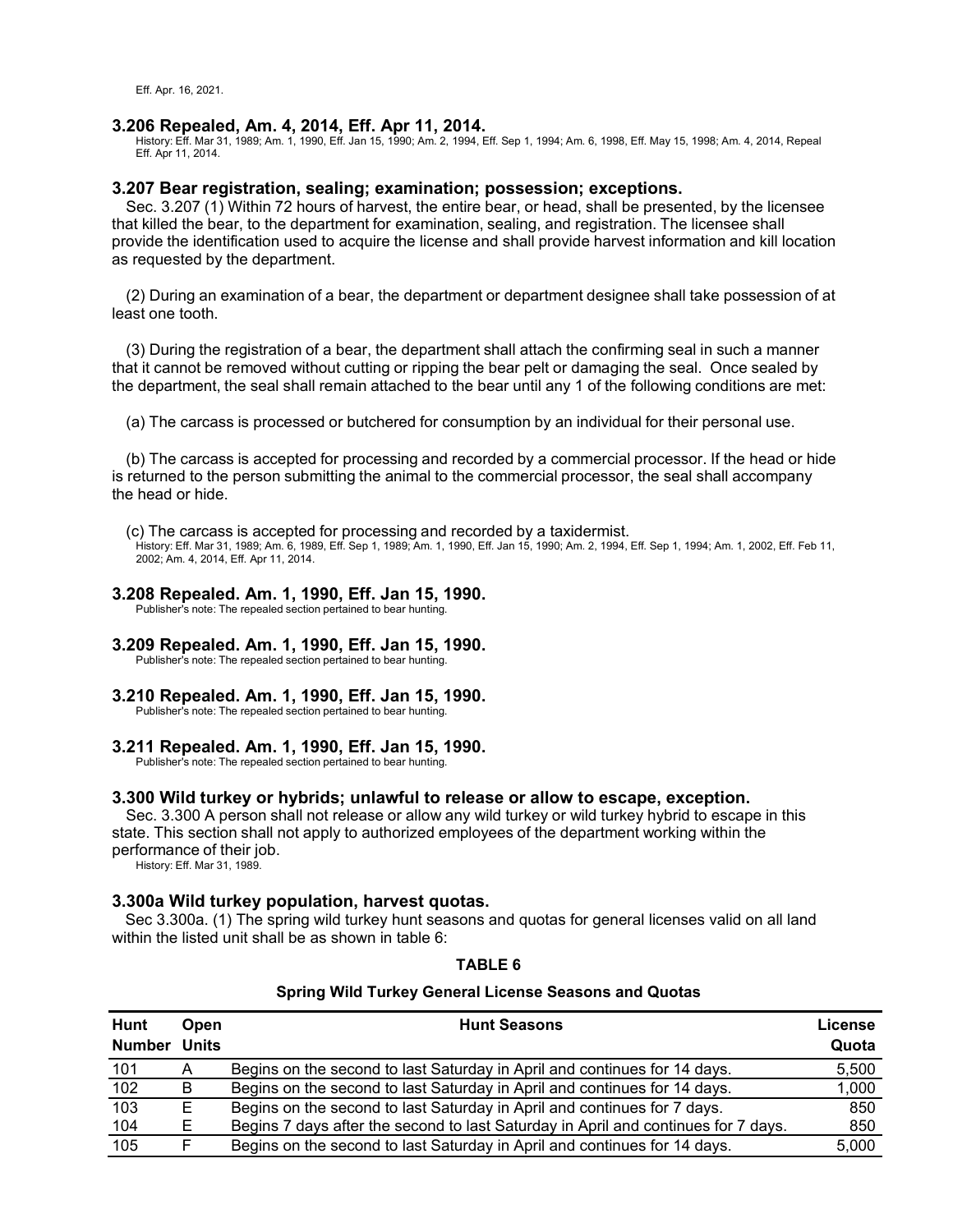| 107              | J         | Begins on the second to last Saturday in April and continues for 14 days.                          | 4,000           |
|------------------|-----------|----------------------------------------------------------------------------------------------------|-----------------|
| 108              | K         | Begins on the second to last Saturday in April and continues for 7 days.                           | 4,000           |
| 109              | K.        | Begins 7 days after the second to last Saturday in April and continues for 7 days.                 | 4,500           |
| 110              | M         | Begins on the second to last Saturday in April and continues through May 31.                       | 6,000           |
| $\overline{11}1$ | ZA        | Begins on the second to last Saturday in April and continues for 7 days and June                   | 1,200           |
|                  |           | 1 through June 7.                                                                                  |                 |
| 112              | ZA        | Begins 7 days after the second to last Saturday in April and continues for 14                      | 1,800           |
| 113              | ZA        | days.<br>Begins 21 days after the second to last Saturday in April and continues through           | 1,800           |
|                  |           | May 31.                                                                                            |                 |
| $\overline{1}15$ | ZB        | Begins on the second to last Saturday in April and continues for 7 days and June                   |                 |
|                  |           | 1 through June 7.                                                                                  | 650             |
| 116              | ZB        | Begins 7 days after the second to last Saturday in April and continues for 14                      |                 |
| 117              | ZB        | days.                                                                                              |                 |
|                  |           | Begins 21 days after the second to last Saturday in April and continues through                    | 975             |
|                  |           | May 31.                                                                                            | 975             |
| 119              | ZC        | Begins on the second to last Saturday in April and continues for 7 days and June                   | 600             |
|                  |           | 1 through June 7.                                                                                  |                 |
| 120              | ZC        | Begins 7 days after the second to last Saturday in April and continues for 14                      | 900             |
| 121              | ZC        | days.                                                                                              | 900             |
|                  |           | Begins 21 days after the second to last Saturday in April and continues through                    |                 |
|                  |           | May 31.                                                                                            |                 |
| 123              | ZD        | Begins on the second to last Saturday in April and continues for 7 days and June                   | 10 <sup>°</sup> |
|                  |           | 1 through June 7.                                                                                  |                 |
| 124              | ZD        | Begins 7 days after the second to last Saturday in April and continues for 14                      | 15              |
| 125              | ZD        | days.                                                                                              |                 |
|                  |           | Begins 21 days after the second to last Saturday in April and continues through                    | 15              |
|                  |           | May 31.                                                                                            |                 |
| 127              | <b>ZE</b> | Begins on the second to last Saturday in April and continues for 7 days and June                   | 500             |
| 128              | ZE        | 1 through June 7.<br>Begins 7 days after the second to last Saturday in April and continues for 14 | 750             |
| 129              | ZE        |                                                                                                    | 750             |
|                  |           | days.<br>Begins 21 days after the second to last Saturday in April and continues through           |                 |
|                  |           | May 31.                                                                                            |                 |
| 131              | ZF        | Begins on the second to last Saturday in April and continues for 7 days and June                   | 1,300           |
|                  |           | 1 through June 7.                                                                                  |                 |
| 132              | ZF        | Begins 7 days after the second to last Saturday in April and continues for 14                      | 1,300           |
| 133              | <b>ZF</b> | days.                                                                                              | 3,000           |
|                  |           | Begins 21 days after the second to last Saturday in April and continues through                    |                 |
|                  |           | May 31.                                                                                            |                 |

(2) The spring wild turkey hunt seasons and quotas for private land only licenses which are not valid on county, state or federal lands, except that they may be used to hunt Fort Custer military lands with permission, shall be as shown in table 7:

| וכו<br><br>- |  |
|--------------|--|
|--------------|--|

# **Spring Wild Turkey Private Land License Seasons and Quotas**

| <b>Hunt</b><br>Number Unit | <b>Open</b> | <b>Hunt Seasons</b>                                                          | License<br>Quota |
|----------------------------|-------------|------------------------------------------------------------------------------|------------------|
| 301                        |             | Begins on the second to last Saturday in April and continues through May 31. | 50.000           |

(3) Hunt number 234 begins 14 days after the second to last Saturday in April and continues through May 31. Licenses for hunt number 234 are valid on private and public land in spring turkey management units, except public lands in southern Lower Peninsula wild turkey management unit (unit ZZ). Individuals who possess a valid license for hunt number 234 may hunt Fort Custer military land with permission.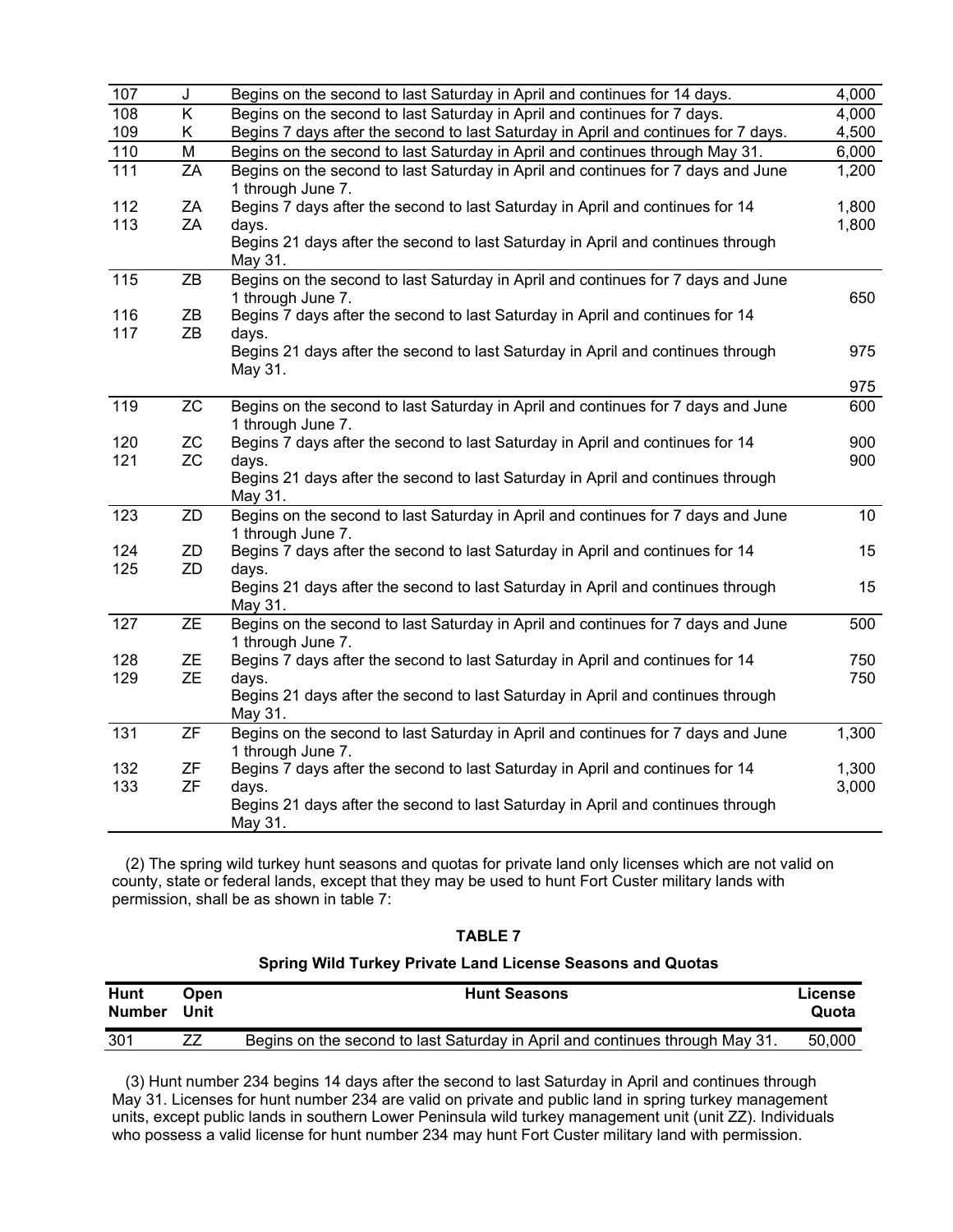(4) An individual may purchase a license for hunt number 234 when leftover licenses are made available for purchase through May 31; no application is required.

(5) If any limited quota licenses remain after the drawing, an unsuccessful applicant may purchase one leftover license on a first-come, first-served basis for a one-week period. Any limited-quota licenses that remain after this one-week period will be made available to all hunters on a first-come, first-served basis.

(6) The wildlife division chief may recommend to the director the need for any appropriate significant changes in quotas based on experience with population densities, hunter satisfaction levels, hunter application rates, or survey results. The director, in consultation with the chairman or vice-chairman of the natural resources commission, may make changes in quotas in a turkey management unit to address this new information.

(7) It is unlawful to purchase more than one Michigan spring turkey hunting license.

History: Am. 3, 1991, Eff. Jun 1, 1991; Am. 8, 1997, Eff. Jan 1, 1998; Am. 6, 2003, Eff. May 10, 2003; Am. 20, 2005, Eff. Dec 2, 2005; Am. 23, 2005, Eff. Dec 2, 2005; Am. 18, 2006, Eff. Nov 10, 2006; Am. 17, 2007, Eff. Nov 9, 2007; Am. 19, 2008, Eff. Nov 7, 2008; Am. 3, 2010, Eff. Jan 7, 2010; Am. 18, 2010, Eff. Nov 5, 2010; Am. 19, 2013, Eff. Nov. 8, 2013; Am 10, 2016, Eff Nov 11, 2016; Am. 9, 2019, Eff. Nov. 8, 2019.

### **3.300b Wild Turkey population, fall harvest quotas.**

Sec. 3.300b (1) The quotas for general licenses valid on all private and public lands within the listed unit for the fall wild turkey hunt seasons defined in section 3.303, are as shown in table 8:

| чB' |  |
|-----|--|
|-----|--|

| Fall Wild Turkey General License Quotas per Unit |                      |
|--------------------------------------------------|----------------------|
| <b>Open Unit</b>                                 | <b>License Quota</b> |
| A                                                |                      |
| D                                                |                      |
| E                                                | 0                    |
| G                                                | 200                  |
| <b>GB</b>                                        | 250                  |
| GC                                               | 200                  |
| н                                                |                      |
| НA                                               |                      |
| HВ                                               | 0                    |
| J                                                | 1,500                |
|                                                  | 500                  |
| M                                                | 1,500                |
| Q                                                | 0                    |
| T                                                | 200                  |
| W                                                | 200                  |
| WA                                               | 100                  |
|                                                  |                      |

(2) The quotas for private land only licenses for the fall wild turkey hunt seasons defined in section 3.303, are as shown in table 9:

| Fall Wild Turkey Private Land Only License Quotas per Unit |                      |
|------------------------------------------------------------|----------------------|
| <b>Open Unit</b>                                           | <b>License Quota</b> |
| А                                                          |                      |
|                                                            |                      |
| Е                                                          |                      |
| G                                                          |                      |
| GB                                                         |                      |
| GC                                                         |                      |
| H                                                          |                      |
| НA                                                         | 1,700                |
| HB                                                         |                      |
|                                                            |                      |
|                                                            |                      |

**TABLE 9**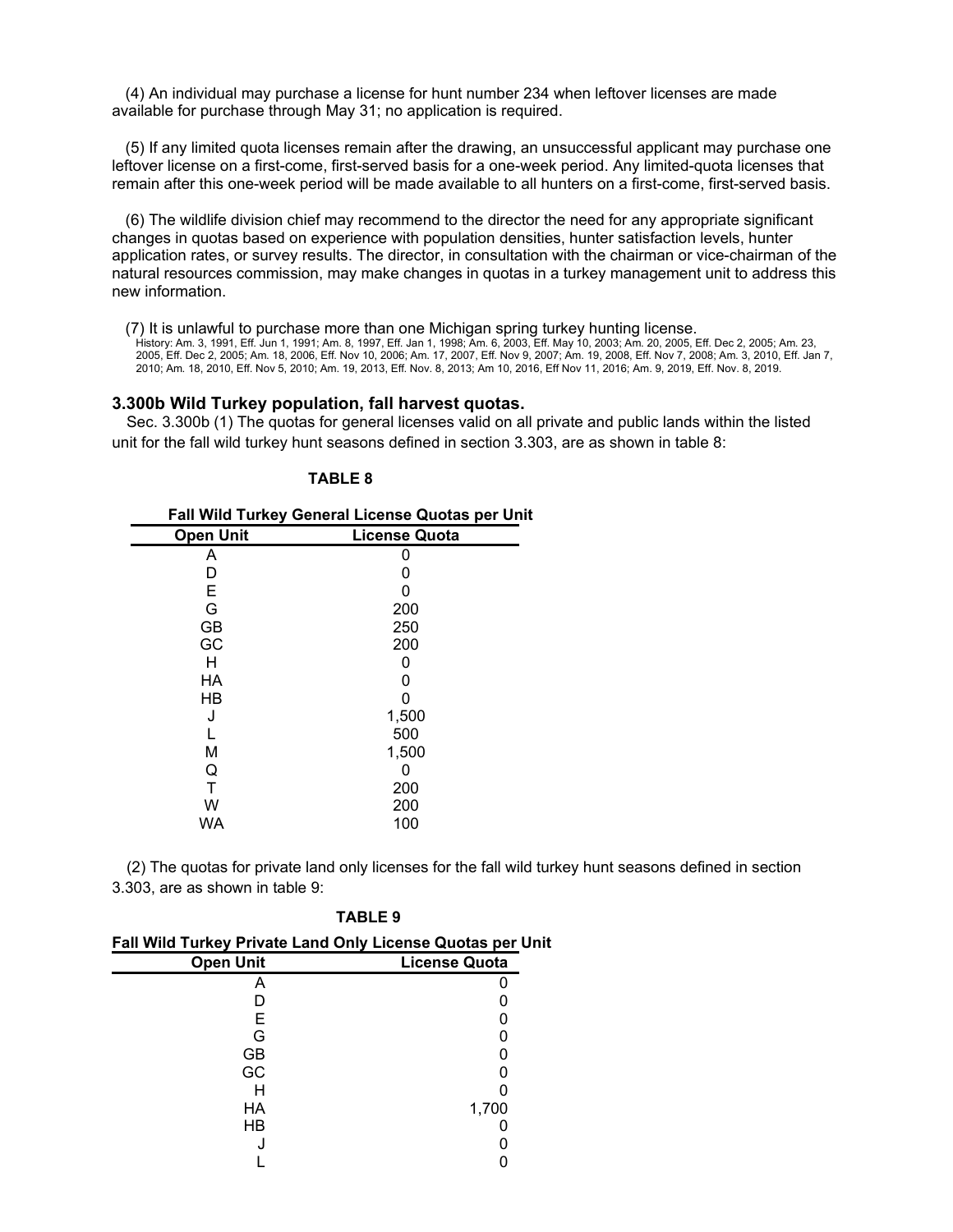| М            | 0            |
|--------------|--------------|
| Q            | $\mathbf{0}$ |
| $\mathsf{T}$ | $\mathbf{0}$ |
| W            | $\mathbf{0}$ |
| YY           | 45,000       |

(3) Each successful applicant may purchase the license for which they were selected. Unsuccessful applicants may purchase one leftover license or a license for hunt unit YY the first week leftover licenses are available for purchase. After this one-week period, any hunter may purchase one remaining license per day until the quota is met for each hunt unit.

(a) Licenses for unit YY may be purchased over the counter with no application required when leftover licenses are made available for purchase.

(4) The wildlife division chief may recommend to the director the need for any appropriate changes in quotas based on experience with population densities, hunter satisfaction levels, hunter application rates, or hunter survey results. The director, in consultation with the natural resources commission, may make changes in quotas in a turkey management unit to address this new information.

History: Am. 5, 2006, Eff. May 5, 2006; Am. 8, 2007, Eff. May 11, 2007; Am. 8, 2010, Eff. May 6, 2010; Am. 8, 2011, Eff. May 12, 2011; Am. 5, 2013, Eff. May 10, 2013; Am 6, 2016, Eff. May 13, 2016; Am. 5. 2019, Eff. May 10, 2019.

# **3.301 Wild turkey hunting, unlawful acts; exceptions.**

Sec. 3.301 (1) An individual hunting wild turkey shall not use or possess afield an electronic device to simulate, replicate or imitate wild turkey calls or sounds, or an electronic, mechanical or live decoy. It shall be unlawful to use a dog to hunt wild turkey during the spring wild turkey season. It shall be unlawful to take a wild turkey while the wild turkey is in a tree. It shall be unlawful to make use of bait to aid in the taking of a wild turkey**.** For the purposes of this regulation, "bait" means a substance composed of grain, fruit, vegetables, or other food placed to lure or entice wild turkeys. This does not apply to standing farm crops under normal agricultural practices, or other natural growing grains, fruits, or vegetables. For the purposes of this section, "mechanical decoy" means any device that by design or construction uses motion as a visual stimulus to attract a wild turkey except a wind sock or similar decoy body anchored at a fixed point into the ground and whose only motion is derived exclusively by power of the natural wind.

(2) An individual 10 years of age and older may only take a wild turkey during the spring wild turkey season if the turkey has a beard and is taken within the unit and hunt period specified on the spring wild turkey license issued to that individual. Youth under 10 years of age may hunt wild turkey subject to the mentored youth hunting program as described in section 2.14 of this order and shall only take a turkey if the turkey has a beard during the spring wild turkey season. An individual shall not take or possess more than one bearded turkey during the spring wild turkey season.

(3) An individual may only take a wild turkey during the fall wild turkey season if the turkey is taken within the unit and hunt period specified on the fall wild turkey license issued to that individual. Youth under 10 years of age may hunt wild turkey subject to the mentored youth hunting program as described in section 2.14 of this order. An individual shall not take or possess more than one turkey during the fall wild turkey season for each kill tag issued to that individual.

(4) It shall be unlawful for an individual 10 years of age and older to purchase either a spring wild turkey license or a fall wild turkey license unless the individual holds a current base license. Mentored youths may apply for or purchase fall turkey licenses under the provisions of 3.300b of this order.

History: Eff. Mar 31, 1989; Am. 21, 1989, Eff. Jan 1, 1990; Am. 3, 1991, Eff. Jun 1, 1991; Am. 2, 1993, Eff. Sep 1, 1993; Am. 20, 1993, Eff. Apr 1, 1994; Am. 15,1999, Eff. Jan 1, 2000; Am. 18, 2004, Eff. Nov 4, 2004; Am. 5, 2013, Eff. May 10, 2013; Am. 19, 2013, Eff. Nov 8, 2013; Am. 2, 2014, Eff. Mar 1, 2014; Am. 5, 2018, Eff. April 13,2018.

### **3.302 Wild turkey; lawful possession; validation of license; unlawful acts.**

Sec. 3.302 (1) Immediately upon killing a turkey, a person shall validate their license by notching out the required information as instructed on the license and shall securely attach the license around a leg of the turkey.

(2) It shall be unlawful to possess or transport a turkey unless the turkey license is securely attached to a leg of the turkey and the required information is notched on the turkey license.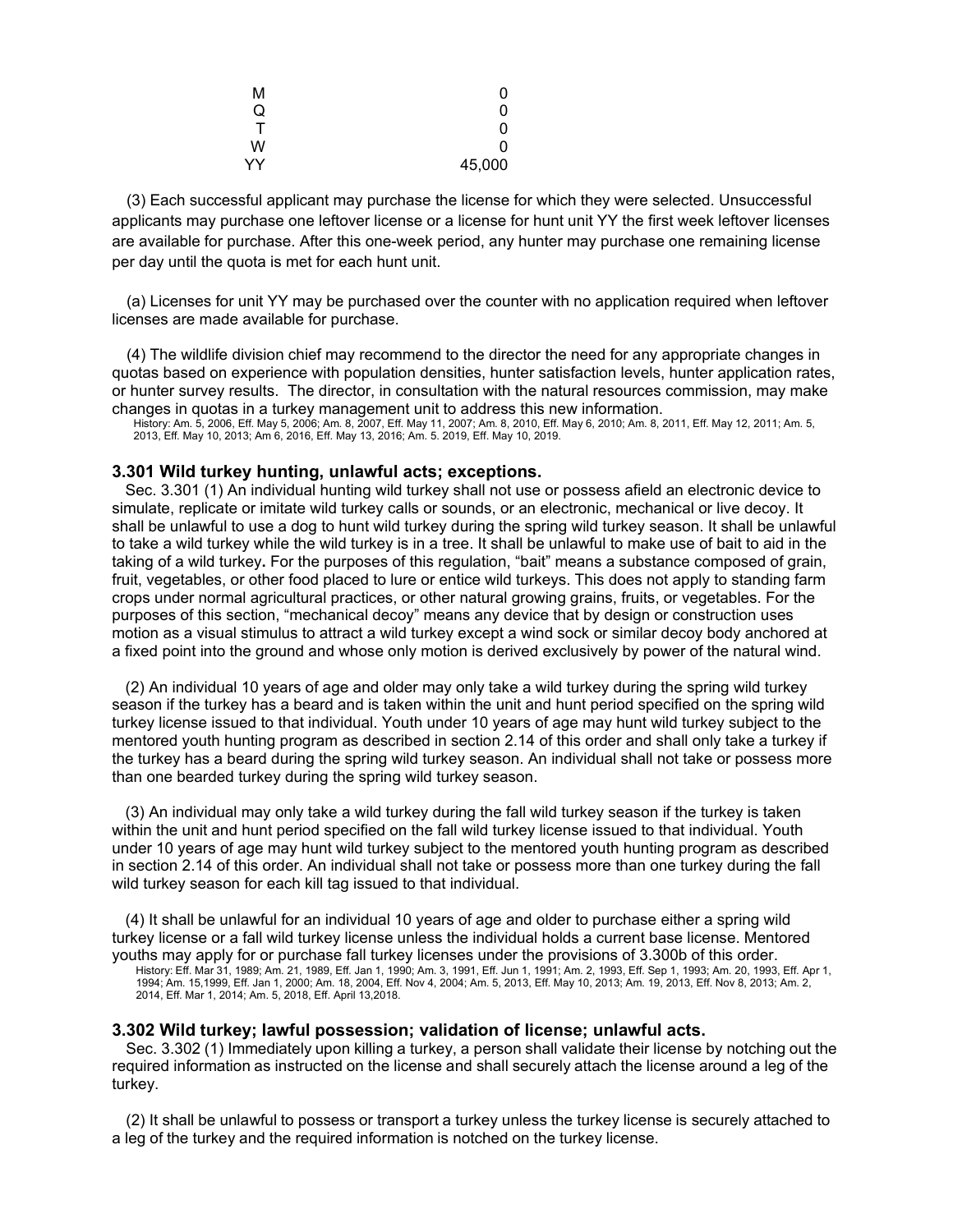(a) The turkey license attached to the leg of the turkey may be cut and removed from the specimen by a licensed taxidermist at the location of their taxidermy business at any time following the recording of the license number and completion of the taxidermy tag.

(3) The holder of a private land wild turkey license shall only take a turkey on privately owned land within the management unit and during the hunting period specified on the private land wild turkey license.

(a) A private land wild turkey license is not valid on county, state, or federal lands except with permission on enclosed controlled-access military lands.

History: Eff. Mar 31, 1989; Am. 21, 1989, Eff. Jan 1, 1990; Am. 19, 1990, Eff. Oct 15, 1990; Am. 11, 1992, Eff. Oct 8, 1992; Am. 16, 1998, Eff. Jan 1, 1999; Am. 6, 2003, Eff. May 10, 2003; Am. 18, 2004, Eff. Nov 4, 2004; Am. 5, 2013, Eff. May 10, 2013; Am. 19, 2013, Eff. Nov 8, 2013.

### **3.303 Wild turkey fall management units open season.**

Sec. 3.303 The open season for taking wild turkey in the fall wild turkey management units described in chapter XII shall start no earlier than September 15 and shall close no later than November 14.

History: Eff. Mar 31, 1989; Am. 1, 1989, Eff. Jun 1, 1989; Am. 3, 1991, Eff. Jun 1, 1991; Am. 8, 2005, Eff. May 6, 2005; Am. 8, 2010, Eff. May 6, 2010.

### **3.304 Wild turkey, spring management units open season.**

Sec. 3.304 The open season for taking wild turkey in the spring wild turkey management units described in chapter XII shall start no earlier than the Monday closest to April 20 and shall close no later than June 7.

History: Eff. Mar 31, 1989; Am. 1, 1989, Eff. Jun 1, 1989; Am. 3, 1990, Eff. Jun 1, 1990; Am. 3, 1991, Eff. Jun 1, 1991; Am. 10, 1995, Eff. Jan 1, 1996; Am. 16, 1998, Eff. Jan 1, 1999; Am. 6, 2003, Eff. May 10, 2003.

#### **3.305 Repealed. Am. 1, 1989, Eff. Jun 1, 1989.**

Publisher's note: The repealed section pertained to leftover licenses and procedures.

#### **3.306 Repealed. Am. 3, 1991, Eff. Jun 1, 1991.**

Publisher's note: The repealed section pertained to wild turkey, spring open season; permitted act; season limit, unlawful act.

#### **3.307 Repealed. Am. 3, 1991, Eff. Jun 1, 1991.**

Publisher's note: The repealed section pertained to wild turkey, spring open seasons; hunt units; general hunter quotas; restricted hunter quotas.

# **3.308 Wild turkey licenses, applications, availability; partner application provided; application deadline; unlawful act.**

Sec. 3.308 (1) Applications for turkey licenses will be available one month prior to the application deadline. Only an individual who will be 10 years of age or older during a hunt period for taking wild turkey may make application for that hunt period. Youth under 10 years of age may hunt wild turkey subject to the mentored youth hunting program as described in section 2.14 of this order.

(2) The nonrefundable application fee for a wild turkey license is \$5.00.

(3) An option to apply with one partner will be provided.

(4) Applications must be made on or before February 1 of the calendar year for which the applicant desires a spring wild turkey license.

(5) Applications must be made on or before August 1 of the calendar year for which the applicant desires a fall wild turkey license.

(6) It shall be unlawful for any individual to apply more than once per calendar year for a Michigan spring wild turkey hunting license.

(7) It shall be unlawful for any individual to apply more than once per calendar year for a Michigan fall wild turkey hunting license.

History: Eff. Mar 31, 1989; Am. 1, 1989, Eff. Jun 1, 1989; Am. 2, 1993, Eff. Sep 1, 1993; Am. 3, 1995, Eff. Sep 1, 1995; Am. 8, 1997, Eff. Jan 1, 1998; Am. 6, 2003, Eff. May 10, 2003; Am. 16, 2006, Eff. Aug 11, 2006; Am. 3, 2010, Eff. Jan 7, 2010; Am. 8, 2010, Eff. May 6, 2010; Am. 5, 2013, Eff. May 10, 2013; Am. 2, 2014, Eff. Mar 1, 2014.

# **3.309 Repealed, Am. 6, 2003, Eff. May 10, 2003:**

Compilers Note: This repealed section pertained to wild turkey licensees, state law requirements; leftover licenses and procedures.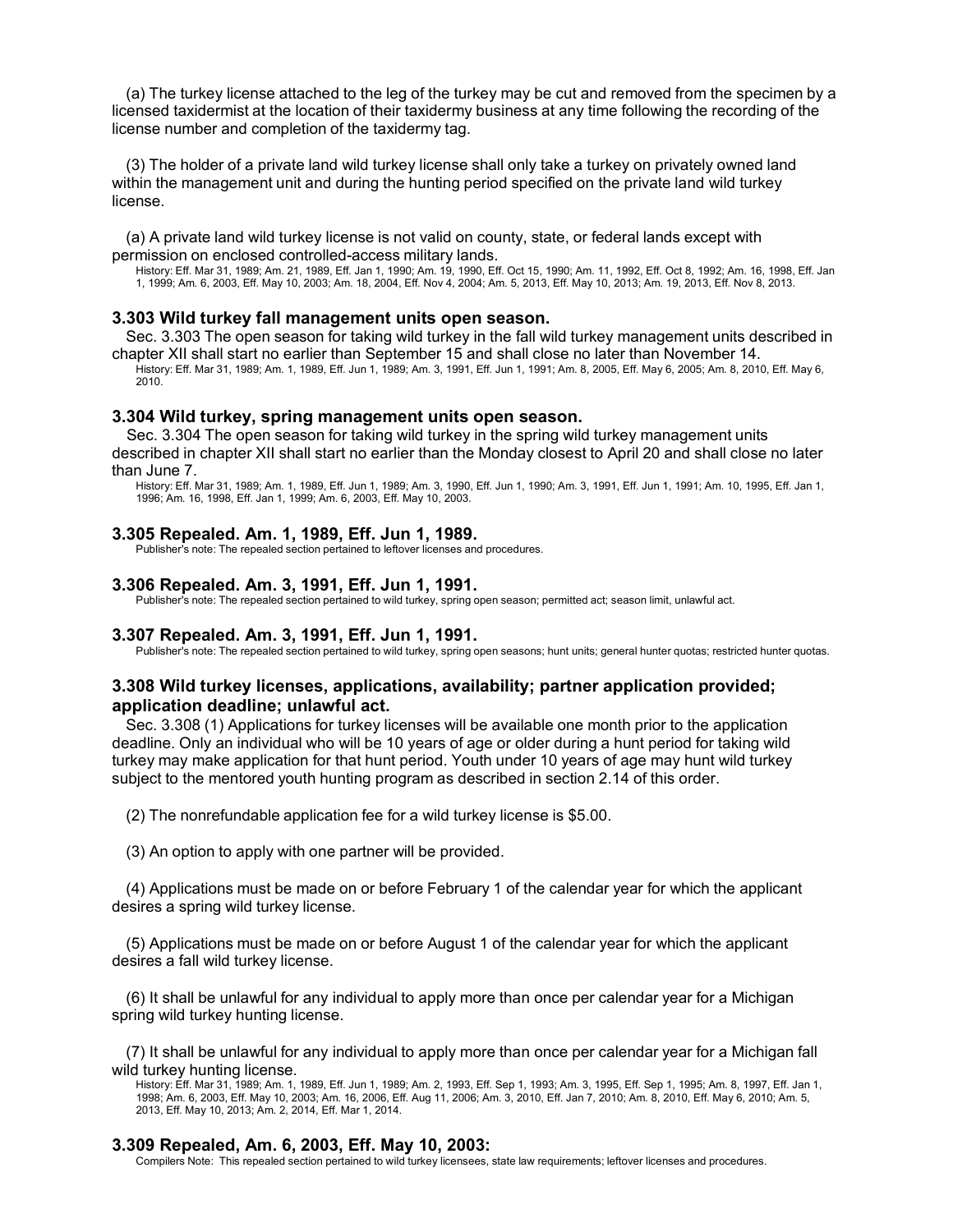# **3.310 Taking wild turkey; firearms, bow and arrow, crossbows, ammunition; unlawful acts.**

Sec. 3.310 Subject to section 43510, subsections (2) and (3), of part 435, as amended, hunting and fishing licensing, natural resources and environmental protection act, 1994 PA 451, as amended, MCL 324.43510, a person shall not use or carry afield a firearm other than a firearm designed and manufactured to fire a fixed shotgun shell or a muzzleloading shotgun while taking wild turkey. A bow and arrow or a crossbow may be used to take wild turkey. A person shall not use or carry afield any ammunition except shotgun shells loaded with no. 4 or smaller shot or no. 4 or smaller loose shot for use in muzzleloading shotguns while taking wild turkey.

History: Eff. Mar 31, 1989; Am. 15, 1991, Eff. Oct 9, 1991; Am. 17, 2000, Eff. Nov 10, 2000; Am. 2, 2005, Eff. Mar 11, 2005; Am. 2, 2009, Eff. Mar 6, 2009, with a sunset provision regarding the use of the crossbow effective Mar 6, 2012; Am. 17, 2010, Eff. Aug 13, 2010.

# **3.400 Director authority to amend orders regarding migratory game birds.**

Sec. 3.400 As needed, the director shall amend orders regarding the taking of migratory game birds to keep this order consistent with federal regulations.

History: Am. 6, 1997, Eff. Sep 1, 1997.

# **3.401 Waterfowl hunting blinds; erection and removal, name and address; assessment of costs; hunting rights.**

Sec. 3.401 (1) No person shall erect on, anchor, or attach to the bottomlands of the Great Lakes, Lake St. Clair,and the bays thereof or the connecting waters between the lakes, or any public inland lake or river, or in any lake which is not wholly owned by himself, his lessor or licensor, a blind or any other structure used or to be used in the hunting of migratory waterfowl, unless there shall first be affixed permanently to the exterior thereof the name and address of such person in legible letters of water insoluble material not less than 3 inches in height. No person shall affix a fictitious name or address or both to a blind or structure or remove or cause to be removed a name and address prior until the blind or structure is removed from the water. No person shall erect on, anchor, or attach to the bottomlands described in this subsection a blind or any other structure to be used in the hunting of migratory waterfowl prior to August 15 of each year.

(2) Any person who shall erect, anchor, or attach such blind or structure to the bottomlands described in this section shall remove the entire blind including submerged supporting members each year no later than 16 days after the end of the calendar year. If not removed within that time, the director may cause its removal or destruction and assess the costs of removal and storage, or destruction, against the person whose name is affixed to the blind or other structure, in addition to any other penalty provided by law. Any structure used or to be used in the hunting of migratory waterfowl found erected upon, attached, or anchored to bottomlands described in this section from January 17 to August 14 of each year shall be considered abandoned.

(3) Nothing contained in this section shall be construed to deprive a riparian owner or their lessee or permittee on inland waters of their exclusive right to hunt over the riparian's subaqueous lands, nor shall the posting of the name and address of the person erecting a blind or other structure attached to the bottomlands of the Great Lakes and Lake St. Clair, used or to be used in the hunting of waterfowl, be deemed to constitute the exclusive privilege of hunting therefrom, or to reserve or preempt a shooting location for such person, nor shall such blind be locked to bar use when unoccupied. An unoccupied blind attached to the bottomlands of the Great Lakes or Lake St. Clair may be used for hunting by the first person to occupy the same.

(4) It shall be unlawful to use, occupy, or hunt from a blind or structure which does not meet the requirements established in this section. This section shall not apply to a vessel registered as required by the provisions of part 801, marine safety, of the natural resources and environmental protection act, Act No. 451 of the Public Acts of 1994, being sections 324.80101 to 324.80199 of the Michigan Compiled Laws.

(5) On those publicly-owned lands and waters of the Kalamazoo river watershed, including the watersheds of Pine creek and Swan creek, Allegan county, blinds or other structures for waterfowl hunting shall not be permitted, except in accordance with rules for the Ottawa marsh, described in subsection 13.11(a).

History: Eff. Mar 31, 1989; Am. 14, 1996, Eff. Sep 1, 1996; Am. 11, 1998, Eff. Aug 1, 1998; Am. 13, 2001, Eff. Sep 1, 2001.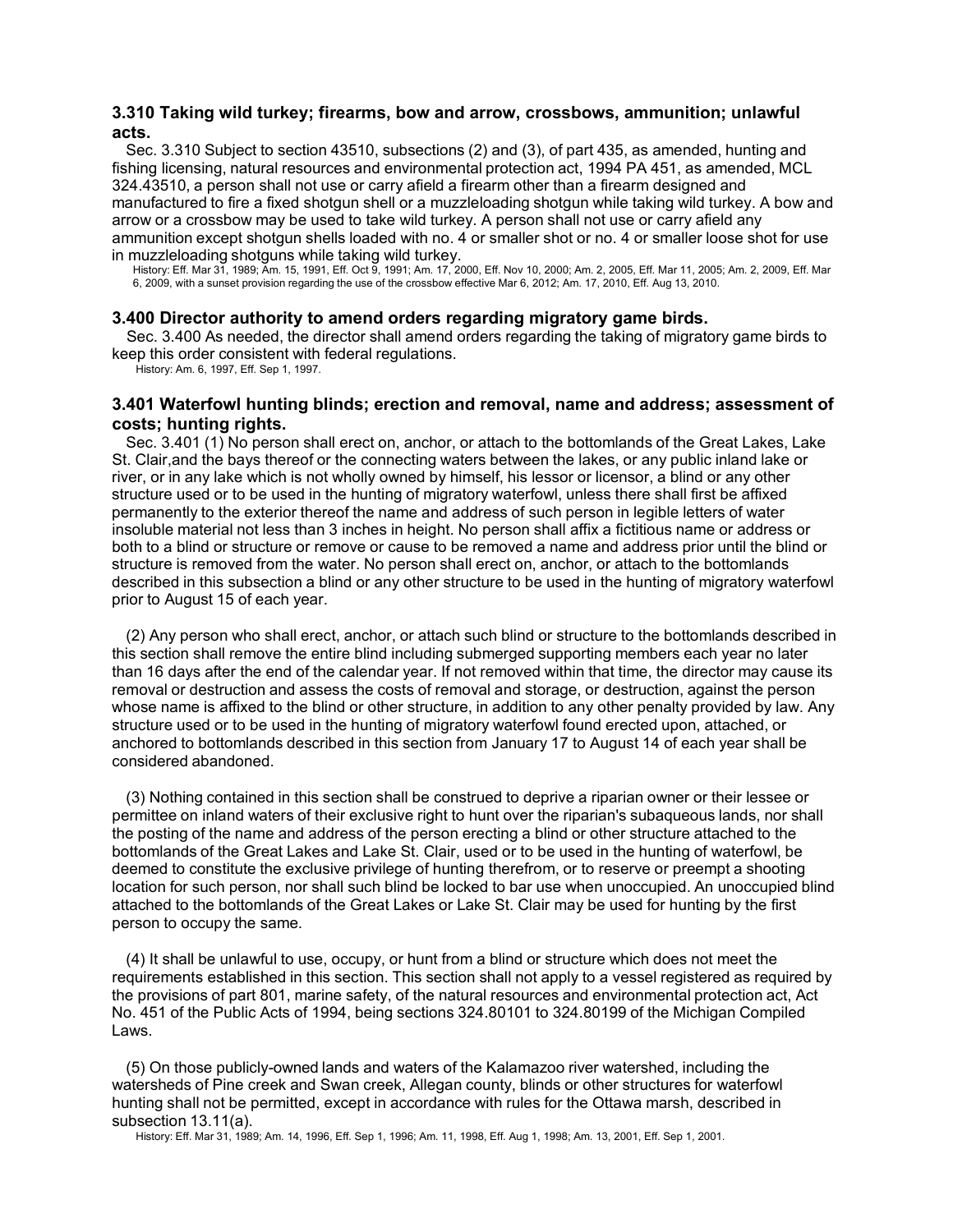# **3.402 Taking of migratory birds; federal migratory bird stamp, requirement, validation; decoys; unlawful acts; exceptions.**

Sec. 3.402 In the taking of migratory birds, it shall be unlawful for any individual:

(1) To purchase a waterfowl license unless the individual holds a current base license, a seven-day limited nonresident small game license, or a three-day limited nonresident small game license.

(2) To take waterfowl without a current federal migratory bird hunting stamp, validated by the individual's signature written across the face thereof in ink. Youth under sixteen years of age are not required to possess a federal migratory bird hunting stamp.

(3) To allow another person to use the individual's federal migratory bird hunting stamp or to borrow such stamp of another for the purpose of hunting, taking, or transporting migratory waterfowl.

(4) Except from 3 a.m. to 9 p.m. daily, to anchor, attach, or leave decoys attached:

(a) To the bottomlands of the Great Lakes and connecting waters, and lakes wholly enclosed by publicly-owned lands.

(b) To a blind or watercraft within waters of the Great Lakes and connecting waters, and lakes wholly enclosed by publicly-owned lands.

(5) To take any migratory game bird, including woodcock:

(a) With any firearm other than a 10 gauge or smaller shotgun capable of holding no more than three shells. Shotguns capable of holding more than 3 shells shall be plugged with a one-piece filler, incapable of removal without disassembling the gun, so that the total capacity of the shotgun does not exceed three shells.

(b) With the use of any single projectile shotshell, or more than 1 firearm for each person.

(c) From or by means of any motorboat, power boat, or other craft having a motor attached, or any sailboat, or any floating craft or device of any kind propelled or towed by power or sail, unless the motor has been completely shut off and/or the sails furled and its progress therefrom has ceased. A craft under power may be used to retrieve dead or crippled birds; however, crippled birds may not be shot from such craft while under power or until forward progress has ceased.

(d) By driving, rallying, or chasing birds with any motorized conveyance or any sailboat to put them in the range of hunters.

(e) By the use or aid of live decoys. All live, tame, or captive ducks and geese shall be removed for a period of 10 consecutive days prior to hunting and confined within an enclosure which substantially reduces the audibility of their calls and totally conceals such tame birds from the sight of migratory waterfowl.

(f) By the use or aid of recorded or electronically amplified bird calls or sounds, or recorded or electronically amplified imitations of bird calls or sounds.

(g) By the aid of baiting, or on or over any baited area, where a person knows or reasonably should know that the area is or has been baited. Hunters should be aware that a baited area is considered to be baited for 10 days after the removal of the bait. However, nothing in this paragraph prohibits the taking of any migratory game bird on or over the following lands or areas that are not otherwise baited areas:

(i) Standing crops or flooded standing crops (including aquatics); standing, flooded, or manipulated natural vegetation; flooded harvested croplands; or lands or areas where seeds or grains have been scattered solely as the result of a normal agricultural planting, harvesting, post-harvest manipulation or normal soil stabilization practice.

(ii) From a blind or other place of concealment camouflaged with natural vegetation.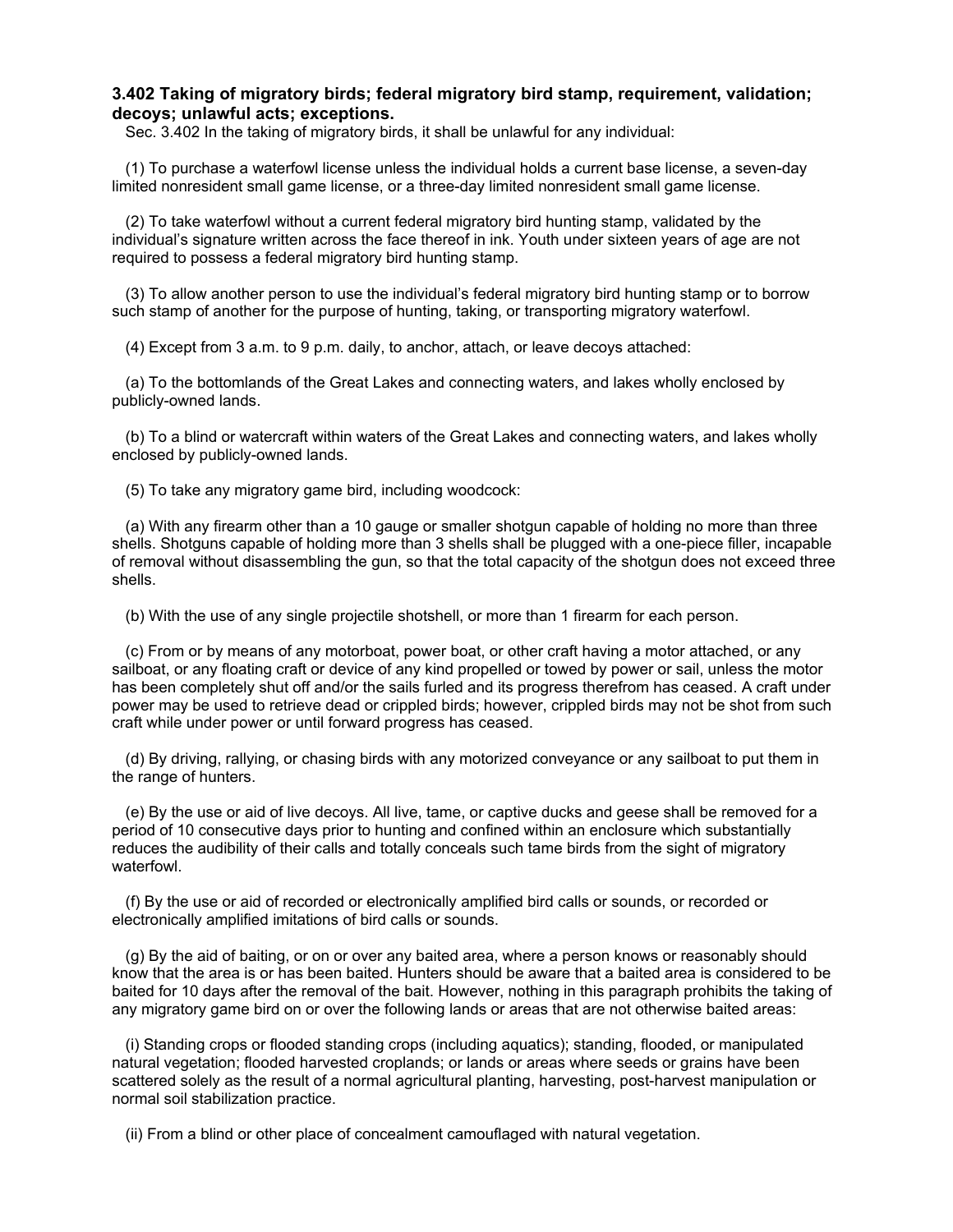(iii) From a blind or other place of concealment camouflaged with vegetation from agricultural crops, as long as such camouflaging does not result in the exposing, depositing, distributing or scattering of grain or other feed.

(iv) Standing or flooded standing agricultural crops where grain is inadvertently scattered solely as a result of a hunter entering or exiting a hunting area, placing decoys, or retrieving downed birds.

(h) Subdivision (h) shall not prohibit the taking of any migratory game bird, except waterfowl and coots, on or over lands or areas that are not otherwise baited areas, and where grain or other feed has been distributed or scattered solely as the result of manipulation of an agricultural crop or other feed on the land where grown, or solely as the result of a normal agricultural operation.

(i) By use of a raised platform when hunting with a firearm, except upon the submerged bottomlands of a lake, river, pond, stream, or other body of water for the hunting of migratory waterfowl when erected and used in compliance with section 3.401 of this order.

(j) For the purposes of this section, the following terms mean:

(i) "Normal agricultural planting, harvesting, or post-harvest manipulation" shall have the same meaning as defined in 50 C.F.R. 20.11.

(ii) "Normal agricultural operation" shall have the same meaning as defined in 50 C.F.R 20.11**.**

(iii) "Normal soil stabilization practice" shall have the same meaning as defined in 50 C.F.R 20.11.

(iv) "Baited area" shall have the same meaning as defined in 50 C.F.R 20.11.

(v) "Baiting" shall have the same meaning as defined in 50 C.F.R 20.11.

(vi) "Manipulation" shall have the same meaning as defined in 50 C.F.R. 20.11.

(vii) "Natural vegetation" shall have the same meaning as defined in 50 C.F.R. 20.11. History: Eff. Mar 31, 1989; Am. 11, 1998, Eff. Aug 1, 1998; Am. 13, 1999, Eff. Sep 1, 1999; Am. 13, 2001, Eff. Sep 1, 2001; Am. 8, 2014, Eff. July 11, 2014; Am. 5, 2018, Eff. April 13, 2018.

# **3.403 Migratory game birds; transportation; importation; unlawful acts.**

Sec. 3.403 One fully feathered wing must remain attached to all migratory game birds being transported between a port of entry and one's home or to a migratory bird preservation facility. No person shall import migratory game birds killed in any foreign country, except Canada, unless such birds are dressed (except as required above), drawn, and the head and feet are removed. A person importing waterfowl from Canada may possess the total number of birds Canadian law allows the person to export. No person shall import migratory game birds belonging to another person.

History: Eff. Mar 31, 1989; Am. 2., 1993, Eff. Sep 1, 1993.

#### **3.404 Migratory game birds; possession; transportation.**

Sec. 3.404 A person shall not possess or transport more than the daily limit of migratory birds, tagged or not tagged, at or between the place where taken and either:

(1) The person's automobile or principal means of land transportation.

(2) The person's personal abode or temporary or transient place of lodging.

(3) A commercial preservation facility, or a post office or common carrier facility, whichever one is arrived at first.

History: Eff. Mar 31, 1989; Am. 11, 1998, Eff. Aug 1, 1998.

#### **3.405 Migratory game birds; tagging requirements; transportation requirements.**

Sec. 3.405 (1) No individual shall give, put, or leave any migratory game birds at any place or in the custody of another individual, nor shall an individual receive or have in their custody migratory game birds, unless the birds are tagged by the hunter with all of the following information: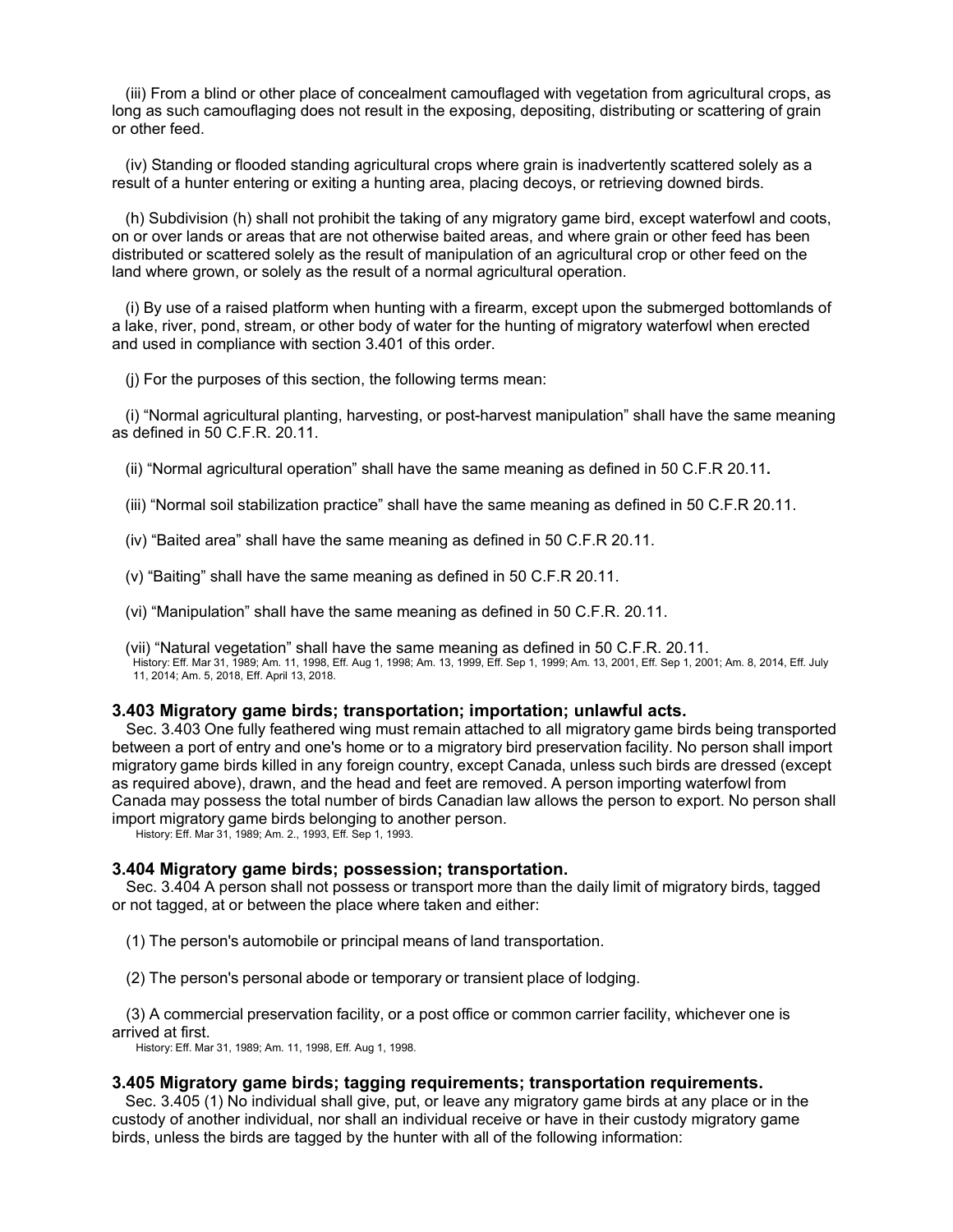(a) The hunter's signature.

(b) The hunter's address.

(c) The total number of birds involved by species.

(d) The dates such birds were killed.

(e) The identification used to purchase the base license, the identification used to purchase the sevenday limited nonresident small game license, or the identification used to purchase the three-day limited nonresident small game license.

(2) A person shall not transport any dressed or plucked migratory game bird unless one fully feathered wing is attached.

History: Eff. Mar 31, 1989; Am. 11, 1998, Eff. Aug 1, 1998; Am. 2, 2014, Eff. Mar 1, 2014; Am. 5, 2018, Eff. April 13, 2018.

# **3.406 Migratory game birds, shipping requirements.**

Sec. 3.406 No person shall ship migratory game birds unless the package is marked on the outside with all of the following information:

(1) The name and address of the person sending the birds.

- (2) The name and address of the person to whom the birds are being sent.
- (3) The number of birds, by species, contained in the package. History: Eff. Mar 31, 1989; Am. 11, 1998, Eff. Aug 1, 1998.

# **3.407 Repealed. Am. 3 1996, Eff. Apr 11, 1996**

Publisher's Note: The repealed section pertained to migratory game birds, possession of live birds.

### **3.408 Repealed. Am. 3 1996, Eff. Apr 11, 1996**

Publisher's Note: The repealed section pertained to game animals, wanton waste.

### **3.409 Migratory game bird open season, federal refuges; prohibited acts, exception.**

Sec. 3.409 A person shall not possess or carry firearms, crossbows, or bow and arrow, or take any game during the open season for taking migratory game birds on any national wildlife refuge when posted to prohibit unauthorized entry.

(1) Duck and/or goose hunting may be authorized by a daily hunting permit issued by the United States fish and wildlife service or the department for a permitted portion of the Shiawassee national wildlife refuge in Saginaw county.

(2) Duck and/or goose hunting may be authorized by a daily hunting permit issued by the United States fish and wildlife service or the department for a permitted portion of the Detroit international wildlife refuge in Wayne and Monroe counties.

History: Eff. Mar 31, 1989; Am. 2, 2009, Eff. Mar 6, 2009, with a sunset provision regarding the use of the crossbow effective Mar 6, 2012; Am. 17, 2010, Eff. Aug 13, 2010; Am. 8, 2014, Eff. Jul 11, 2014.

# **3.411 Nontoxic shot; unlawful acts.**

Sec. 3.411 (1) While taking ducks, geese, coots, mergansers, gallinules, rails, or snipe, a person shall not possess or use any shot, whether loose or loaded in shot shells, of a material other than shot approved as non-toxic by the U.S. fish and wildlife service pursuant to federal procedures.

History: Eff. Mar 31, 1989; Am. 14, 1996, Eff. Sep 1, 1996; Am. 5, 1997, Eff. Aug 1, 1997; Am. 13, 2005, Eff. Jul 8, 2005.

# **3.412 Repealed. Am. 2, 2016, Eff. April 15, 2016.**

Publishers note: The repealed section pertained to the Early September Canada goose season; dates and closures, exceptions. History: Eff. Mar 31, 1989; Am. 16, 1989, Eff. Aug 1, 1989; Am. 11, 1990, Eff. Aug 1, 1990; Am. 12, 1991, Eff. Aug 31, 1991; Am. 9, 1992, Eff. Aug 31, 1992; Am. 9, 1994, Eff. Sep 1, 1994; Am. 7, 1995, Eff. Sep 1, 1995; Am. 13, 1996, Eff. Aug 1, 1996; Am. 5, 1997, Eff. Aug 1, 1997: Am. 13, 2000, Eff. Aug 1, 2000; Am. 19, 2004, Eff. Dec 10, 2004; Am. 13, 2006, Eff. Jul 7, 2006; Am. 12, 2007, Eff. Jul 13, 2007; Am. 16, 2010, Eff. Aug. 12, 2010; Am. 10, 2012, Eff. Jul 13, 2012; Am. 2, 2016, Eff. April 15, 2016.

# **3.413 Repealed. Am. 2, 2016, Eff. April 15, 2016.**

Publishers note: The repealed section pertained to the Early September Canada goose season, daily limit, possession limit. History: Eff. Mar 31, 1989; Am. 9, 1992, Eff. Aug 31, 1992; Am. 13, 1996, Eff. Aug 1, 1996; Am. 13, 2000, Eff. Aug 1, 2000; Am. 13, 2004, Eff. Aug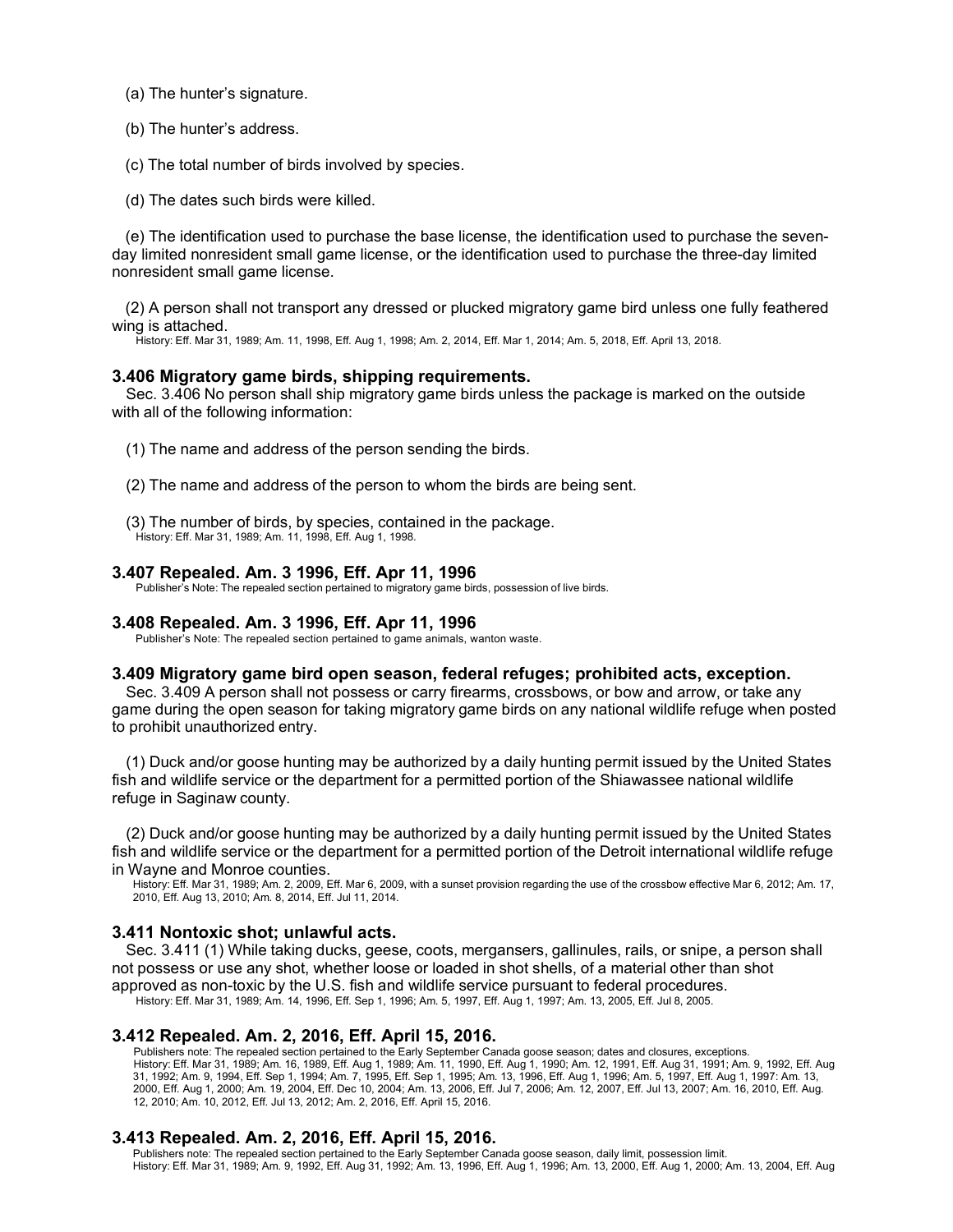14, 2004; Am. 16, 2005, Eff. Aug 12, 2005; Am. 11, 2008 Eff. Jul 11, 2008; Am. 10, 2012, Eff. Jul 13, 2012; Am. 15, 2013, Eff. Aug 9, 2013; Am. 2, 2016. Eff. April 15, 2016,

# **3.414 Managed waterfowl areas shot size limitation; unlawful acts.**

Sec. 3.414 (1) A person shall not possess or use shotshells, or loose shot with a shot size greater than BBB for the take of waterfowl in those areas posted "state game area - hunting by permit only" on the Nayanquing point and Fish point wildlife areas; and the Shiawassee river and Allegan state game areas.

(2) A person shall not possess or use shotshells, or loose shot with a shot size greater than no. 1 for the take of waterfowl in those areas posted "state game area - hunting by permit only" on the St. Clair flats wildlife area and the Pointe Mouillee state game area.

History: Eff. Mar 31, 1989; Am. 17, 1993, Eff. Sep 1, 1993; Am. 14, 1996, Eff. Sep 1, 1996; Am. 13, 1999, Eff. Sep 1, 1999; Am. 15, 2000, Eff. Sep 1, 2000; Am.11, 2002, Eff. Sep 1, 2002; Am. 14, 2009, Eff. Jul 10, 2009; Am. 10, 2012, Jul 13, 2012.

# **3.415 Migratory birds open seasons, possession limit defined, exceptions.**

Sec. 3.415. The migratory bird possession limit shall be three times the daily limit. The migratory bird hunting open seasons and exceptions are as shown in table 10:

| <b>Season and Species</b>                                                | Zone or Management Unit                                 | <b>Open Season</b>                                                                                                                      |
|--------------------------------------------------------------------------|---------------------------------------------------------|-----------------------------------------------------------------------------------------------------------------------------------------|
| Ducks (regular season)                                                   | North Zone                                              | September 24 to November 20<br>and November 26 to November<br>27                                                                        |
|                                                                          | Middle Zone                                             | October 8 to December 4 and<br>December 17 to December 18                                                                               |
|                                                                          | South Zone                                              | October 15 to December 11 and<br>December 31 to January 1, 2023                                                                         |
| Merganser                                                                |                                                         | Same dates as ducks in the<br>respective zones                                                                                          |
| Coots                                                                    |                                                         | Same dates as ducks in the<br>respective zones                                                                                          |
| <b>Common Gallinules</b>                                                 | Statewide                                               | September 1 to November 9                                                                                                               |
| Canada Goose, White-fronted Goose,<br>Brant, Snow Goose, and Ross' Goose | North Zone                                              | September 1 to December 16                                                                                                              |
|                                                                          | Middle Zone                                             | September 1 to September 30<br>and October 8 to December 23                                                                             |
|                                                                          | South Zone, excluding GMUs<br>listed below in the table | September 1 to September 30,<br>October 15 to December 11,<br>December 31 to January 8,<br>2023, and February 4 to<br>February 13, 2023 |
|                                                                          | Allegan County GMU                                      | September 1 to September 30,<br>November 5 to November 13,<br>November 26 to December 4,<br>and December 17 to February<br>13, 2023     |
|                                                                          | Muskegon County W.W. GMU                                | October 15 to December 22                                                                                                               |

# **TABLE 10 MIGRATORY BIRD OPEN SEASONS**

History: Eff. Mar 31, 1989; Am. 16, 1990, Eff. Sep 1, 1990; Am. 14, 1991, Eff. Sep 1, 1991; Am. 10, 1992, Eff. Sep 1, 1992; Am. 17, 1993, Eff. Sep 1, 1993; Am. 11, 1994, Eff. Sep 1, 1994; Am. 8, 1995, Eff. Sep 1, 1995; Am. 14, 1996, Eff. Sep 1, 1996; Am. 6, 1997, Eff. Sep 1, 1997; Am. 13, 1998, Eff. Sep 1, 1998; Am. 13, 1999, Eff. Sep 1, 1999; Am. 15, 2000, Eff. Sep 1, 2000; Am. 13, 2001, Eff. Sep 1, 2001; Am. 11, 2002, Eff. Sep 1, 2002; Am. 13, 2003, Eff. Sep 1, 2003; Am. 13, 2004, Eff. Aug 14, 2004; Am. 16, 2005, Eff. Aug 12,2005; Am. 13, 2006, Eff. Jul 7, 2006; Am. 15, 2006, Eff. Aug 11, 2006; Am. 15, 2007, Eff. Aug 17, 2007; Am. 11, 2008 Eff. Jul 11, 2008; Am. 13, 2008, Eff. Aug 15, 2008; Am. 14, 2009, Eff. Jul 10, 2009; Am. 16, 2009, Eff. Aug 13, 2009; Am. 16, 2010, Eff. Aug. 12, 2010; Am. 13, 2011, Eff. Jul 8, 2011; Am. 15, 2011, Eff. Aug 12, 2011; Am. 12, 2012, Eff. Aug 9, 2012; Am. 14, 2012, Eff. Oct 12, 2012; Am. 12, 2013, Eff. Jul 12, 2013; Am. 15, 2013, Eff. Aug 9, 2013; Am. 8, 2014, Eff. Jul 11, 2014; Am. 12, 2014, Eff. Aug 15, 2014; Am.6, 2015, Eff. July 10, 2015; Am. 8, 2015, Eff. Aug. 14, 2015; Am. 2, 2016, Eff. April 15, 2016; Am. 2, 2017, Eff. Mar. 10, 2017; Am. 3, 2018, Eff. Mar.16, 2018; Am. 3, 2019, Eff. Mar. 14, 2019; Am. 4, 2020, Eff. Apr. 17, 2020; Am. 1, 2021, Eff. Mar. 12, 2021; Am. 2, 2022, Eff. Mar. 11, 2022.

# **3.415a Youth waterfowl hunting weekend, season established, limits defined, adult requirements, hunting hours; exceptions.**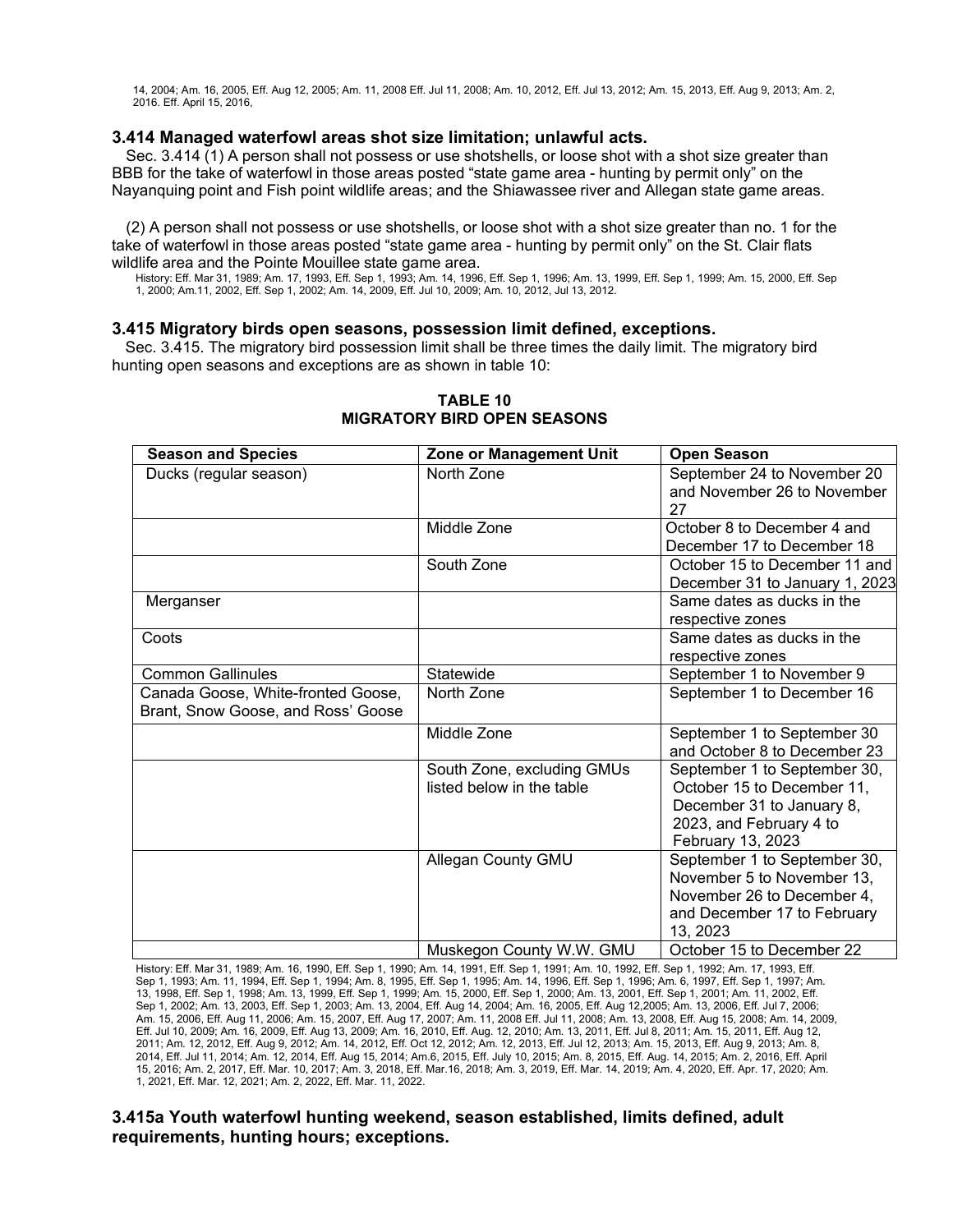Sec. 3.415a The youth waterfowl hunting weekend shall be 2 consecutive days starting the third Saturday in September and within the guidelines approved by the United States fish and wildlife service. Except for persons taking Canada goose during the September segment of the Canada goose season in each zone, the following rules shall apply to a person taking ducks, mergansers, Canada goose, coot, or common gallinule on the youth waterfowl hunting weekend:

(1) Youth 16 years of age and under may take duck, merganser, Canada goose, coot, or common gallinule provided the youth is licensed to take waterfowl as required by part 435, hunting and fishing licensing, of the natural resources and environmental protection act, 1994 PA 451. The daily and possession limit for each species shall be as provided in section 3.416.

(2) A parent or legal guardian shall not allow a youth hunter 10 through 16 years of age to go afield to hunt duck, merganser, Canada goose, coot, or common gallinule unless the youth hunter is accompanied by an adult at least 18 years of age or older, regardless of property ownership. A youth less than 10 years of age must be accompanied by an adult at least 21 years of age or older and meet the requirements of the mentored youth hunting program. An adult accompanying a youth waterfowl hunter may take other game for which the season is open while the youth is exercising the privileges of the youth waterfowl hunting weekend.

(3) The hunting hours shall be one-half hour before sunrise to sunset, local time.

(4) Except as otherwise specifically provided in this section, all regulations of state law and this order regarding the taking, possession, transportation, and storage of waterfowl, shall apply on youth waterfowl hunting weekend.

History: Am. 6, 1997, Eff. Sep 1, 1997; Am. 13, 1998, Eff. Sep 1, 1998; Am. 13, 1999, Eff. Sep 1, 1999; Am. 13, 2001, Eff. Sep 1, 2001; Am. 16, 2006, Eff. Aug 11, 2006; Am. 10, 2012, Eff. Jul 13, 2012; Am. 12, 2013, Eff. Jul 12, 2013; Am. 2, 2016, Eff. April 15, 2016; Am. 3, 2018, Eff. Mar. 16, 2018; Am. 2, 2022; Eff. Mar. 11, 2022.

### **3.415b Canada goose season, date exceptions.**

Sec. 3.415b The first segment of the Canada goose season shall be as described in section 3.415, Table 10, except as follows:

(1) State game areas. Within the posted boundaries of the following state game areas (SGA), the season shall be closed:

(b) The Highbanks, Fennville farm, and Bravo units of the Allegan SGA as described in section 13.11 shall be closed September 1 through September 7.

(2) Muskegon county wastewater system management unit. The Muskegon county waste water system management unit, as posted, shall be closed.

History: Am. 2, 2016, Eff. April 15, 2016.

# **3.415c Veterans and active-duty U.S. military personnel waterfowl hunting days, season established, limits defined, requirements, hunting hours, exceptions.**

Sec. 3.415c The veterans and active-duty U.S. military personnel waterfowl hunting days shall be 2 consecutive days starting the third Saturday in September and within the guidelines approved by the United States fish and wildlife service. Except for persons taking Canada goose during the September segment of the Canada goose season in each zone, the following rules shall apply to a person taking ducks, mergansers, Canada goose, coot, or common gallinule on the veterans and active-duty U.S. military personnel waterfowl hunting days:

(1) Participating veterans and active-duty U.S. military personnel shall possess afield documentation verifying that they are an active-duty member of the military or documentation from the US Department of Veterans Affairs verifying that they are a veteran. The documentation must be presented upon request of a Michigan conservation officer, tribal conservation officer, or any law enforcement officer.

(2) Participating veterans and active-duty U.S. military personnel may take duck, merganser, Canada goose, coot, or common gallinule provided the veteran or active military personnel is licensed to take waterfowl as required by part 435, hunting and fishing licensing, of the natural resources and environmental protection act, 1994 PA 451. The daily and possession limit for each species shall be as provided in section 3.416.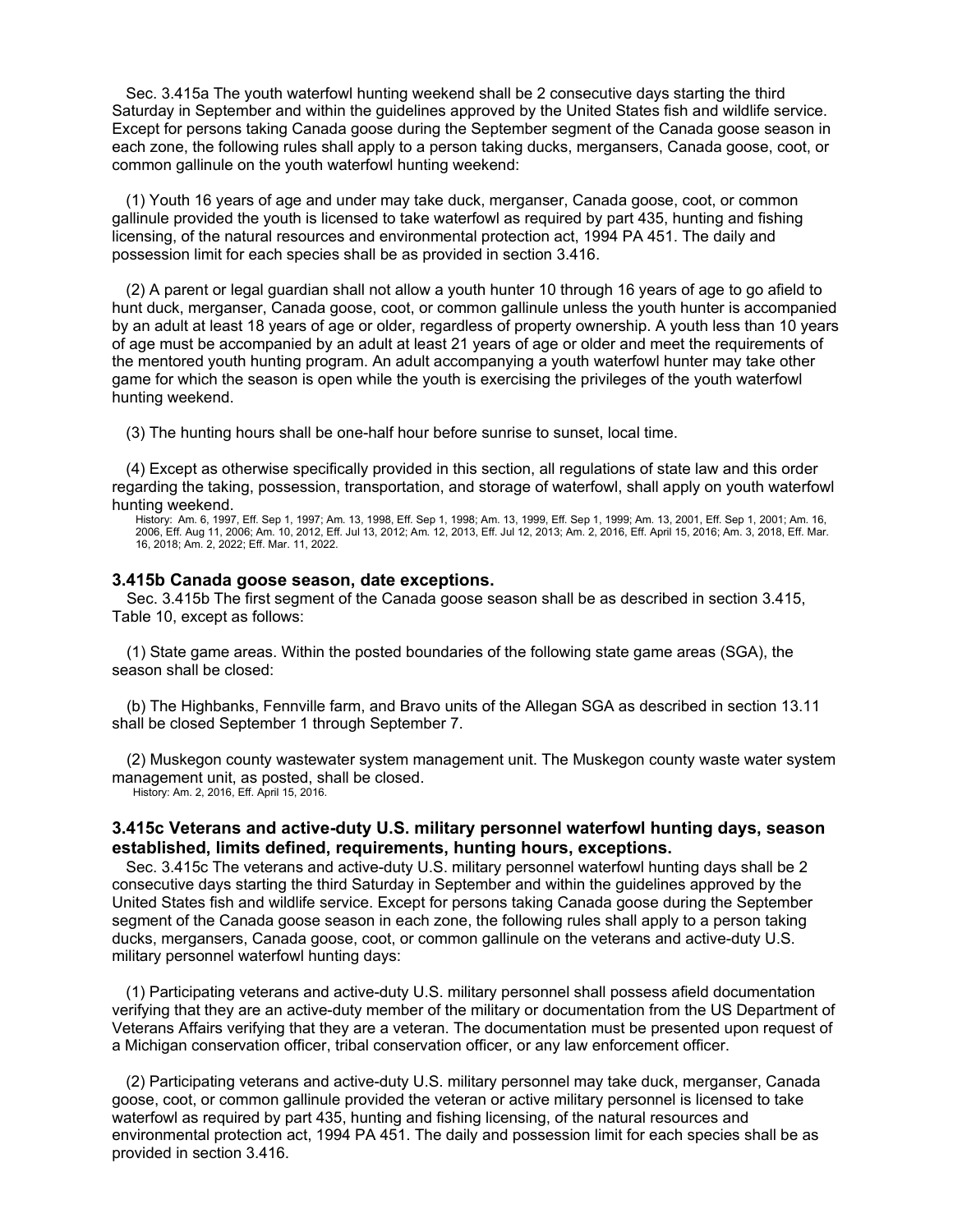(3) The hunting hours shall be one-half hour before sunrise to sunset, local time.

(4) Except as otherwise specifically provided in this section, all regulations of state law and this order regarding the taking, possession, transportation, and storage of waterfowl, shall apply during the veterans and active-duty U.S. military personnel waterfowl hunt.

History: Am. 4, 2020; Eff. Apr. 17, 2020; Am. 2, 2022; Eff. Mar. 11, 2022.

### **3.416 Migratory game birds; daily limit.**

Sec. 3.416. The daily limit of migratory game birds for the seasons specified in section 3.415 shall be as follows:

(1) Ducks, daily limit. The daily limit shall be 6 ducks of which no more than 4 may be mallards, no more than 2 may be a hen mallard, no more than 2 may be black ducks, no more than 3 may be wood ducks, no more than 1 may be a pintail, no more than 2 may be redheads, and no more than 2 may be canvasbacks.

(a) As part of the total daily limit for ducks as described in section (1), the daily limit for scaup for the zones and dates specified shall be as follows:

| Zone or Management Unit | <b>Dates</b>                   | <b>Daily Limit</b>   |
|-------------------------|--------------------------------|----------------------|
| North Zone              | September 24 to November 7     | No more than 2 scaup |
|                         | November 8 to November 20 and  | No more than 1 scaup |
|                         | November 26 to November 27     |                      |
| Middle Zone             | October 8 to October 23        | No more than 1 scaup |
|                         | October 24 to December 4 and   | No more than 2 scaup |
|                         | December 17 to December 18     |                      |
| South Zone              | October 15 to October 30       | No more than 1 scaup |
|                         | October 31 to December 11 and  | No more than 2 scaup |
|                         | December 31 to January 1, 2023 |                      |

(2) Merganser, daily limit. The merganser daily limit shall be 5 mergansers of which no more than 2 may be a hooded merganser.

(3) Dark geese (Canada, white-fronted and Brant), north, middle, and south zones, including GMUs, daily limit. In the north, middle, and south zones as described in sections 1.7, 1.8, and 1.9 of this order, respectively, and all GMUs as described in sections 12.702 and 12.703 the daily limit of dark geese shall be 5, only 1 of which can be a Brant.

(4) Light geese (snow, blue and Ross), daily limit. The daily limit on light geese (snow, blue, and Ross) shall be 20.

- (5) Coot, daily limit. The daily limit of coot shall be 15.
- (6) Common gallinule, daily limit. The daily limit of common gallinule shall be 1.

History: Eff. Mar 31, 1989; Am. 16, 1990, Eff. Sep 1, 1990; Am. 14, 1991, Eff. Sep 1, 1991; Am. 10, 1992, Eff. Sep 1, 1992; Am. 17, 1993, Eff. Sep 1, 1993; Am.11, 1994, Eff. Sep 1, 1994; Am. 8, 1995, Eff. Sep 1, 1995; Am. 14, 1996, Eff. Sep 1, 1996; Am. 6, 1997, Eff. Sep 1, 1997; Am. 13, 1998, Eff. Sep 1, 1998; Am. 13,1999, Eff. Sep 1, 1999; Am. 13, 2001, Eff. Sep 1, 2001; Am. 16, 2005, Eff. Aug 12, 2005; Am. 15, 2006, Eff. Aug 11, 2006; Am. 15, 2007, Eff. Aug 17, 2007; Am.13, 2008, Eff. Aug 15, 2008; Am. 14, 2009, Eff. Jul 10, 2009; Am. 16, 2009, Eff. Aug 13, 2009; Am. 16, 2010, Eff. Aug. 12, 2010; Am. 15, 2011, Eff. Aug. 12, 2011; Am. 12, 2012, Eff. Aug 9, 2012; Am. 12, 2013, Eff. Jul 12, 2013; Am. 15, 2013, Eff. Aug 9, 2013; Am. 12, 2014, Eff. Aug. 15, 2014; Am. 8, 2015, Eff. Aug. 14, 2015.; Am. 2, 2016, Eff. April 15, 2016; Am. 2, 2017, Eff. Mar. 10, 2017; Am. 3, 2018, Eff. Mar. 16, 2018; Am. 3, 2019, Eff. Mar 14, 2019; Am. 4, 2020, Eff. Apr. 17, 2020; Am. 1, 2021, Eff. Mar. 12, 2021; Am. 2, 2022; Eff. Mar. 11, 2022.

# **3.417 Repealed Am. 13, 2000, Eff. Aug 1, 2000.**

Publisher's note: The former section 3.417 repealed by Am. 1, 2000, Eff. Aug 1, 2000, referred to closed units for goose hunting.

# **3.418 Repealed. Am. 14, 2009, Eff. Jul 10, 2009.**

Publisher's note: This repealed section pertained to goose management units, harvest quotas; department's wildlife chief to close season.

#### **3.419 Managed waterfowl areas, unlawful acts; designation of areas.**

Sec. 3.419 The following state game and wildlife areas, within the boundaries posted "state game area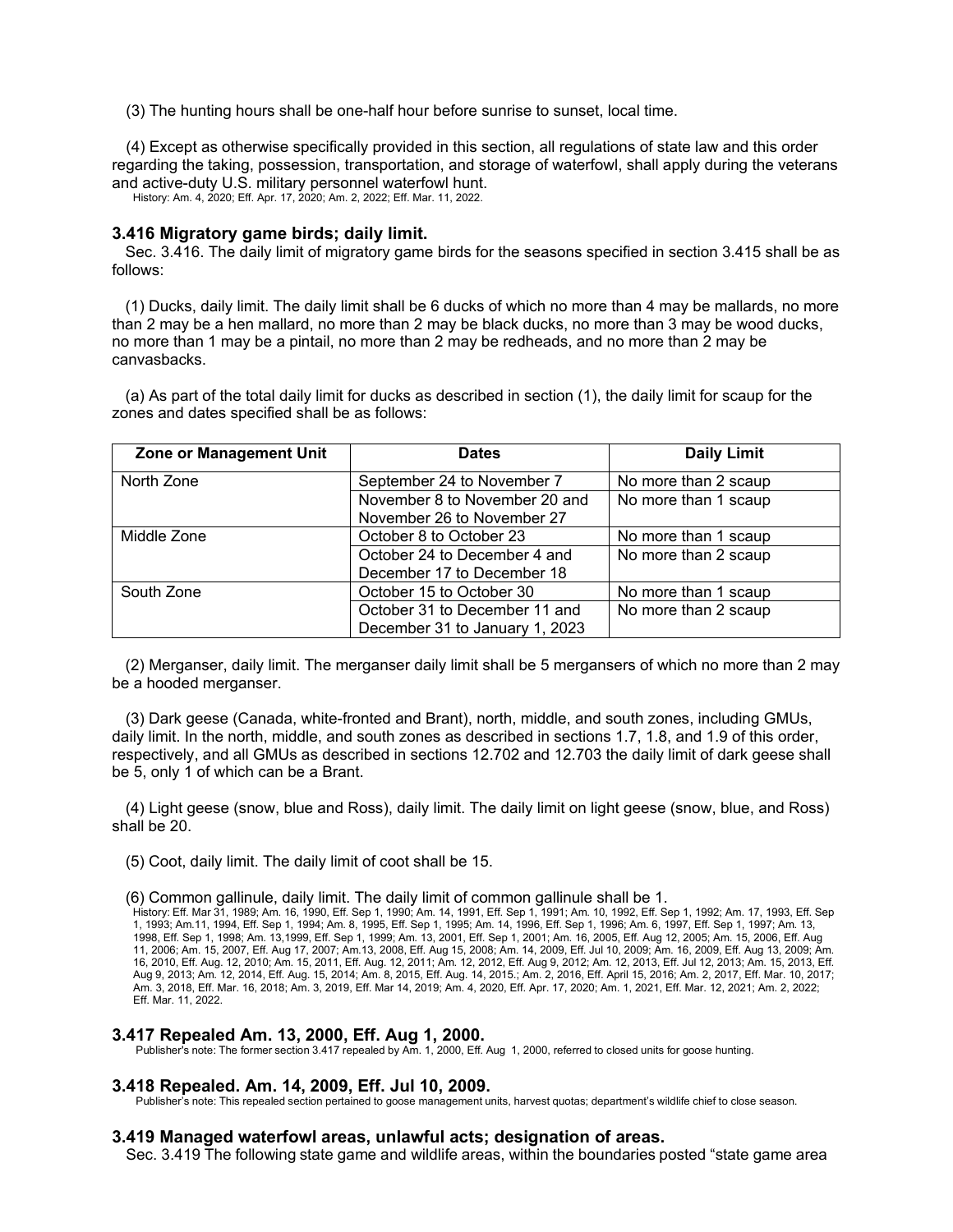- hunting by permit only" are designated as managed waterfowl areas:
	- (1) Allegan state game area (Fennville farm unit), Allegan county.
	- (2) Fish point wildlife area, Tuscola county.
	- (3) Nayanquing point wildlife area, Bay county.
	- (4) Pointe Mouillee state game area Monroe and Wayne counties.
	- (5) Shiawassee river state game area, Saginaw county.

(6) St. Clair flats wildlife area (Harsens island unit), St. Clair county.

History: Eff. Mar 31, 1989; Am. 16, 1990, Eff. Sep 1, 1990; Am. 6, 1997, Eff. Sep 1, 1997; Am. 14, 2009, Eff. Jul 10, 2009; Am. 2, 2014, Eff. Mar 1, 2014; Am. 8, 2014, Eff. Jul 11, 2014.

### **3.419a Repealed. Am. 12, 2012, Eff. Aug 9, 2012.**

Publisher's Note: The repealed section pertained to Waterfowl Hunting Reservations, Age Qualifications. History: Eff. Sep 1, 1993, Am. 2, 1993; Am. 16, 2006, Eff. Aug 11, 2006; Am. 12, 2012, Eff. Aug 9, 2012.

### **3.420 Common snipe, rails, and woodcock seasons; exceptions; king rails.**

Sec. 3.420 (1) The statewide open season for woodcock shall be a total of 45 days beginning on September 15.

(2) The open season for Wilson's snipe, Virginia and sora rails shall be September 1 to November 9 statewide.

#### (3) There is no open season for king rails.

History: Eff. Mar 31, 1989; Am. 6, 1997, Eff. Sep 1, 1997: Am. 13, 2000, Eff. Aug 1, 2000; Am. 5, 2002, Eff. Jun 1, 2002; Am. 7, 2005, Eff. May 6, 2005; Am. 10, 2012, Eff. Jul 13, 2012; Am. 1, 2021, Eff. Mar. 12, 2021; Am. 2, 2022; Eff. Mar. 11, 2022.

### **3.421 Common snipe, rails, and woodcock, daily and possession limits.**

Sec. 3.421 (1) The daily limit for Wilson's snipe shall be 8 and the possession limit shall be 24.

(2) The daily limit for Virginia and Sora rails (singly or in the aggregate) shall be 25 and the possession limit shall be 75.

(3) The daily limit for woodcock shall be 3 and the possession limit shall be 9.

History: Eff. Mar 31, 1989; Am. 6, 1997, Eff. Sep 1, 1997; Am. 13, 2000, Eff. Aug 1, 2000; Interim Order 1, 2000, Eff. Sep 15, 2000; Am. 10, 2012, Eff. Jul 13, 2012; Am. 12, 2012, Eff. Aug 9, 2012; Am. 15, 2013, Eff. Aug 9, 2013; Am. 8, 2014, Eff. Jul 11, 2014; Am. 2, 2022; Eff. Mar. 11, 2022.

### **3.422 Migratory birds, falconry, open seasons; daily limit, possession limit.**

Sec. 3.422. (1) The open season for taking Wilson's snipe, woodcock, and Virginia and Sora rails by falconry shall be the same dates as the firearm seasons in the respective zones for these species as described in sections 3.415 and 3.420.

(2) The open season for taking geese shall be the same dates as the firearm seasons in the respective zones and goose management units.

(3) The open season for taking duck, merganser, coot and common gallinule shall be the same dates as the firearm seasons in the respective zones for these species, plus the season shall be open statewide January 2 to January 15, 2023 and February 24 to March 10, 2023.

(4) The daily limit for migratory game birds taken by falconry shall be 3 birds combined, and the possession limit shall be 9 birds combined.

History: Eff. Mar 31, 1989; Am. 16, 1990, Eff. Sep 1, 1990; Am. 14, 1996, Eff. Sep 1, 1996; Am. 6, 1997, Eff. Sep 1, 1997; Interim Order 2, 2001 Eff. Sep 10, 2001; Am. 5, 2002, Eff. Jun 1, 2002; Am. 11, 2002, Eff. Sep 1, 2002; Am. 13, 2003, Eff. Sep 1, 2003; Am. 13, 2004, Eff. Aug 14, 2004; Am. 16, 2005, Eff. Aug 12, 2005; Am. 15, 2006, Eff. Aug 11, 2006; Am. 15, 2007, Eff. Aug 17, 2007; Am. 2, 2008, Eff. Jan 11, 2008; Am. 13, 2008, Eff. Aug 15, 2008; Am. 16, 2009, Eff. Aug 13, 2009; Am. 16, 2010, Eff. Aug. 12, 2010; Am. 15, 2011, Eff. Aug. 12, 2011; Am. 12, 2012, Eff. Aug 9, 2012; Am. 12, 2014, Eff. Aug 15, 2014; Am. 8, 2015, Eff. Aug. 14, 2015; Am. 2, 2016, Eff. April 15, 2016; Am. 2, 2017, Eff. Mar. 10, 2017; Am. 3, 2018, Eff. Mar. 16, 2018; Am. 10, 2018, Eff. June 15, 2018; Am. 3, 2019, Eff. Mar. 14, 2019; Am. 4, 2020, Eff. Apr. 17, 2020; Am. 1, 2021, Eff. Mar. 12, 2021; Eff. Mar. 11, 2022.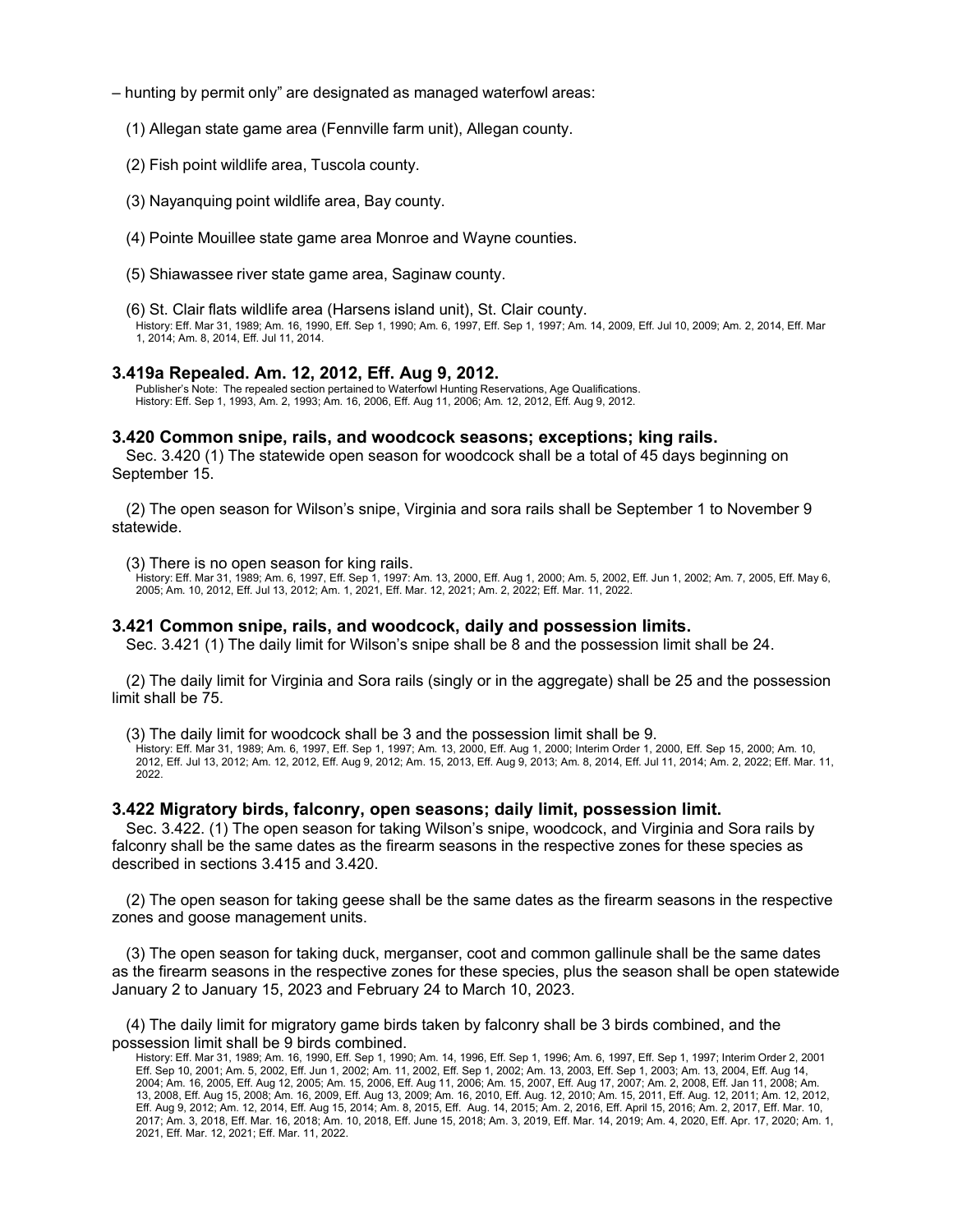### **3.423 Taking crows, open seasons; exceptions.**

Sec. 3.423 (1) The open season for taking crows shall be August 1 to September 30 and February 1 to March 31.

(2) Crows may be taken outside the open season without a permit when committing or about to commit depredations or when concentrated as to constitute a health hazard or other nuisance.

(3) Crows shall not be taken in state parks and recreation areas from April 1 to September 14. History: Eff. Mar 31, 1989; Am. 8, 1991, Eff. Jul 1, 1991; Am. 9, 1996, Eff. Jul 1, 1996; Am. 8, 2009, Eff. May 7, 2009.

### **3.424 September teal hunt; open season; areas defined.**

Sec. 3.424 (1) The open season for teal shall be September 1 to September 16 statewide.

(2) All state parks shall be closed.

History: Am. 16, 1993, Eff. Sep 1, 1993; Am. 8, 2014, Eff. Jul 11, 2014; Am. 2, 2017, Eff. Mar. 10, 2017; Am. 3, 2018, Eff. Mar. 16, 2018.

### **3.425 September teal hunt; daily limit; possession limit.**

Sec. 3.425 (1) The daily limit for teal shall be 6 and the possession limit shall be three times the daily limit.

History: Am. 16, 1993, Eff. Sep 1, 1993; Am. 8, 2014, Eff. Jul 11, 2014.

### **3.426 Repealed. Am. 11, 1998, Eff. Aug 1, 1998.**

Publisher's note: The repealed section pertained to Teal hunting permit requirements and use.

# **3.427 Mourning doves, open season, open counties, daily and possession limits; report of hunting impact on populations.**

Sec. 3.427 (1) The open season for taking mourning doves shall be September 10 to October 30, 2004 and September 1 to October 30 for the subsequent two calendar years.

(2) A person shall take mourning doves only in Berrien, Branch, Cass, Hillsdale, Lenawee, and St. Joseph counties.

(3) The daily limit shall be 15 mourning doves and the possession limit shall be 30 mourning doves.

(4) Following conclusion of the third hunting season, the department shall report the impact of hunting on mourning dove populations in Michigan.

History Note: Am. 15, 2004, Eff. Sep 10, 2004.

### **3.500 Repealed. Am. 19, 1990, Eff. Oct 15, 1990.**

Publisher's note: The repealed section pertained to Hungarian partridge, open season.

#### **3.501 Pheasant hunting, open seasons; daily and possession limits.**

Sec. 3.501 (1) The open season for taking male pheasants in the zone 1 pheasant management unit, as described in section 12.750 of this order, shall be October 10 to October 31. The remaining portion of zone 1 shall be closed to the taking of pheasants.

(2) The open season for taking male pheasants in zones 2 and 3 shall be October 20 to November 14.

(3) The daily limit shall be 2 male pheasants and the possession limit shall be 4 male pheasants.

(4) The open season for taking pheasants of either sex by falconry shall be October 10 to October 31 in those portions of zone 1 open to pheasant hunting and shall be October 20 to February 28 in those portions of zones 2 and 3 open to pheasant hunting. The daily limit for pheasants of either sex taken by falconry shall be 2 pheasants, and the possession limit shall be 4.

(5) The open season for taking male pheasants in the December pheasant management unit, as described in section 12.750a of this order, shall be December 1 to January 1.

History: Am. 21, 1993, Eff. Oct 14, 1993; Am. 6, 1994, Eff. Sep 1, 1994; Am. 3, 1995, Sep 1, 1995; Am. 11, 2001, Eff. Sep 1, 2001; Am. 10, 2004, Eff. May 8, 2004.

#### **3.501a Repealed. Am. 3, 1995, Eff. Sep 1, 1995.**

Publisher's Note: The repealed section pertained to the experimental December pheasant hunting season; dates and limits.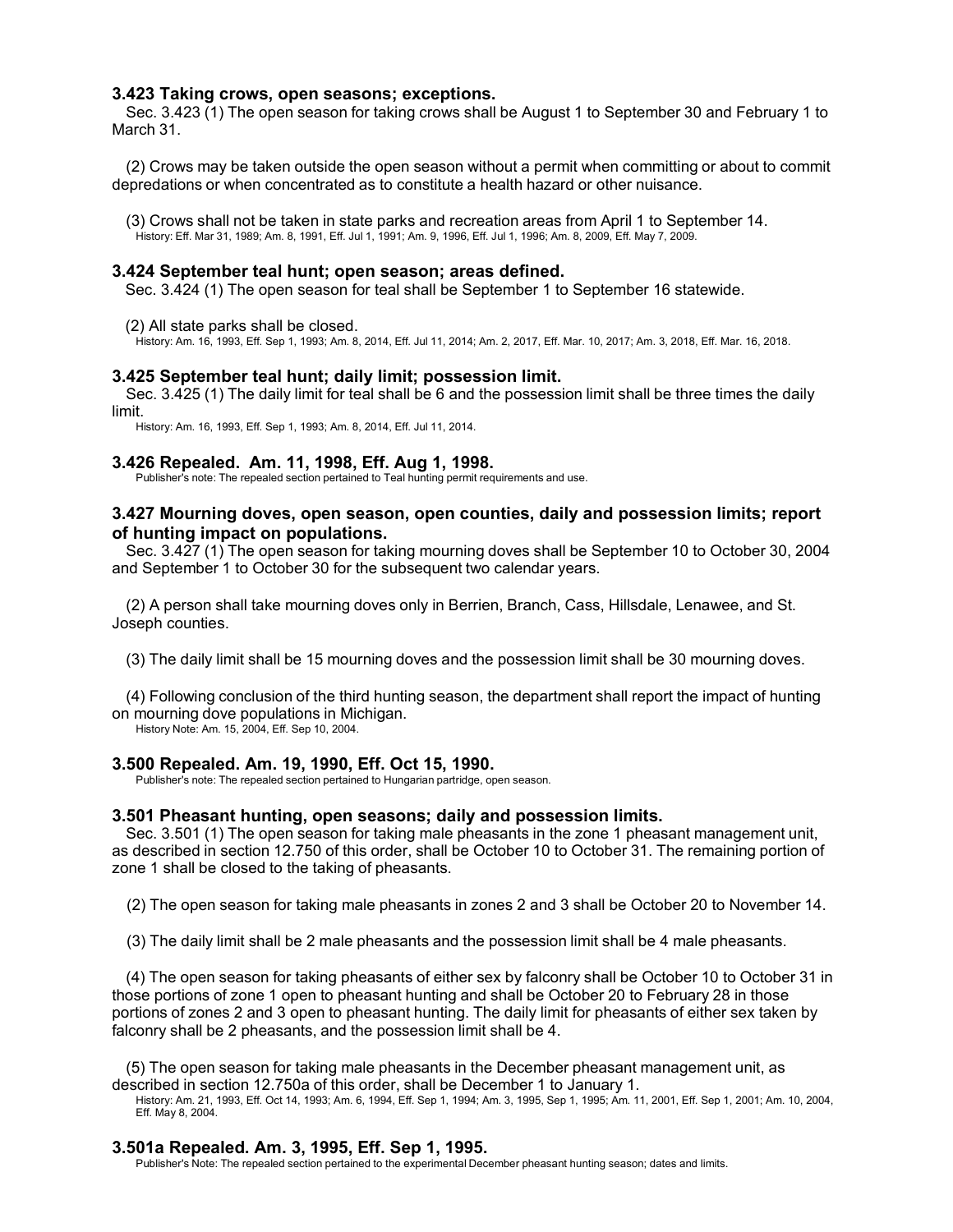# **3.502 Ruffed grouse hunting, open seasons; daily and possession limits.**

Sec. 3.502 (1) The open season for taking ruffed grouse shall be September 15 to November 14 and December 1 to January 1.

(2) The daily limit shall be 5 ruffed grouse and the possession limit shall be 10 ruffed grouse in zones 1 and 2.

(3) The daily limit shall be 3 ruffed grouse and the possession limit shall be 6 ruffed grouse in zone 3. History: Eff. Mar 31, 1989; Am. 8, 1994, Eff. Sep 1, 1994; Am. 7, 2003, Eff. May 10, 2003.

### **3.503 Sharp-tailed grouse hunting, open seasons; daily and possession limits.**

Sec. 3.503 (1) The open season for taking sharp-tailed grouse in the zone 1 sharp-tailed grouse management unit, as described in section 12.751 of this order, shall be October 10 to October 31. The remaining portion of state shall be closed to the taking of sharp-tailed grouse.

(2) The daily limit shall be 2 sharp-tailed grouse, the possession limit shall be 4 sharp-tailed grouse and the season limit shall be 6 sharp-tailed grouse.

(3) A person licensed to take game as required by part 435, hunting and fishing licensing, of the natural resources and environmental protection act, act no. 451 of the public acts of 1994, who intends to hunt sharp-tailed grouse shall request and be issued a free sharp-tailed grouse stamp. The sharp-tailed grouse stamp shall be part of the license to hunt sharp-tailed grouse. A person shall not sell, loan, or permit in any manner, another person to use the person's sharp-tailed grouse stamp or use or attempt to use another person's sharp-tailed grouse stamp.

History: Eff. Mar 31, 1989; Am. 7, 1994, Eff. Sep 1, 1994; Am. 2, 1997, Eff. Sep 1, 1997; Am. 9, 2010, Eff. May 6, 2010.

### **3.504 Quail, open season, open counties; director may issue interim order; daily and possession limits.**

Sec. 3.504 (1) The open season for taking quail shall be October 20 to November 14.

(2) A person shall only take quail in Branch, Calhoun, Clinton, Eaton, Genesee, Gratiot, Hillsdale, Huron, Ingham, Ionia, Jackson, Kent, Lapeer, Lenawee, Livingston, Macomb, Monroe, Montcalm, Oakland, Saginaw, St. Clair, St. Joseph, Sanilac, Shiawassee, Tuscola, Washtenaw, and Wayne counties.

(3) The director of the Department of Natural Resources may issue an interim order to close any or all of the above-mentioned counties based upon the June breeding quail survey.

(4) The daily limit shall be 5 quail and the possession limit shall be 10 quail.

History: Eff. Mar 31, 1989; Am. 11, 1989, Eff. Sep 1, 1989; Am. 9, 1990, Eff. Sep 1, 1990; Am. 7, 1997, Eff. Sep 1, 1997; Am. 10, 2000, Eff. Sep 1, 2000; Am. 9, 2004, Eff. May 8, 2004.

#### **3.505 Rabbits and hares, open season, daily limit and possession limit.**

Sec. 3.505 (1) The open season for taking cottontail rabbits and varying hares, also commonly known as the snowshoe hare, shall be September 15 to March 31, statewide.

(2) The daily limit shall be 5 rabbits and hares combined, and the possession limit shall be 10 rabbits and hares combined.

History: Eff. Mar 31, 1989.

# **3.506 Woodchucks, open season, exception; taking woodchucks doing or about to do damage, individual taking considered permittee.**

Sec. 3.506 (1) The open season for woodchucks shall be statewide all year except for state park and recreation areas which shall be closed April 1 to September 14.

(2) A property owner or the property owner's designee may take a woodchuck all year on property owned by the individual when a woodchuck is doing or about to do damage to the individual's property. An individual taking a woodchuck under the authority of this subsection shall be considered a permittee as defined by section 5.50 of this order. A written permit is not required, and the individual shall be

authorized to take woodchuck all year by otherwise lawful hunting methods.

History: Eff. Mar 31, 1989; Am. 20, 1989, Eff. Sep 1, 1989; Am. 3, 2015, Eff. May 8, 2015.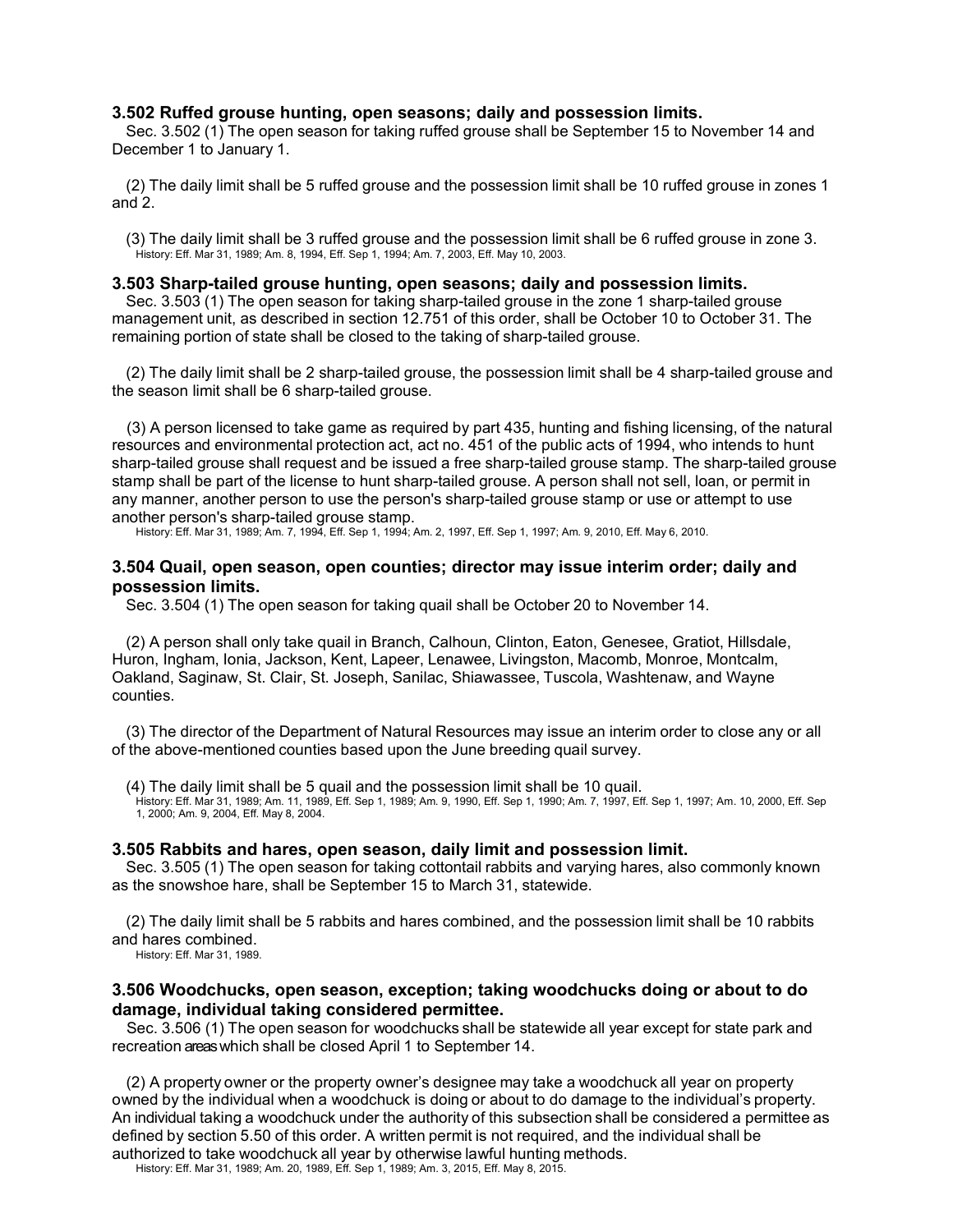# **3.507 Squirrels, open season; exception; daily and possession limits.**

Sec. 3.507 (1) The open season for taking fox, black and grey squirrels shall be September 15 to March 31.

(2) The daily limit shall be 5 fox, black and grey squirrels combined and the possession limit shall be 10 fox, black and grey squirrels combined.

History: Eff. Mar 31, 1989; Am. 4, 2003, Eff. May 10, 2003; Am. 8, 2018, Eff. June 18, 2018.

# **3.600 Fur-bearing animals; use of firearms; traps and catching devices; use of bait; unlawful acts.**

Sec. 3.600 It shall be unlawful for any person: (1) To use a firearm, crossbow, or bow and arrow to take marten, muskrat, beaver, otter, mink, fisher, or badger, except as permitted by authority of a nuisance control permit issued by the department. Rimfire firearms .22 caliber or smaller may be used to kill coyote, fox, raccoon, bobcat, and badger in traps except if the trapper is an individual that cannot lawfully hunt with a firearm, crossbow, or bow and arrow.

(2) Except as provided by subsection (3), to use or have in possession in areas frequented by animals, a catching device of any kind for the taking of animals unless the name and address in legible English or the complete Michigan driver's license number or DNR sportcard number of the user or individual possessing the device is permanently etched in the catching device, or there shall be securely fastened to each catching device a metallic plate or tag bearing the name and address in legible English or the complete Michigan driver license number of the user or individual possessing the catching device.

(3) To use, carry afield, or have in possession 1 or more snares or 1 or more cable restraints unless they have attached a metallic tag or plate securely fastened which bears the name and address in legible English or the complete Michigan driver's license number or DNR sportcard number of the user or individual possessing the catching devise.

(4) To use or have in possession 1 or more snares or 1 or more cable restraints securely attached to a pole unless the uppermost end of the pole has a metallic plate or tag securely fastened which bears the name and address in legible English or the complete Michigan driver license number or DNR sportcard number of the user or individual possessing the catching device.

(5) To use a multiple catch or colony trap except for the taking of muskrat and provided that the trap is completely submerged below the water. Colony traps must be constructed of steel and shall be no larger than 8 inches in height, 8 inches in width, and 36 inches in depth. Mink incidentally taken in a multiple catch trap or a colony trap legally set for muskrat may be lawfully possessed. This order shall not be construed to prohibit use of colony or multiple catch traps used by nuisance control operators for species other than muskrat.

(6) To stake, put out, or set a catching device of any kind for the taking of a fur-bearing animal at any time preceding the day on which the open season for the taking of such fur-bearing animal begins.

(7) To use a foothold trap with a jaw spread exceeding a number 2 foothold trap for the taking of mink or muskrat except as may be provided by this order for the incidental take of muskrat during the beaver and otter season. It shall also be unlawful to use any kind of a trap other than a foothold or body gripping or conibear type trap to take furbearing animals except as permitted under the provisions of subsection (4).

(8) To use any portion of any protected animal or protected bird as bait for the purpose of trapping any animal in this state. This subsection shall not be construed to prohibit an individual from using the carcasses and parts thereof of game animals or game birds, lawfully taken and possessed during their open season, as bait, except as stated in Section 5.31 of this order.

(9) To set a trap or snare on a beaver dam or lodge unless it meets at least one of the following provisions:

(a) The trap is totally submerged below the water.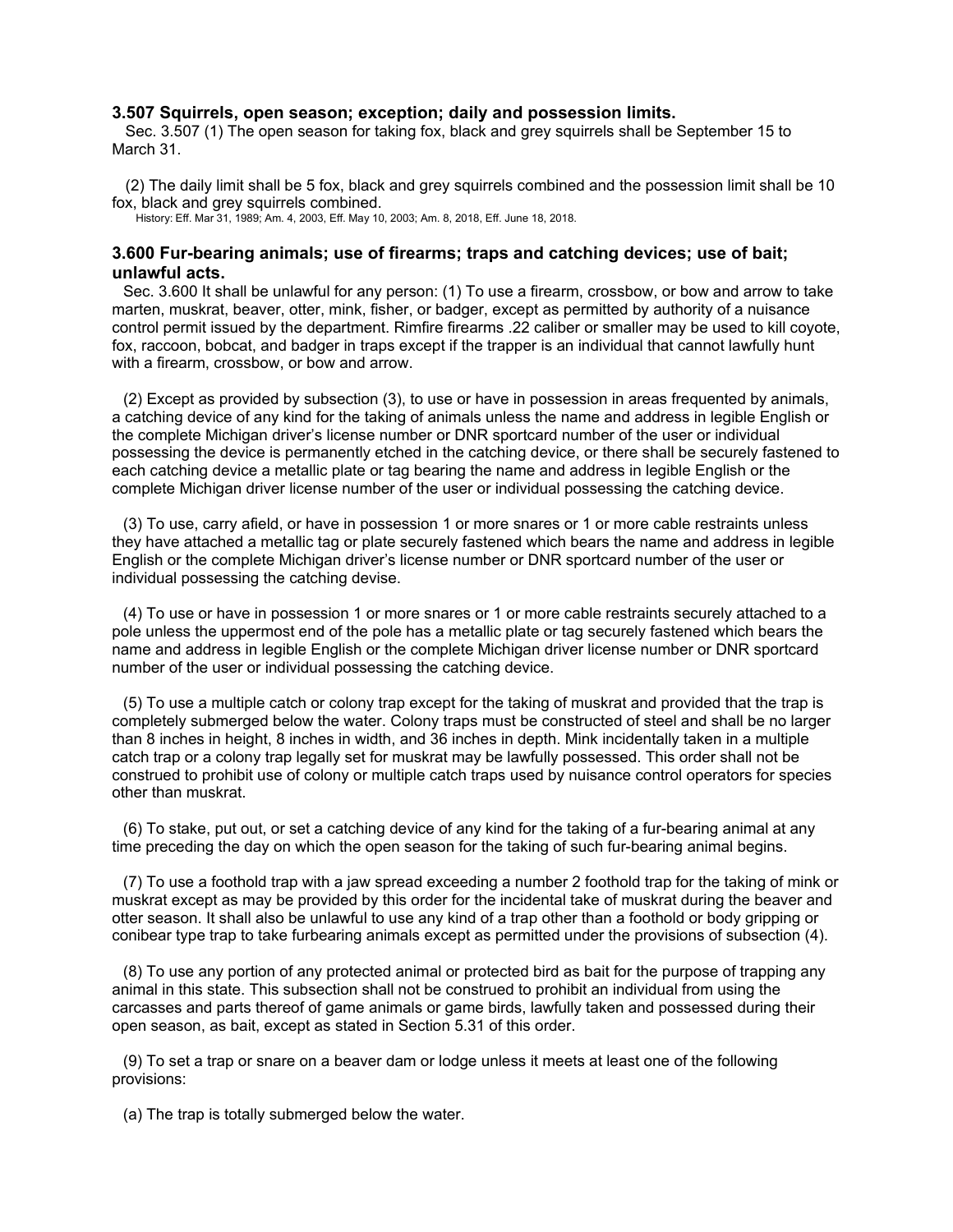(b) The trap is a duffer-type, egg-type, or similarly designed foothold trap which by construction will selectively capture raccoon. This trap may be set above the water.

(c) The trap is a body gripping or conibear type trap 5 inches or less in width as measured inside the jaw hinges. This trap may be set above the water.

(d) The trap is a body gripping or conibear type trap less than 8 inches above the ground at the highest point, and set in a way that does not use bait, lure, or attractant to entice an animal, and the trap is between 5 inches and 6 and one half inches as measured inside the jaw hinges. This trap may be set above the water.

(10) To set a body gripping or conibear type trap larger than 5 and one half inches in width as measured inside the jaw hinges unless the trap is at least half submerged in water or on dry land or over frozen submerged bottomlands, and the trap is placed as follows:

(a) On private land, except lands open to hunting by the general public under the provisions of Part 511, commercial forests, of the natural resources and environmental protection act, 1994 PA 451, MCL 324.51101 to 324.51120, and less than 7 and one half inches as measured inside the jaw hinges.

(b) On public or private lands 4 feet or more above dry ground or the frozen surface of ice, as applicable.

(c) On public lands and lands open to hunting by the general public under the provisions of Part 511, commercial forests, of the natural resources and environmental protection act, 1994 PA 451, MCL 324.51101 to 324.51120, and is:

(i) Less than 8 inches above the ground at the highest point, and in a way that does not use bait, lure, or attractant to entice an animal and the trap is between 5 and one half and 6 and one half inches as measured inside the jaw hinges.

(ii) In a box or similar container that is placed vertically on a tree or other structure so that the trap trigger is at least 4 inches from the container opening and the opening of the container is no more than 6 inches from the ground.

(iii) In a box or similar container with a maximum fixed opening of 6 inches measured from the inside bottom of the container opening to the lower edge of the top of the container opening with 8 inch slots to allow trap placement so that no part of the trap trigger is closer than 6 inches to the opening edge of the container and the trap is between 5 and one half inches and 7 and one half inches as measured inside the jaw hinges.

(11) To set a trap within 50 feet of any water in zone 1 before October 25, or within 50 feet of any water in zone 2 before November 1, or within 50 feet of any water in zone 3 before November 10, except for the following catching devices:

(a) A duffer-type, egg-type, or similarly designed foothold trap which by construction will selectively capture raccoon.

(b) A body gripping or conibear trap placed 4 feet or more above the ground.

(12) To set a catching device designed to hold an animal alive unless:

(a) Any catch is released or removed upon checking the catching device. Restraining type traps set in a manner to hold an animal alive shall be checked at least once daily in zones 2 and 3 and within a 48 hour period in zone 1, except as noted in Section 5.52 (8) or in (ii) below.

(b) Using a live-restraining cage trap, other than a trap designed to catch more than 1 animal at 1 time, for the taking of furbearing animals, in season, by a licensed trapper, or person permitted by the Department.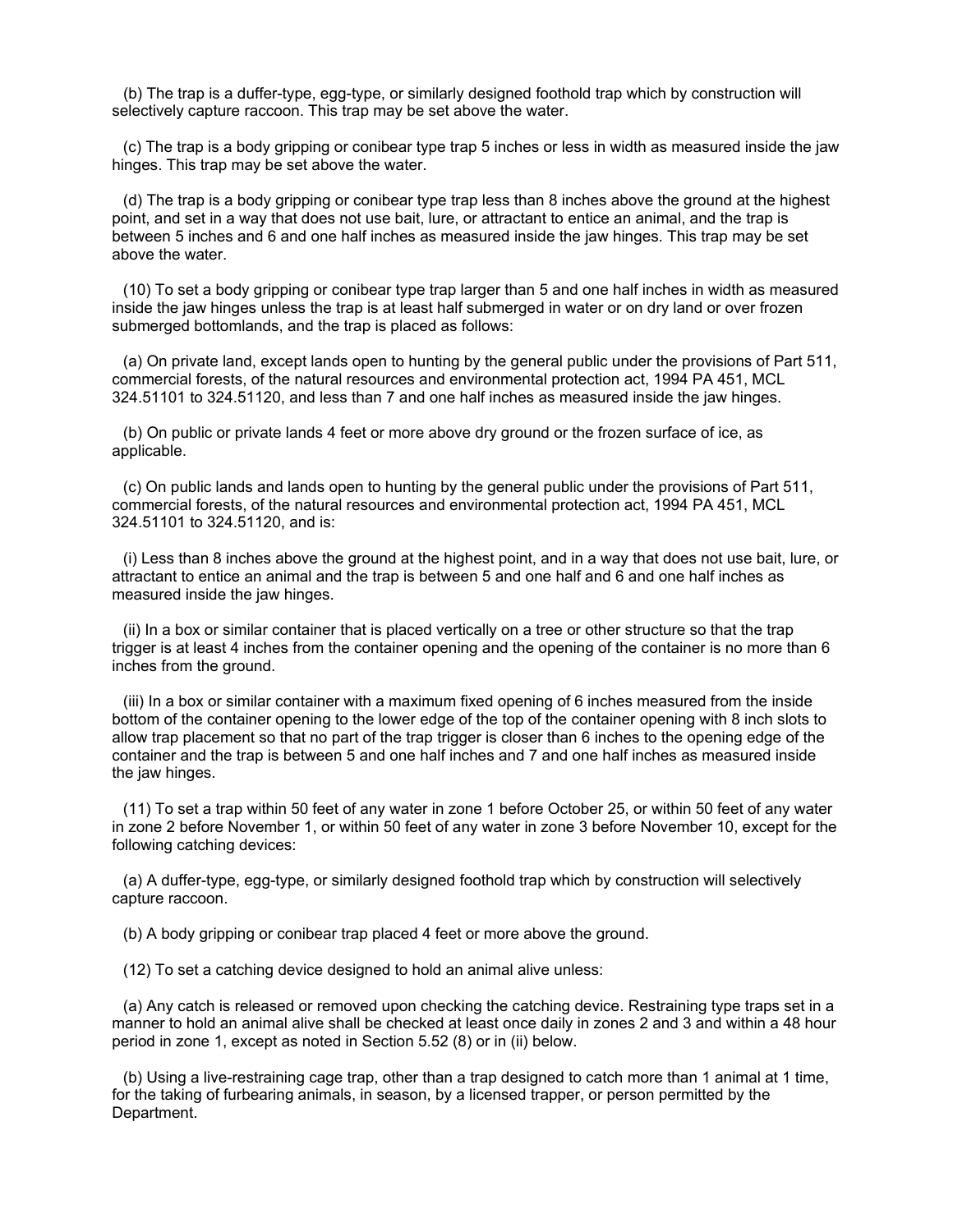(i) A person using a live-restraining cage trap, other than a trap designed to catch more than 1 animal at 1 time, shall release or kill an animal captured in a live-restraining cage trap immediately upon finding that animal in a trap.

(ii) A person using a live-restraining cage trap, other than a trap designed to catch more than 1 animal at 1 time, shall tend the trap daily statewide.

(13) To use, carry afield, or set a trap with teeth or serrations.

(14) A person shall not set or maintain any foothold trap within 20 feet of bait located in such a manner that it is visible from 4 feet or more above the bait. This shall not be construed to prohibit the use of completely submerged foothold traps located within 20 feet of any bait.

(a) As used in this subsection, "bait" is any animal or animal parts, including dead fish, except that pieces of less than 36 square inches and comprised of dried hide, fur, feathers or bones and entirely free of meat may be used as a visible attractant.

(15) Possess or use lures or attractants in an area frequented by furbearers that contain or claim to contain cervid urine or other bodily fluids originating from cervids, except for products produced by manufacturers that are actively enrolled and participating in either the official Responsible Hunting Scent Association or Archery Trade Association Deer Protection Program, which has been tested for the presence of chronic wasting disease by a qualified laboratory and certified that no detectable levels of chronic wasting disease are present and is clearly labeled as such.

History: Eff. Mar 31, 1989; Am. 17, 1989, Eff. Sep 1, 1989; Am. 7, 1990, Eff. Sep 1, 1990; Am. 19, 1993, Eff. Sep 10, 1993; Am. 1, 1994, Eff. Sep 1, 1994; Am. 4, 1997, Eff. Jun 1, 1997; Am. 14, 1998, Eff. Sep 10, 1998; Am. 17, 1999, Eff. Dec 9, 1999; Am. 6, 2000, Eff. Aug 1, 2000; Am. 4, 2007, Eff. Apr 13, 2007; Am. 5, 2014, Eff. Apr.11, 2014; Am. 3, 2016, Eff. April 15, 2016; Am. 8, 2016, Eff. June 10, 2016; Am. 7, 2018, Eff. June 16, 2018; Am. 12, 2018, Eff. Aug. 10, 2018. Am. 1, 2020; Eff. Apr. 17, 2020; Am. 5 of 2021; Eff. June 11, 2021.

### **3.600a Fur harvester license; validity**

(1) The fur harvester license shall be valid from May 1 through April 30 of the following year. History: Am. 8, 2016, Eff. June 10, 2016.

### **3.601 Special management areas, trapping regulations.**

Sec. 3.601 The following trapping regulations shall be in effect for the management areas listed:

(1) Shiawassee river state game area - trapping only by permit obtained at the department St. Charles field office.

(2) Shiawassee national wildlife refuge - trapping only by permit obtained from the refuge manager.

(3) Muskegon state game area - beaver and otter - trapping only by permit obtained at the department Muskegon state game area headquarters.

(4) Poel island waterfowl refuge within the Grand Haven state game area - trapping only by permit obtained at the department Muskegon state game area headquarters.

(5) Fish point wildlife area - trapping only by permit obtained at the state wildlife area headquarters.

(6) Nayanquing point wildlife area - trapping only by permit obtained at the state wildlife area headquarters.

(7) Crow island state game area - trapping only by permit obtained at the Bay city operations service center.

(8) Wigwam bay wildlife area - trapping only by permit obtained at the Nayanquing point state wildlife area headquarters.

(9) St. Clair flats wildlife area (Harsens island unit) - trapping only by permit obtained at the state wildlife area headquarters.

(10) Pointe Mouillee state game area - trapping only by permit obtained at the state wildlife area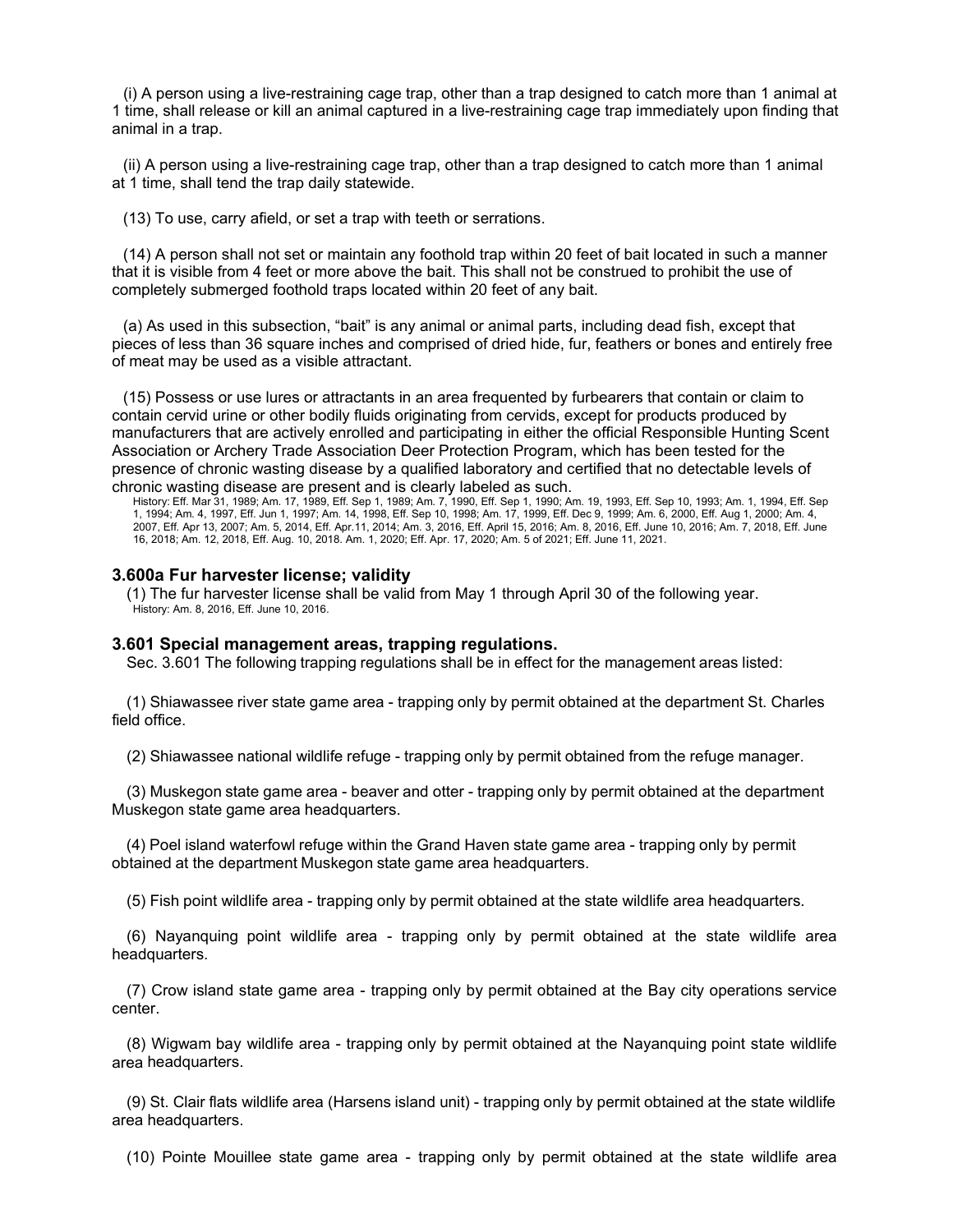headquarters.

History: Eff. Mar 31, 1989; Am. 9, 1989, Eff. Sep 1, 1989; Am. 15, 1993, Eff. Sep 1, 1993; Am. 10, 2006, Eff. Jun 2, 2006; Am. 14, 2009, Eff. Jul 10, 2009.

### **3.602 Repealed Am. 5, 1994, Eff. Sep 1, 1996.**

Publisher's note: The repealed section pertained to permit to hold furs after close of season.

### **3.603 Transporting legally secured hides or pelts.**

Sec. 3.603 Nothing in this order shall be construed as prohibiting the shipping or transporting in any manner or at any time of hides or pelts of fur-bearing animals which have been legally taken and reported as herein provided.

History: Eff. Mar 31, 1989.

### **3.604 Skunks, hunting and trapping, open season, exception; unlawful act.**

Sec. 3.604 (1) The open season for taking skunk by hunting or trapping shall be statewide all year except for state park and recreation areas which shall be closed April 1 to September 14. A person shall not possess a live skunk taken in Michigan.

(2) A property owner or the property owner's designee may take a skunk all year on property owned by the individual when a skunk is doing or about to do damage to the individual's property. An individual taking a skunk under the authority of this subsection shall be considered a permittee as defined by section 5.50 of this order. A written permit is not required, and the individual shall be authorized to take skunk all year by otherwise lawful hunting and trapping methods.

History: Eff. Mar 31, 1989; Am. 20, 1989, Eff. Sep 1, 1989; Am. 3, 2015, Eff. May 8, 2015.

# **3.605 Raccoon hunting and trapping, seasons; taking raccoons doing or about to do damage, person taking considered permittee.**

Sec. 3.605 (1) The open season for taking raccoon by hunting or trapping shall be October 1 to March 31.

(2) A property owner or their designee may take raccoon all year on property owned by the person when raccoons are doing or are about to do damage to the persons property. A person taking a raccoon under the authority of this subsection shall be considered a permittee as defined by section 5.50 of this order. A written permit is not required, and the person shall be authorized to take raccoon all year by otherwise lawful hunting and trapping methods.

History: Eff. Mar 31, 1989; Am. 9, 1989, Eff. Sep 1, 1989; Am. 10, 1993, Eff. Sep 1, 1993; Am. 7, 1998, Eff. Sep 1, 1998; Am. 2, 2003, Eff. Apr 12, 2003; Am. 2, 2005, Eff. Mar 11, 2005; Am. 9, 2005, Eff. Jul 8, 2005; Am. 7, 2013, Eff. June 14, 2013; Am 8, 2016, Eff. June 10, 2016; Am. 1, 2022, Eff. Mar. 11, 2022.

### **3.606 Muskrat, mink, and raccoon trapping, open seasons; closed areas.**

Sec. 3.606 (1) Except as otherwise provided in this section, the open season for taking muskrat and mink by trapping shall be October 25 to March 1 in zone 1, November 1 to March 1 in zone 2, and November 10 to March 1 in zone 3.

(2) Except as provided in subsections 3 and 4, and subject to section 13.2(6) of this order, the open seasons for taking muskrat and mink by trapping, and raccoon by trapping and hunting on the following managed wetlands are as shown in table 11**:**

| <b>TABLE 11</b>                                        |                                |                       |  |
|--------------------------------------------------------|--------------------------------|-----------------------|--|
| Muskrat, Mink, and Raccoon Seasons in Managed Wetlands |                                |                       |  |
| Area                                                   | <b>Muskrat and Mink Season</b> | <b>Raccoon Season</b> |  |
| Allegan state game area                                | November 10 to March 31        | Open year round       |  |
| (Fennville                                             | except                         |                       |  |
| farm unit)                                             | during the Allegan county GMU  |                       |  |
|                                                        | season as provided in 3.415    |                       |  |
| Crow island state game area                            | Day after waterfowl season     | Open year round       |  |
|                                                        | closes to March 31             |                       |  |
| Fish point wildlife area                               | Day after waterfowl season     | Open year round       |  |
|                                                        | closes to March 31             |                       |  |
| Nayanquing point wildlife area                         | Day after waterfowl season     | Open year round       |  |
|                                                        | closes to March 31             |                       |  |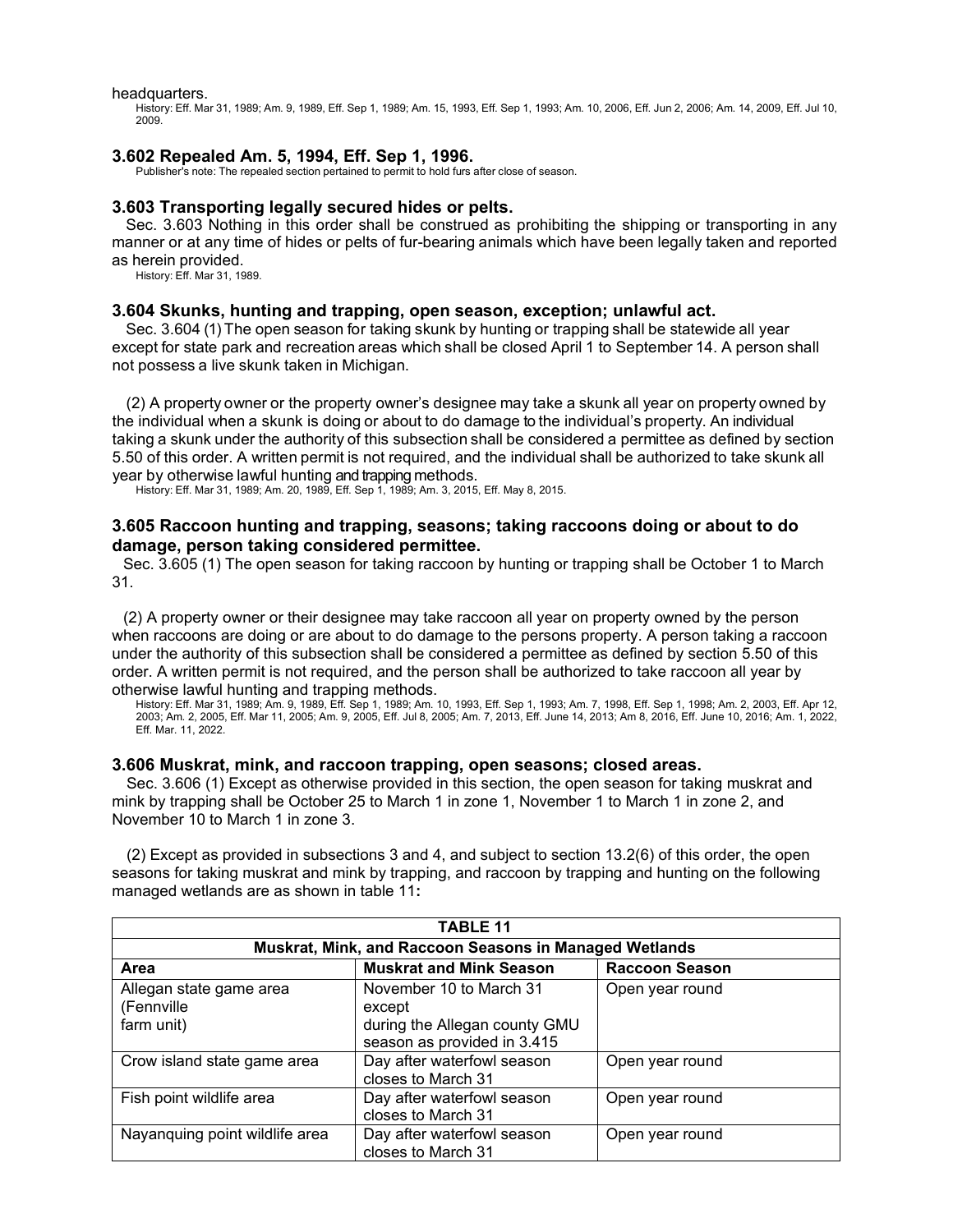| Pointe Mouillee state game<br>area                     | Day after waterfowl season<br>closes to March 31                                                                                                    | Open year round |
|--------------------------------------------------------|-----------------------------------------------------------------------------------------------------------------------------------------------------|-----------------|
| Shiawassee river state game<br>area                    | Day after waterfowl season<br>closes to March 31, except A<br>units shall have the same<br>season dates as provided in<br>subsection (1) for zone 3 | Open year round |
| St. Clair flats wildlife area<br>(Harsens island unit) | November 10 to March 31                                                                                                                             | Open year round |

(3) Managed wetlands or portions of managed wetlands shall be closed when posted unless otherwise specified in this order.

(4) The director, in consultation with and concurrence of the chair or vice chair of the natural resources commission, may make appropriate changes to muskrat, mink, and raccoon trapping season closing dates for the state game areas and state wildlife areas listed in subsection (2), in order to meet disease, damage control, or other management objectives for those areas.

History: Eff. Mar 31, 1989; Am. 9, 1989, Eff. Sep 1, 1989; Am. 10, 1990, Eff. Sep 1, 1990; Am. 4, 1992, Eff. Sep 1, 1992; Am. 9, 1993, Eff. Sep 1, 1993; Am. 14, 1996, Eff. Sep 1, 1996; Am. 7, 1997, Eff. Sep 1, 1997; Am. 11, 2004, Eff. Jun 5, 2004; Am. 10, 2006, Eff. Jun 2, 2006; Am. 11, 2007, Eff. Jun 8, 2007; Am. 14, 2009, Eff. Jul 10, 2009; Am. 11, 2011, Eff. Jun 10, 2011; Am. 15, 2013, Eff. Aug 9, 2013; Am 8, 2016, Eff. June 10, 2016.

# **3.607 Beaver and otter trapping, resident and nonresident open seasons; season limits; requirements.**

Sec. 3.607 (1) The open seasons and season limits for taking beaver and otter by trap for each of the respective management units are as shown in table 12:

**TABLE 12**

| <b>Beaver and Otter Trapping Seasons and Limits</b>                                                                                                                                        |                                                                                                                                         |
|--------------------------------------------------------------------------------------------------------------------------------------------------------------------------------------------|-----------------------------------------------------------------------------------------------------------------------------------------|
| <b>Resident Beaver Seasons</b>                                                                                                                                                             | <b>Season Limits</b>                                                                                                                    |
| Unit A – October 25 to April 30<br>Unit B – November 1 to the Friday before the last Saturday in April<br>Unit C – November 10 to the Friday before the last Saturday in April             | No limit on beaver                                                                                                                      |
| <b>Resident Otter Seasons</b>                                                                                                                                                              | <b>Season Limits</b>                                                                                                                    |
| Unit $A - October$ 25 to March 31<br>Unit B – November 1 to March 31<br>Unit C – November 10 to March 31                                                                                   | 4 otter per resident fur harvester<br>of which no more than 3 shall be<br>taken in Unit B andno more than 2<br>shall be taken in Unit C |
| <b>Nonresident Beaver Seasons</b>                                                                                                                                                          | <b>Season Limits</b>                                                                                                                    |
| Unit A – November 15 to April 30<br>Unit $B -$ November 24 to the Friday before the last<br>Saturday in April<br>Unit $C$ – December 15 to the Friday before the last<br>Saturday in April | No limit on beaver                                                                                                                      |

(2) In addition to the requirements of section 3.600, an individual taking beaver and otter shall meet all of the following requirements:

(a) Through the last day of the open otter season, a resident issued a fur harvester's license may obtain a free otter kill tag. A resident who intends to trap otter shall request and be issued up to 4 free otter kill tags. A resident shall not sell, loan, or permit in any manner, another individual to use the otter kill tag or use or attempt to use another individual's otter kill tag. Free otter kill tags may be obtained only by a resident who is at least 8 years old, subject to section 2.14. An individual who kills an otter shall immediately validate the kill tag by notching out the appropriate information on the tag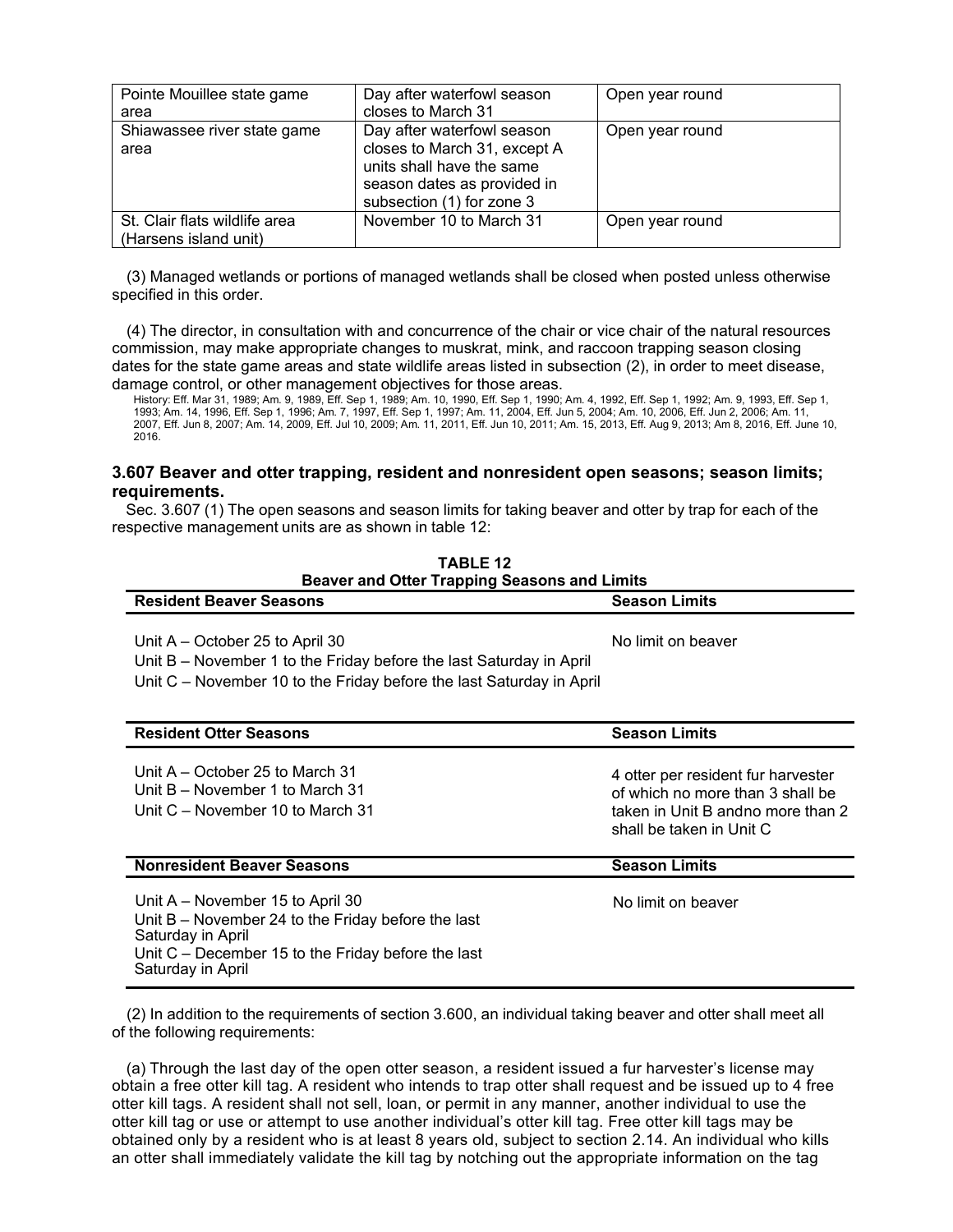and attach the kill tag to the hide of the otter from the upper jaw to the eye socket or through the lower jaw in a secure and permanent manner. An individual shall not tag an otter with a kill tag that is not valid for the unit in which the otter is taken. This kill tag shall remain attached to the otter until the animal is registered and sealed by the department. An individual shall not possess an otter or otter hide that is not tagged with a validated kill tag unless a department seal is attached as provided by subsection (b).

(b) An individual that kills an otter shall present the pelt and skull of the otter to the department to be registered and sealed no later than 10 days following the close of the season in which it was taken but no later than 3 business days following April 30. The pelt and skull shall be presented for sealing in person by the resident fur harvester that killed the animal and shall not be presented for sealing or registration by another individual. The individual presenting the otter pelt and skull shall display their fur harvester license; including identification used to acquire the license, and shall provide harvest information as requested by the department employee. The department employee shall retain the skull and attach an official seal to the pelt of each otter presented for examination and shall lock the seal upon the hide in such a manner that it cannot be removed without cutting or ripping the otter pelt or damaging the seal. An official seal attached by the department, shall not be removed from the otter pelt until the otter pelt is processed or tanned. Subsequent to 3 business days following April 30, it shall be unlawful to possess an otter pelt without an official department seal attached unless the pelt has been processed or tanned or the otter season is open.

(c) Notwithstanding the other provisions of this order, up to 10 muskrat, taken in beaver or otter sets, may be considered part of the season limit.

(d) Notwithstanding the other provisions of this order, a snare may be used for taking beaver in water or under ice. Snares shall be made of 1/16 inch or larger cable. Snares not under ice must have a loop which is at least half submerged and be set in a fashion to hold the beaver completely submerged. Snares shall be removed from the water and made inoperative within 24 hours after the close of the period in which snares may be used to take beaver.

(e) Notwithstanding the other provisions of this order, otter incidentally taken while trapping for beaver through April 30 may be lawfully possessed if included within the season bag limit and a valid otter kill tag is used.

History: Eff. Mar 31, 1989; Am. 7, 1989, Eff. Sep 1, 1989; Am. 15, 1990, Eff. Sep 1, 1990; Am. 13, 1991, Eff. Sep 1, 1991; Am. 4, 1992, Eff. Sep 1, 1992; Am.15, 1993, Eff. Sep 1, 1993; Am. 10, 1994, Eff. Sep 1, 1994; Am. 5, 1995, Eff. Sep 1, 1995; Am. 10, 1996, Eff. Sept, 1, 1996; Am. 7, 1998, Eff. Sep 1, 1998; Am. 3, 2001, Eff. Mar 1, 2001; Am. 7, 2002, Eff. Jun 1, 2002; Am. 9, 2003, Eff. Jun 7, 2003; Am. 10, 2006, Eff. Jun 2, 2006; Am. 11, 2007, Eff. Jun 8, 2007; Am. 10, 2009, Eff. Jun 4, 2009; Am. 11, 2011, Eff. Jun 10, 2011; Am. 7, 2013, Eff. Jun 14, 2013; Am. 2, 2014, Eff. Mar 1, 2014; Am. IO-01, 2018, Eff., April 20, 2018; Sunset IO-01, Eff. Oct. 20, 2018. Am. 1, 2020; Eff. Apr. 17, 2020.

### **3.608 Bobcat open seasons, season limit, closed areas, restrictions; kill tags and tagging requirements; registration requirements; unlawful acts.**

Sec. 3.608 (1) The open season for taking bobcat by trapping in bobcat management units A and B shall be October 25 to December 26. The open season for taking bobcat by hunting in bobcat management units A and B shall be from January 1 to March 1.

(2) The open season for taking bobcat by trapping in bobcat management units C and D shall be from December 10 to December 29, using foothold traps or live-restraining cage traps only. The open season for taking bobcat by hunting in management unit C shall be from January 1 to March 1. The open season for taking bobcat by hunting in management unit D shall be from January 1 to February 1.

(3) The open season for taking bobcat by trapping in bobcat management unit G shall be from December 10 to December 29, using foothold traps or live-restraining cage traps only. The open season for taking bobcat by hunting in management unit G shall be from January 1 to January 20.

(4) The open season for taking bobcat by trapping in bobcat management unit H shall be from December 10 to December 20, using foothold traps or live-restraining cage traps only. The open season for taking bobcat by hunting in management unit H shall be from January 1 to January 11.

(5) The season limit shall be 2 bobcats per licensed resident fur harvester except an individual shall take not more than 1 bobcat from bobcat management unit B, and not more than 1 bobcat in bobcat management units C, and D, G, and H combined. A licensed resident fur harvester taking a second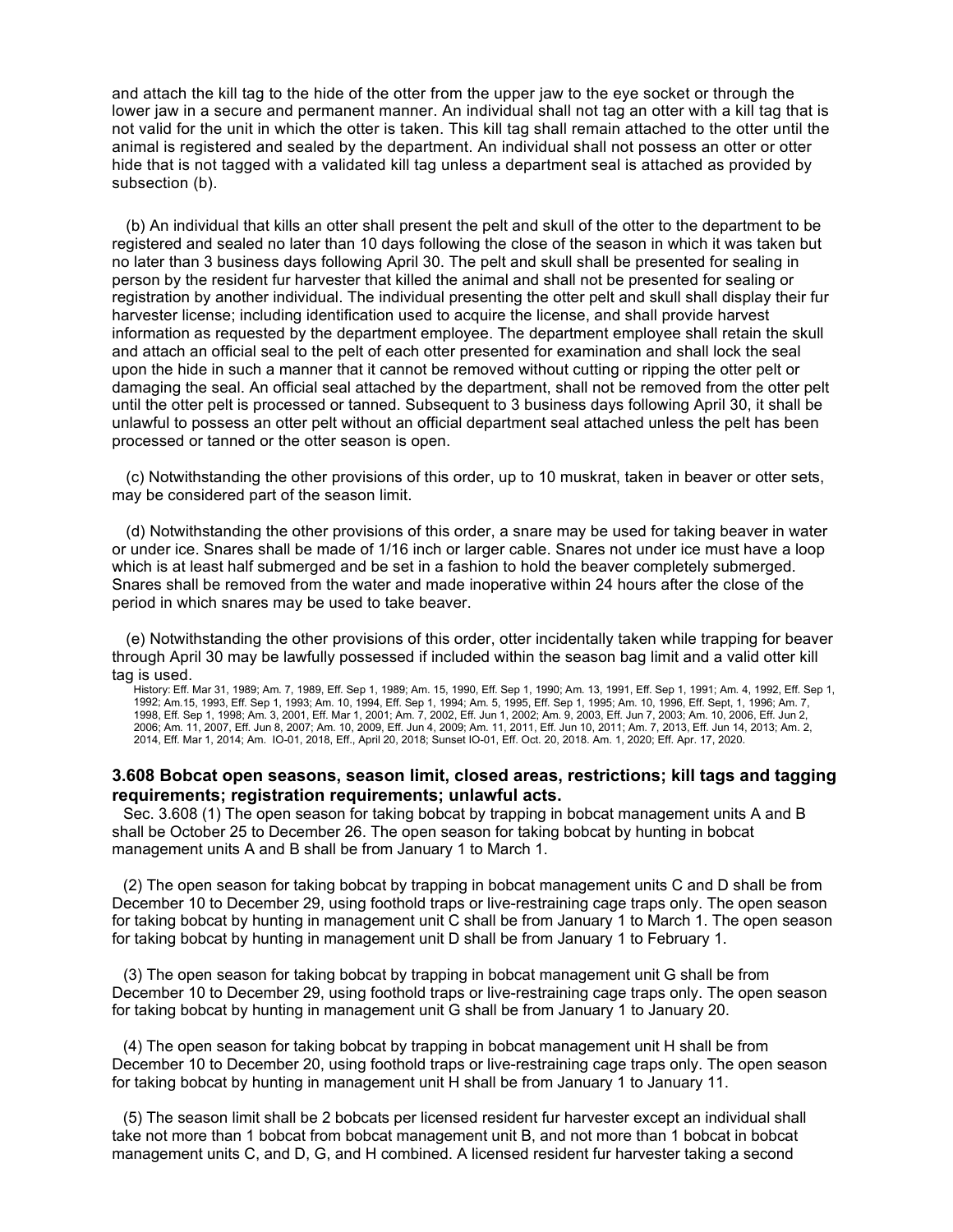bobcat in bobcat management unit A shall take a bobcat on private land only, excluding commercial forest land.

(6) Through the day before the open bobcat season, a resident issued a fur harvester's license may obtain a free bobcat kill tag. A resident who intends to hunt or trap bobcat shall request and be issued up to 2 free bobcat kill tags. A resident shall not sell, loan, or permit in any manner another individual to use the bobcat kill tag or use or attempt to use another individual's bobcat kill tag. Free bobcat kill tags may be obtained only by a resident who is at least 8 years old, subject to section 2.14. An individual who kills a bobcat shall immediately validate the kill tag by notching out the appropriate information on the tag and attach the kill tag to the hide of the bobcat from the upper jaw to the eye socket or through the lower jaw of the bobcat in a secure and permanent manner. An individual shall not tag a bobcat with a kill tag that is not valid for the unit in which the bobcat is taken. This kill tag shall remain attached to the bobcat until the animal is registered and sealed by the department. An individual shall not possess a bobcat or bobcat hide that is not tagged with a validated kill tag unless a department seal is attached as provided by subsection (7).

(7) An individual that kills a bobcat shall present the pelt and skull of the bobcat to the department to be registered and sealed no later than 10 days following the close of the season in which it was taken. The pelt and skull shall be presented for sealing in person by the resident fur harvester that killed the animal and shall not be presented for sealing or registration by another individual. The individual presenting the bobcat pelt and skull shall display their fur harvester license, including identification used to acquire the license, and shall provide harvest information as requested by the department. The department shall retain at least one tooth or the skull, at the discretion of the department, and attach an official seal to the pelt of each bobcat presented for examination. The seal shall be locked upon the hide in such a manner that it cannot be removed without cutting or ripping the bobcat pelt or damaging the seal. An official seal attached by the department shall not be removed from the bobcat pelt until the bobcat pelt is processed or tanned. Subsequent to 10 days following March 1, it shall be unlawful to possess a bobcat pelt without an official department seal attached unless the pelt has been processed or tanned or the bobcat season is open.

History: Eff. Mar 31, 1989; Am. 8, 1989, Eff. Sep 1, 1989; Am. 10, 1990, Eff. Sep 1, 1990; Am. 9, 1991, Eff. Sep 1, 1991; Am. 5, 1994, Eff. Sep 1, 1994; Am. 5, 1995, Eff. Sep 1, 1995; Am. 10, 1996, Eff. Sep 1, 1996; Am. 7, 1998, Eff. Sep 1, 1998; Am. 9, 2003, Eff. Jun 7, 2003; Am. 11, 2004, Eff. Jun 5, 2004; Am. 16, 2004, Eff. Sep 9, 2004; Am. 9, 2005, Eff. Jul 8, 2005; Am. 22, 2005, Eff. Nov 4, 2005; Am. 10, 2006, Eff. Jun 2, 2006; Am. 10, 2009, Eff. Jun 4, 2009; Am. 11, 2011, Eff. Jun 10, 2011; Am. 16, 2016, Eff. Dec 14, 2012; Am. 7, 2013, Eff. June 14, 2013; Am. 2,2014, Eff. Mar 1, 2014; Am. 8, 2016, Eff. June 10, 2016; Am. 7, 2018, Eff. June 15, 2018; Am. 1, 2022, Eff. Mar. 11, 2022.

# **3.609 Fox hunting and trapping and coyote trapping, seasons; use of snares, conditions; prohibited acts.**

Sec. 3.609 (1) The open seasons for taking fox by trapping or hunting and coyote by trapping shall be October 15 to March 1.

(2) Notwithstanding other provisions of this order, a person may use a snare from January 1 to March 1 to take fox and coyote if, in addition to the other requirements of section 3.600, all of the following conditions are met:

(a) Snares shall not be placed on publicly owned land or commercial forest lands as defined by section 51101, Part 511, Commercial Forests, of the Natural Resources and Environmental Protection Act, Act No. 451 of the Public Acts of 1994, being Section 324.51101 of the Michigan Compiled Laws.

(b) Snares shall be made of 1/16 inch or larger cable, with a maximum length of 60 inches, not including a cable anchor extension. Up to a 36-inch cable anchor extension may be used.

(c) The snare loop shall not exceed 15 inches in diameter.

(d) The top of the snare loop shall not be set more than 24 inches above the ground, or when the ground is snow covered, shall not be set more than 24 inches above the compacted snow in the person's footprint which has been placed beneath the snare with the full body weight of the person.

(e) All snares shall have a relaxing lock, defined as a snare lock that will allow the snare loop to loosen slightly to reduce the possibility of strangulation.

(f) All snares shall have a stop to prevent the loop of a snare from closing to a diameter less than 4 1/4 inches.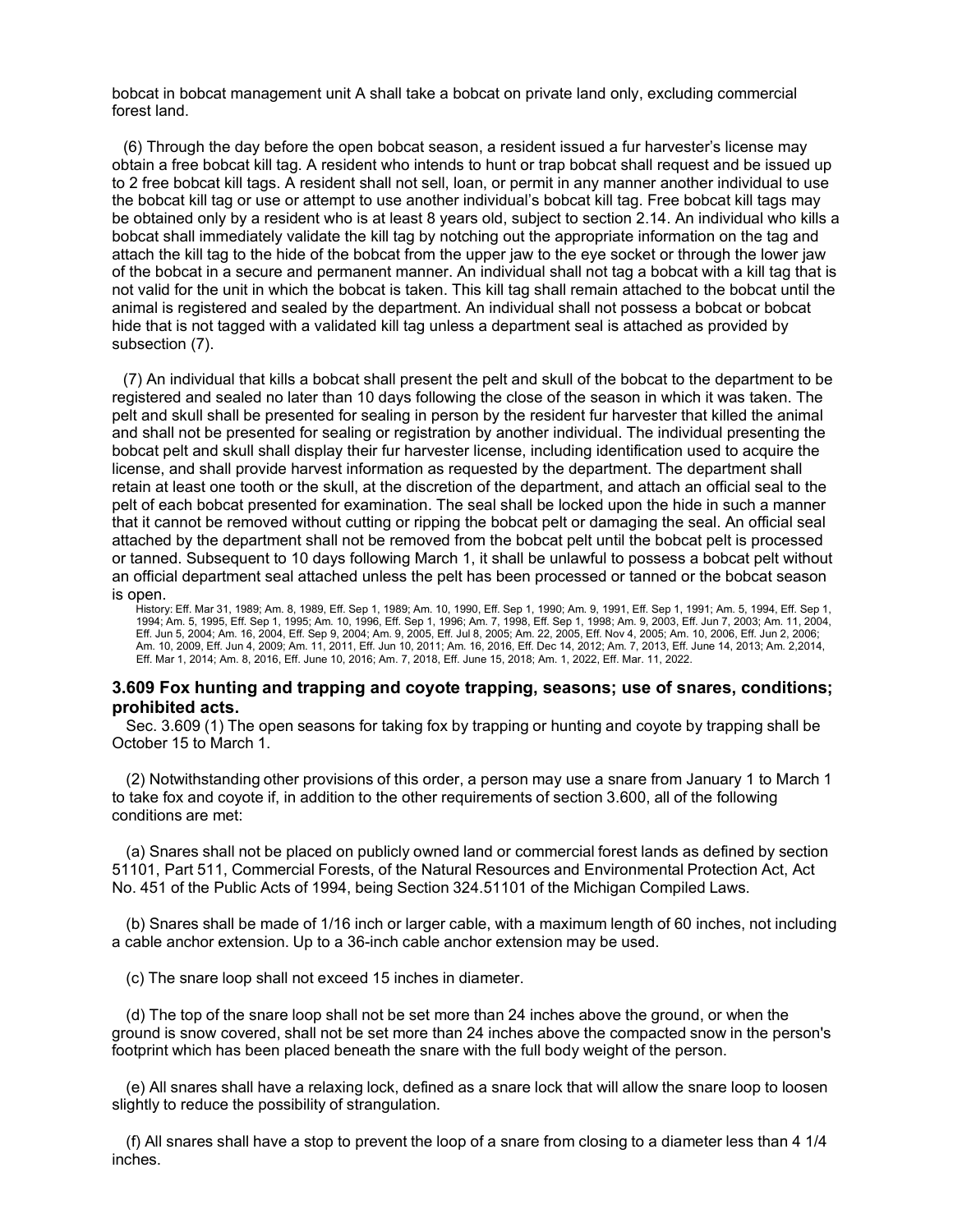(g) All snares shall be equipped with a break-away lock system with a breaking point not greater than 285 pounds. Breakaway devices must be attached to the relaxing lock.

(h) Snares shall not have any type of drag attached and shall be affixed to a stake or other object of sufficient strength to hold a fox or coyote at the point of capture. A snare shall not be attached to a fence or set in a manner that would allow an animal captured in the snare to become entangled with a fence. Snares may be anchored to woody vegetation provided that it is clear of branches or stubs up to a height of 5 feet above the ground or compacted snow. Stubs and branches must be cut flush with the outer bark of the main stem. Snares may not be set in a manner that would allow a snared animal to be suspended with two or more feet off the ground.

(i) Snares shall be equipped with two swivels, one of which will be at the anchor point.

(j) Snares shall not utilize any type of spring pole, counterbalanced weight, spring, or other device to assist in closing the snare.

(k) Except as provided in section 3.607 for the taking of beaver, section 3.610 for the taking of nuisance coyote and sections 5.51 and 5.52 for the taking of other nuisance animals, snares shall not be placed, used or carried afield, whether operable or inoperable, after the close of the fox and coyote trapping season.

History: Eff. Mar 31, 1989; Am. 10, 1990, Eff. Sep 1, 1990; Am. 10, 1993, Eff. Sep 1, 1993; Am. 5, 1994, Eff. Sep 1, 1994; Am. 3, 2001, Eff. Mar 1, 2001; Am. 11, 2004, Eff. Jun 5, 2004; Am. 9, 2005, Eff. Jul 8, 2005.

# **3.610 Coyote, open season; exceptions; person taking considered permittee; fur harvester's license not required to hunt.**

Sec. 3.610 (1) The statewide open season for taking coyote by hunting shall be all year except:

(a) Coyotes shall not be taken in state park and recreation areas from April 1 to September 14.

(2) A resident possessing a base license may hunt coyote without securing a fur harvester's license.

(3) Coyotes may be taken all year on private property by the property owner or their designee when coyotes are doing or about to do damage to their property. A written permit is not required, and the person shall be authorized to take coyote all year by otherwise lawful hunting and trapping methods.

History: Am. 9, 1989, Eff. Sep 1, 1989; Am. 10, 1990, Eff. Sep 1, 1990; Am. 9, 1991, Eff. Sep 1, 1991; Am. 5, 1994, Eff. Sep 1, 1994; Am. 5, 1995, Eff. Sep 1, 1995; Am. 3, 2001, Eff. Mar 1, 2001; Am. 9, 2003, Eff. Jun 7, 2003; Am. 9, 2005, Eff. Jul 8, 2005; Am. 10, 2009, Eff. Jun 4, 2009; Am. 9, 2010, Eff. May 6, 2010; Am. 2, 2014, Eff. Mar 1, 2014; Am, 4, 2016, Eff. April 15, 2016.

### **3.611 Badger trapping seasons; season limits; unlawful acts.**

Sec. 3.611 (1) The open season for taking badger by trapping shall be from October 15 to November 14 in the zone 1 badger management unit as described in section 12.809, October 15 to November 14 in zone 2, and November 1 to March 1 in zone 3.

(2) The season limit shall be 1 badger per season per licensed resident only.

History: Am. 9, 1989, Eff. Sept 1, 1989; Am. 10, 1990, Eff. Sep 1, 1990; Am. 9, 1991, Eff. Sep 1, 1991; Am. 5, 1994, Eff. Sept 1, 1994; Am. 5, 1995, Eff. Sep 1, 1995; Am. 3, 2001, Eff. Mar 1, 2001, Am. 9, 2003, Eff. Jun 7, 2003; Am. 2, 2014, Eff. Mar 1, 2014.

### **3.620 Fisher, open seasons, closed areas; registration requirements; unlawful acts.**

Sec. 3.620 (1) The open season for taking fisher by trapping shall be from the first Friday in December through 9 days after in all of Zone 1 except Drummond island.

(2) The fisher and marten season limit shall be a combined bag limit of 2 animals per licensed resident of which no more than one may be a fisher.

(3) Through the last day of the open fisher season, a resident issued a fur harvester's license may obtain a free fisher kill tag. A resident who intends to trap fisher shall request and be issued 1 kill tag valid for either a fisher or a marten. A resident shall not sell, loan, or permit in any manner, another individual to use the fisher kill tag or use or attempt to use another individual's fisher kill tag. Free fisher kill tags may be obtained only by a resident who is at least 8 years old, subject to section 2.14. An individual who kills a fisher shall immediately validate the kill tag by notching out the appropriate information on the tag and attach the kill tag to the hide of the fisher from the upper jaw to the eye socket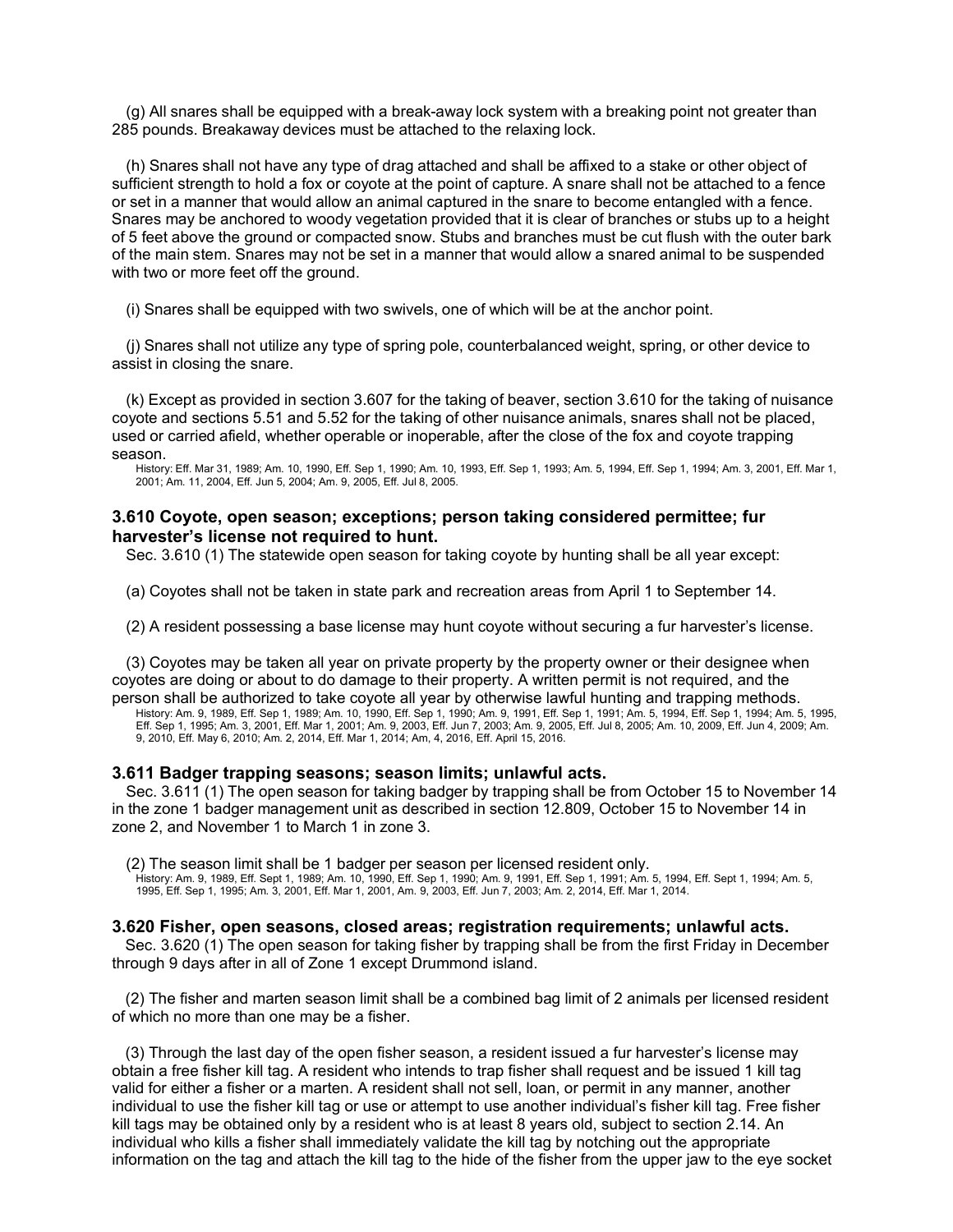or through the lower jaw in a secure and permanent manner. An individual shall not tag a fisher with a kill tag that is not valid for the unit in which the fisher is taken. This kill tag shall remain attached to the fisher until the animal is registered and sealed by the department. An individual shall not possess a fisher or fisher hide that is not tagged with a validated kill tag unless a department seal is attached as provided by subsection (4).

(4) An individual that kills a fisher shall present the pelt and skull of the fisher to the department to be registered and sealed no later than 3 business days following the last day of the season. The pelt and skull shall be presented for sealing in person by the resident fur harvester that killed the animal and shall not be presented for sealing or registration by another individual. The individual presenting the fisher pelt and skull shall display their resident fur harvester license, including identification used to acquire the license, and shall provide harvest information as requested by the department. The department shall retain the skull and attach an official seal to the pelt of each fisher presented for examination and shall lock the seal upon the hide in such a manner that it cannot be removed without cutting or ripping the fisher pelt or damaging the seal. An official seal attached by the department, shall not be removed from the fisher pelt until the fisher pelt is processed or tanned. Subsequent to 3 business days following the close of the season, it shall be unlawful to possess a fisher pelt without an official department seal attached unless the pelt has been processed or tanned or the fisher season is open.

History: Am. 19, 1989, Eff. Sep 1, 1989; Am. 10, 1990, Eff. Sep 1, 1990; Am. 15, 1993, Eff. Sep 1, 1993; Am. 10, 1994, Eff. Sep 1, 1994; Am. 9, 2003, Eff. Jun 7, 2003; Am. 10, 2006, Eff. Jun 2, 2006; Am. 11, 2011, Eff. Jun 10, 2011; Am. 1, 2014, Eff. Mar. 1, 2014; Am. 7, 2018, Eff. June 15, 2018.

### **3.621 Repealed. Am. 7, 2014, Eff. June 13, 2014**

History: Am. 9, 1993, Eff. Sep 1, 1993; Am. 7, 2014, Eff. June 13, 2014.

### **3.622 Removal of seal from fur-bearing animals by licensed taxidermist.**

Sec. 3.622 The seal on a fur-bearing animal requiring sealing by the department can be cut and removed from the specimen by a licensed taxidermist at the location of their taxidermy business at any time following the recording of the seal number and completion of the taxidermy tag. History: Am. 7, 1998, Eff. Sep 1, 1998.

# **3.623 Incidental seals; requirements; unlawful acts; exception.**

Sec. 3.623 (1) A Michigan incidental seal, provided at no charge by the department, shall be attached to a furbearer with a bag limit as described in this order or any non-game protected species found dead or that dies while attempting to release the animal alive from the trap.

(2) The incidental seal must be attached to the animal before its carcass is removed from the trap.

(3) After attaching the incidental seal, the carcass shall be transported in an open manner to the nearest department office and surrendered.

(4) An incidental seal is the property of the department and shall be returned to the nearest department office by May 1 of each year.

(5) Any nontarget animal found alive in a trap that cannot lawfully be possessed shall be released immediately.

History: Am. 7, 2013, Eff. June 14, 2013.

### **3.630 Marten, open season, exceptions; trapping permit; sealing requirements; unlawful acts.**

Sec. 3.630 (1) The open season for taking marten by trapping shall be from the first Friday in December through 9 days after in all of zone 1 except Drummond island.

(2) Through the last day of the open marten season, a resident issued a fur harvester's license may obtain a free marten kill tag. A resident who intends to trap marten shall request and be issued 1 free marten or fisher kill tag and 1 marten only kill tag. A resident shall not sell, loan, or permit in any manner, another individual to use the marten kill tag or use or attempt to use another individual's marten kill tag. A free marten kill tag may be obtained only by a resident who is at least 8 years old, subject to section 2.14. An individual who kills a marten shall immediately validate the kill tag by notching out the appropriate information on the tag and attach the kill tag to the hide of the marten from the upper jaw to the eye socket or through the lower jaw in a secure and permanent manner. This kill tag shall remain attached to the marten until the animal is registered and sealed by the department. An individual shall not possess a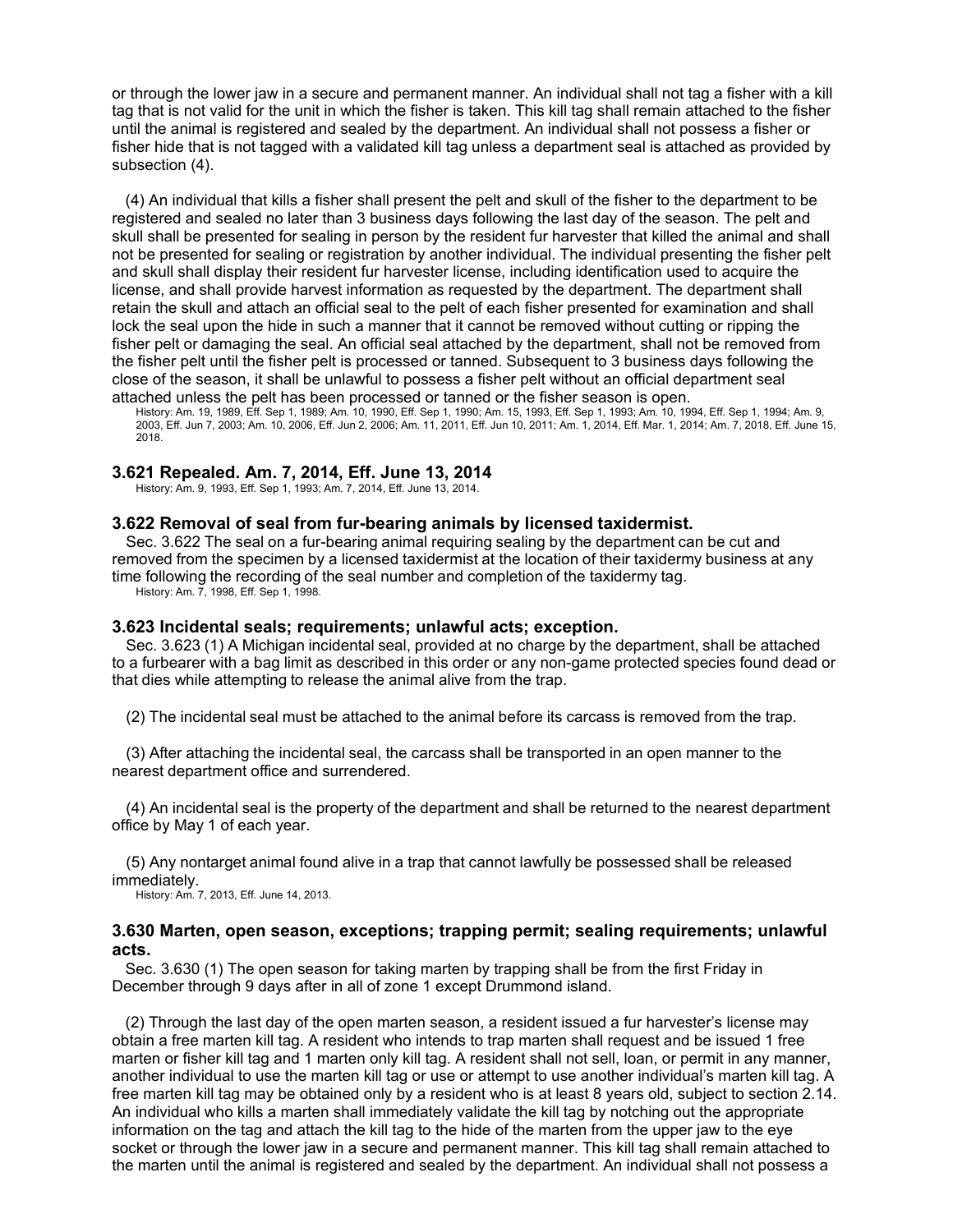marten or marten hide that is not tagged with a validated kill tag unless a department seal is attached as provided by subsection (4).

(3) The fisher and marten season limit shall be a combined bag limit of 2 animals per licensed resident of which no more than one may be a fisher.

(4) An individual that kills a marten shall present the pelt and skull of the marten to the department to be registered and sealed no later than 3 business days following the last day of the season. The pelt and skull shall be presented for sealing in person by the resident fur harvester that killed the animal and shall not be presented for sealing or registration by another individual. The individual presenting the marten pelt and skull shall display their resident fur harvester's license; including identification used to acquire the license, and shall provide harvest information as requested by the department. The department shall retain the skull, and, attach an official seal to the pelt of each marten presented for examination, and lock the seal upon the hide in such a manner that it cannot be removed without cutting or ripping the marten pelt or damaging the seal. An official seal attached by the department, shall not be removed from the marten pelt until the marten pelt is processed or tanned. Subsequent to 3 business days following the last day of the season, it shall be unlawful to possess a marten pelt without an official department seal attached unless the pelt has been processed or tanned or the marten season is open.

History: Am. 16, 2000, Eff. Oct 13, 2000; Am. 9, 2003, Eff. Jun 7, 2003; Am. 11, 2004, Eff. Jun 5, 2004; Am. 10, 2006, Eff. Jun 2, 2006; Am. 11, 2007, Eff. Jun 8, 2007; Am. 11, 2011, Eff. Jun 10, 2011; Am. 2, 2014, Eff. Mar. 1, 2014; Am. 7, 2018, Eff. June 15, 2018.

## **3.700 Wolf hunt; establishment of open season; season closed; method of take; season limit.**

Sec. 3.700 (1) The natural resources commission hereby authorizes the establishment of the first open season for wolf.

(2) Unless otherwise specified in this order, an individual with a license to take wolf shall not do any of the following:

(a) Take a wolf other than during the open season from November 15 to December 31. The department may close the open season prior to December 31, by wolf management unit, if the department harvest objectives have been reached. It is the responsibility of the licensee to confirm, either at [www.michigan.gov/dnr](http://www.michigan.gov/dnr) or by calling the designated department telephone line, to ensure a wolf management unit remains open to hunting on the day of the licensee's hunt.

(b) Take a wolf by any method other than by firearm, bow and arrow, or crossbow.

(3) 1,200 licenses shall be available over the counter August 3 to October 31 of the year in which the wolf season occurs.

(4) Only an individual who holds a current, non-apprentice base license and is not licensed under the mentored youth program may purchase a wolf license.

History: Am. 6, 2013, Eff. May 10, 2013; Am. 14, 2013, Eff. Jul 12, 2013; Am. 2, 2014, Eff. Mar. 1, 2014.

### **3.702 Wolf hunting; kill tag requirements; reporting requirements; baiting; legal weapons; exceptions; hunt with a dog; unlawful acts.**

Sec. 3.702 (1) The department shall issue a kill tag as part of the wolf hunting license. The licensee must possess while hunting the unused kill tag issued with the wolf license and provide to a conservation officer upon request.

(2) A licensee who kills a wolf shall immediately validate the kill tag by notching out the appropriate information on the tag and attach the kill tag to the hide of the wolf from the upper jaw to the eye socket or through the lower jaw of the wolf in a secure and permanent manner. The kill tag shall remain attached to the wolf until the animal is registered and sealed by the department. A person shall not possess an untagged wolf or wolf hide unless a department seal is attached as provided by section 3.703, notwithstanding any other provisions of this order, and subject to the requirements of applicable statutes.

(3) On the same day of killing a wolf, a licensee shall report the kill by calling a department designated telephone number.